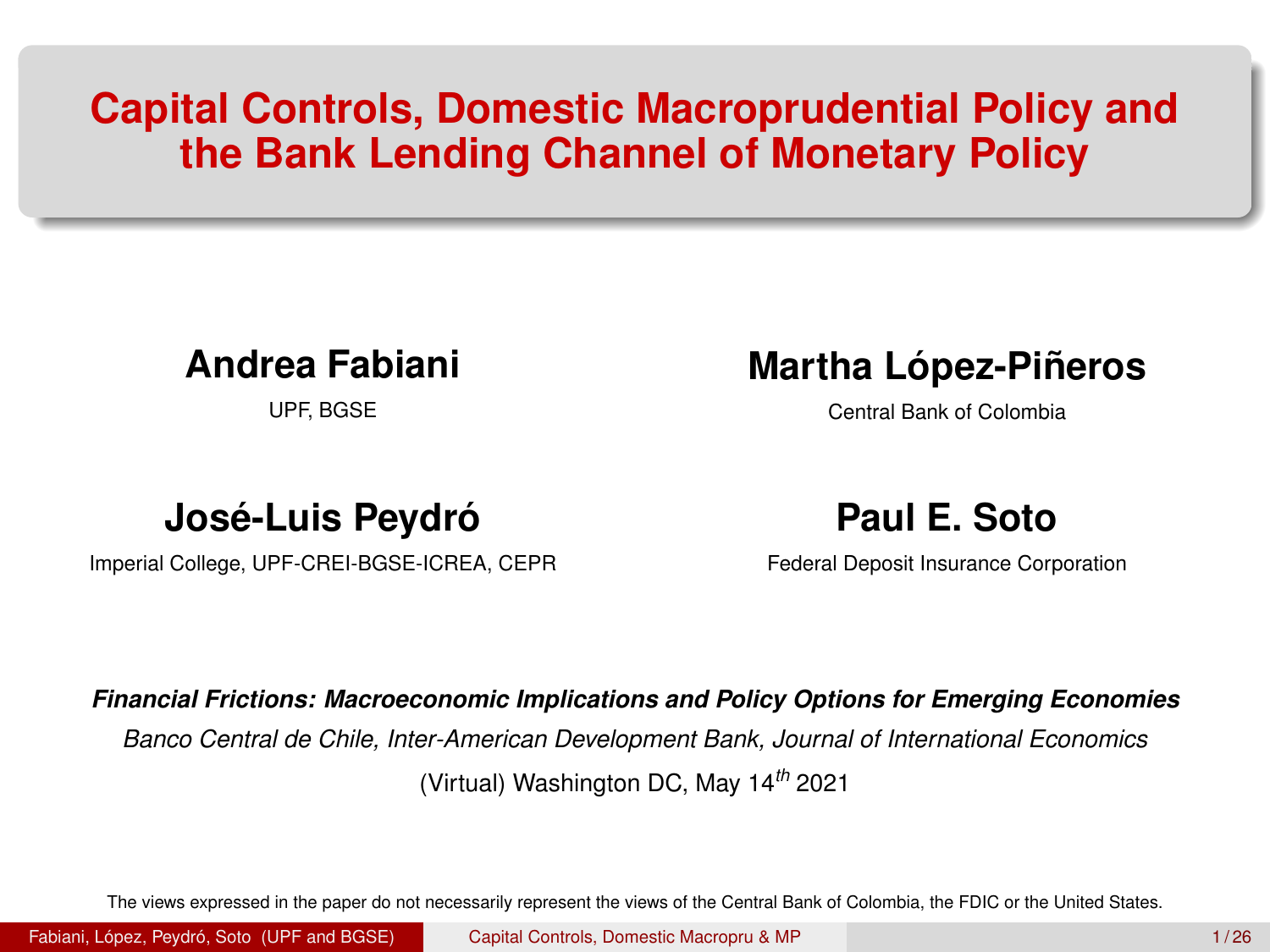### **Motivation**

- In Emerging Economies, large capital inflows are associated to credit booms, financial crises and other episodes of macroeconomic distress
	- $\blacktriangleright$  Mendoza and Terrones (2008), Reinhart and Reinhart (2008), Jordá, Schularick and Taylor (2011), Gourinchas and Obstfeld (2012)
- The global financial cycle generates important spillovers to local credit cycles and raises monetary policy dilemmas and financial stability trilemmas in emerging markets
	- ▶ Schoenmaker (2011), Rey (2013; 2016), Obstfeld (2015)
- Prudential capital controls advocated by the IMF and by theoretical models
	- $\blacktriangleright$  Davis and Presno (2017), Farhi and Werning (2012; 2014), IMF (2012; 2018; 2020)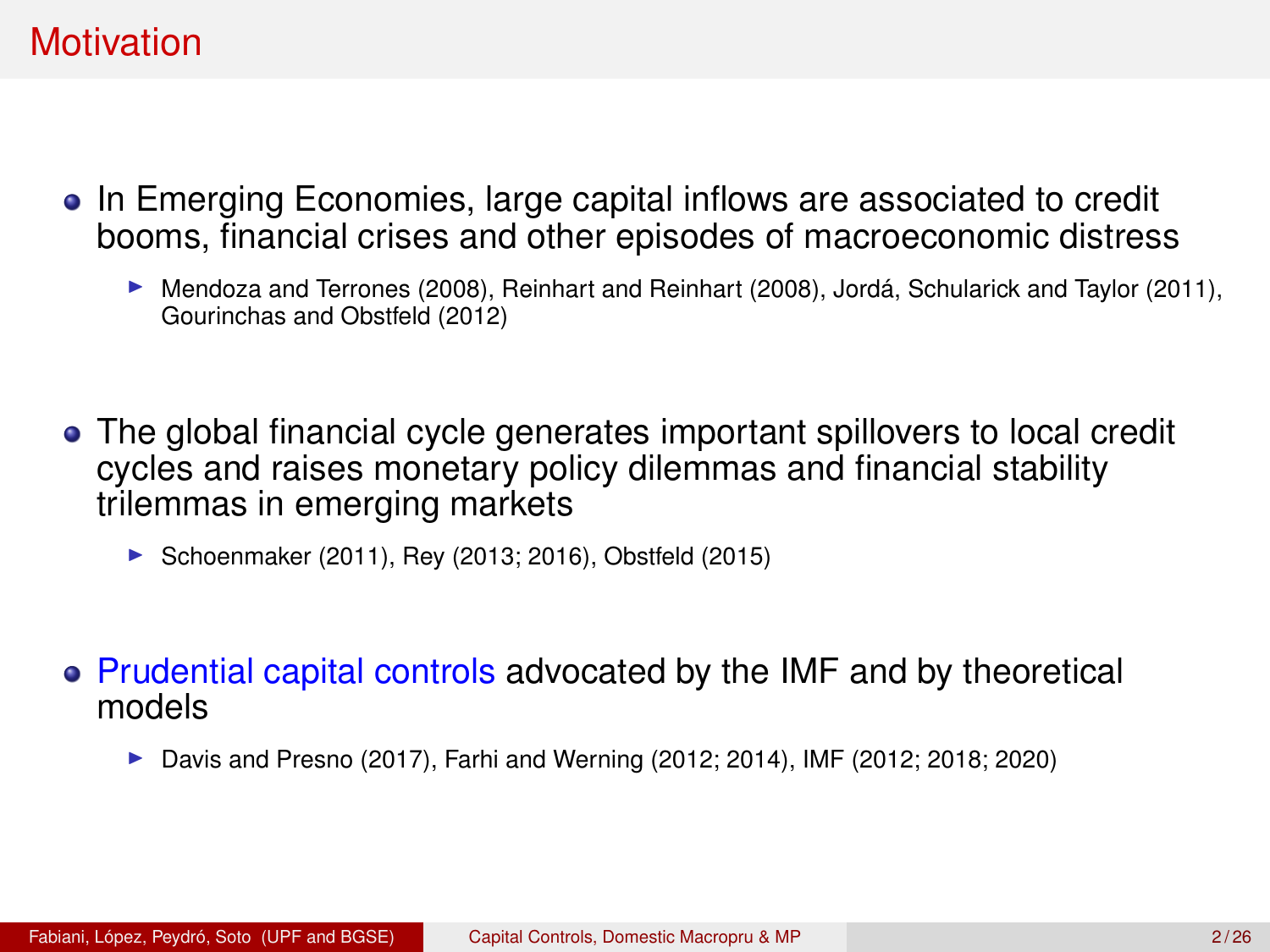### Exploit **capital controls** + **reserve requirements** + **credit registry** data to answer:

1. Do capital controls and/or domestic macroprudential policies strengthen the transmission of monetary policy to credit supply?

2. Do capital controls and domestic macroprudential measures complement each other in slowing down credit booms?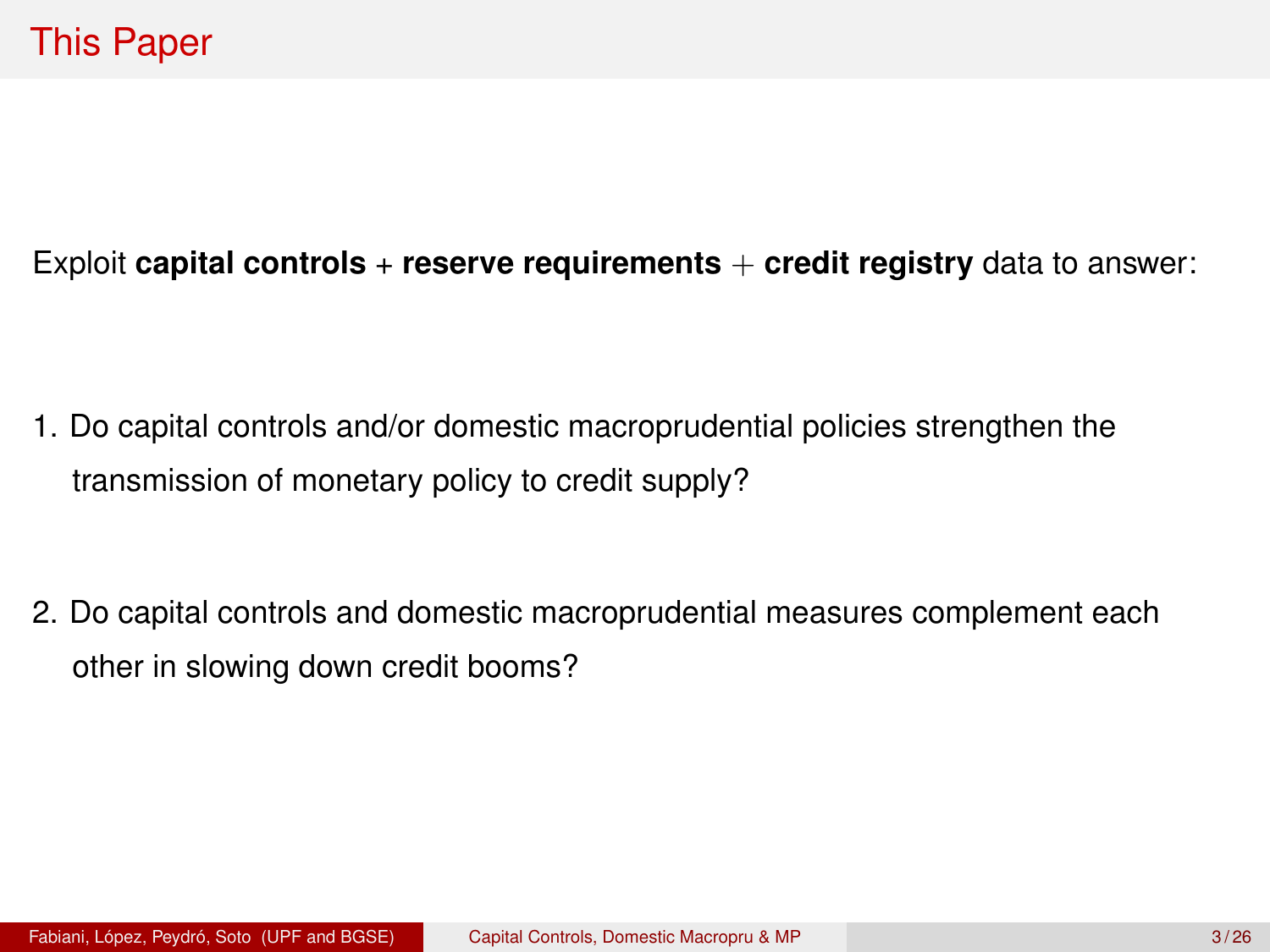# Colombia as Laboratory for Identification

#### <span id="page-3-0"></span>**Context**

- $\bullet$  Pronounced domestic and external credit boom  $\bullet$  [Domestic Boom](#page-26-0)  $\bullet$  [External Boom](#page-27-0)
- Monetary policy seems unable to reduce credit growth

### **Shocks**

- Introduction of capital controls & reserve requirements during the boom
	- **Capital controls target banks' foreign liquidity**
	- **EXECT:** Reserve requirements target banks' *domestic* deposits funding

#### **Data**

- Domestic credit register (loan-level data on all commercial loans)
- Bank supervisory data on banks' FX-exposure & domestic deposits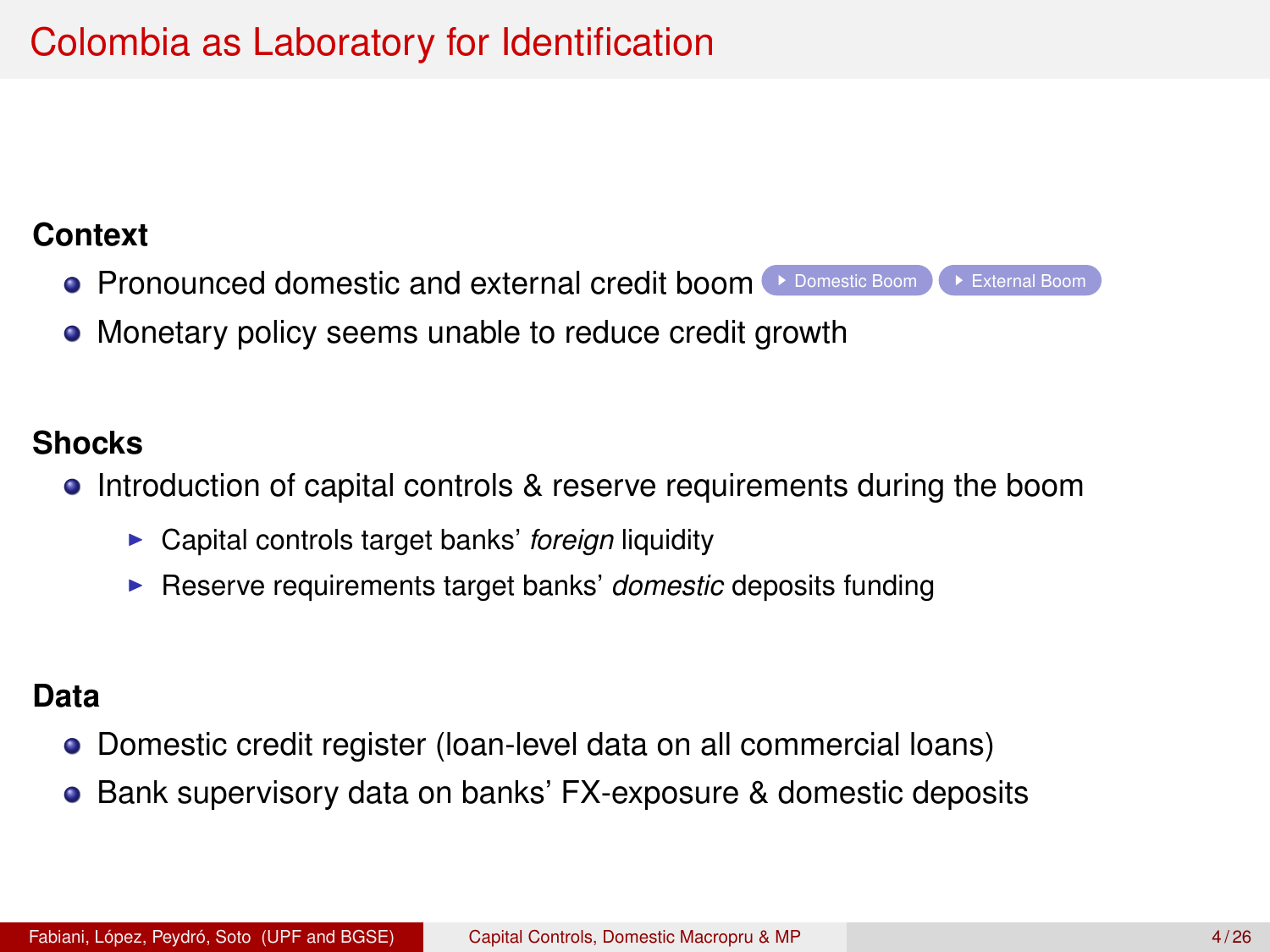# Preview of Results

- 1. Controls strengthen the bank-lending channel of MP and tame banks' risk-taking
	- Banks borrow in US\$ and lend (more) in peso when local MP rate goes up
		- $\triangleright$  Results robust to using the local policy rate or the Colombia-US policy rate spread
		- In Stronger when CIP deviations are larger and for riskier and/or opaque companies
	- Capital controls tax foreign liquidity and break the carry trade

- 2. Increased reserve requirement tame credit supply directly, rather than through MP
	- Stronger for riskier and/or opaque companies

- 3. Foreign debt and domestic deposits are substitute sources of bank financing
	- $\rightarrow$  Tinbergen Prudential-Rule
	- A boom fueled by foreign & domestic liquidity requires two prudential measures
		- ▶ *Two (intermediate) objectives*: foreign & domestic liquidity
		- ▶ *Two policy instruments*: Capital Controls & Reserve Requirements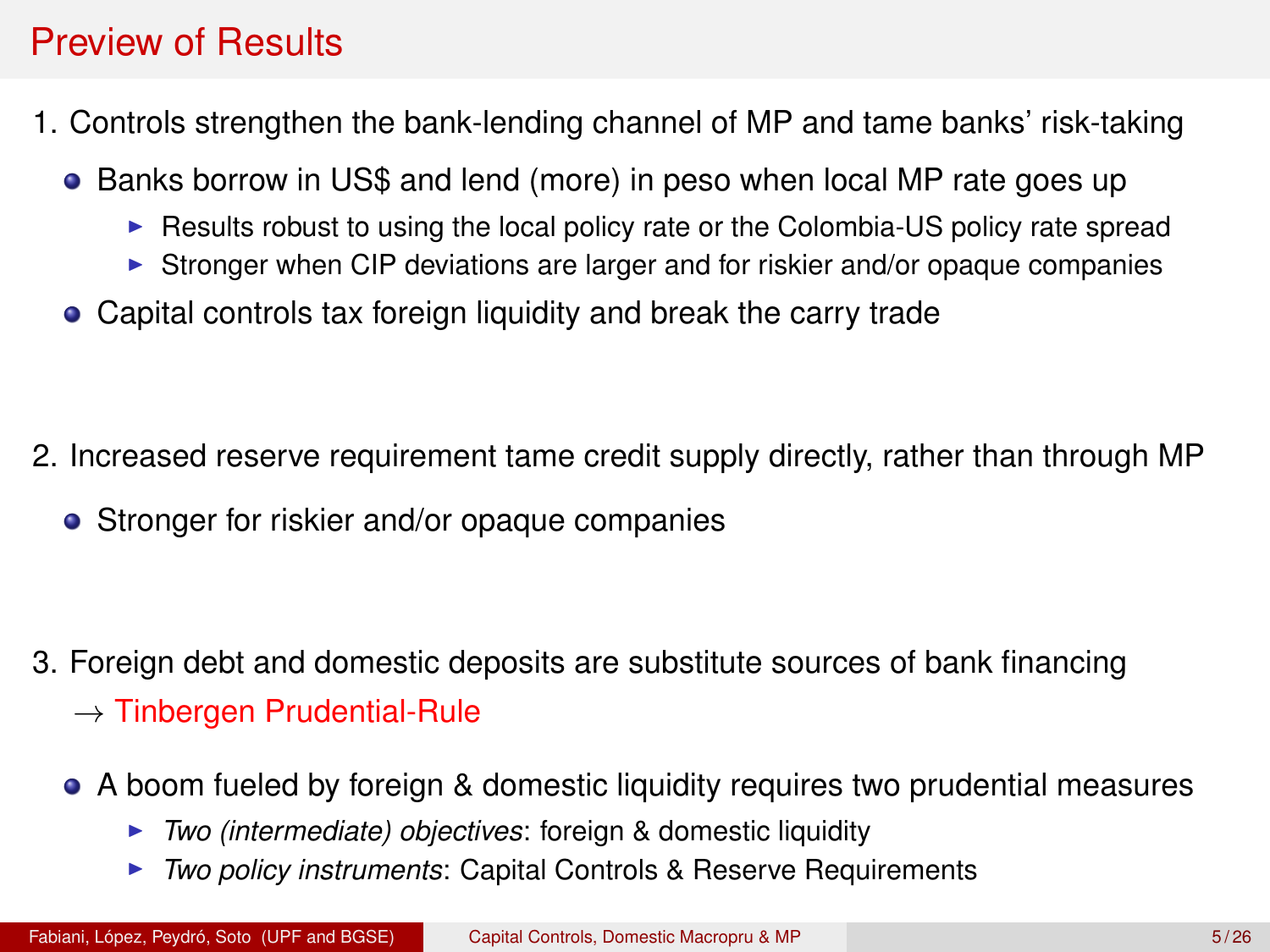### Related Literature

#### 1. **Bank lending channel of monetary policy**

- *Domestic and International bank lending channel*: Bernanke and Gertler (1995), Kashyap and Stein (2000), Cetorelli and Goldberg (2012), Jiménez et al. (2012; 2014), Ioannidou et al. (2014), Bruno and Shin (2015), Morais et al. (2019), Dias et al. (2021)
- *Interest rate differentials and cross-border loans*: Cavallino and Sandri (2018), Fendoglu et al. (2019), Avdjiev et al. (2019)

#### 2. **Capital Controls & Macro-prudential policies**

- **•** Bianchi (2011), Jeanne and Korinek (2010), Korinek (2011, 2018), Farhi and Werning (2012, 2014), Fernández et al. (2015), Rey (2013), Korinek and Sandri (2016), Davis and Presno (2017), Han and Wei (2018), Klein and Shambaugh (2015), Zeev (2017), Rebucci and Ma (2019), Erten et al. (2021)
- Akinci and Olmstead-Rumsey (2018), Cerutti et al. (2017), Cordella et al. (2014), Federico et al. (2014), Jiménez et al. (2017), Camors et al. (2019)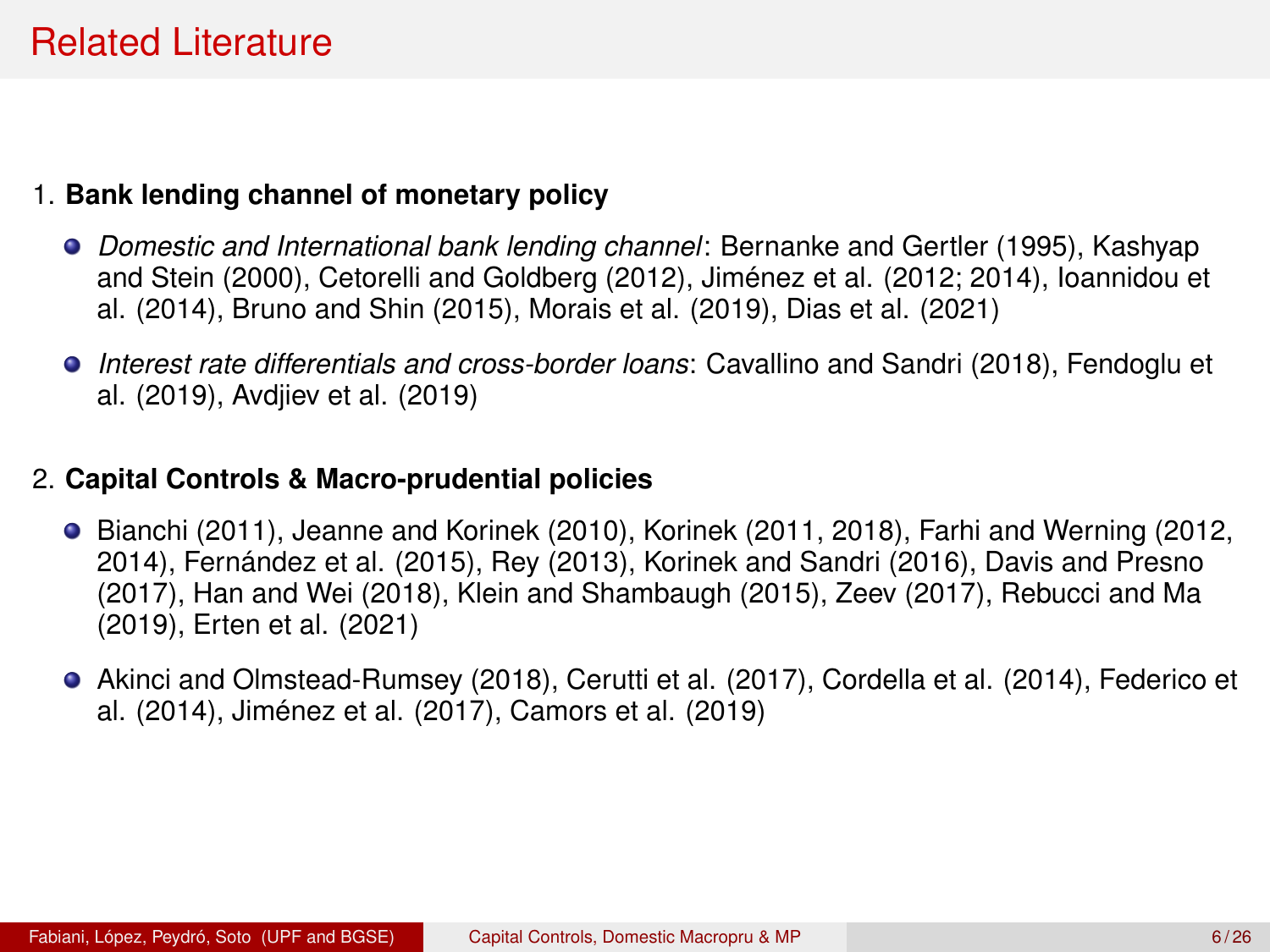### [Policy Description](#page-7-0)

# [Data](#page-10-0)

### <sup>3</sup> [Empirical Analysis](#page-11-0)

- [CC, RR and MP Effectiveness](#page-11-0)
- **[Reserve Requirements on Domestic Deposits](#page-20-0)**
- [Domestic Deposits and Foreign Funding: Complements or Substitutes?](#page-24-0)

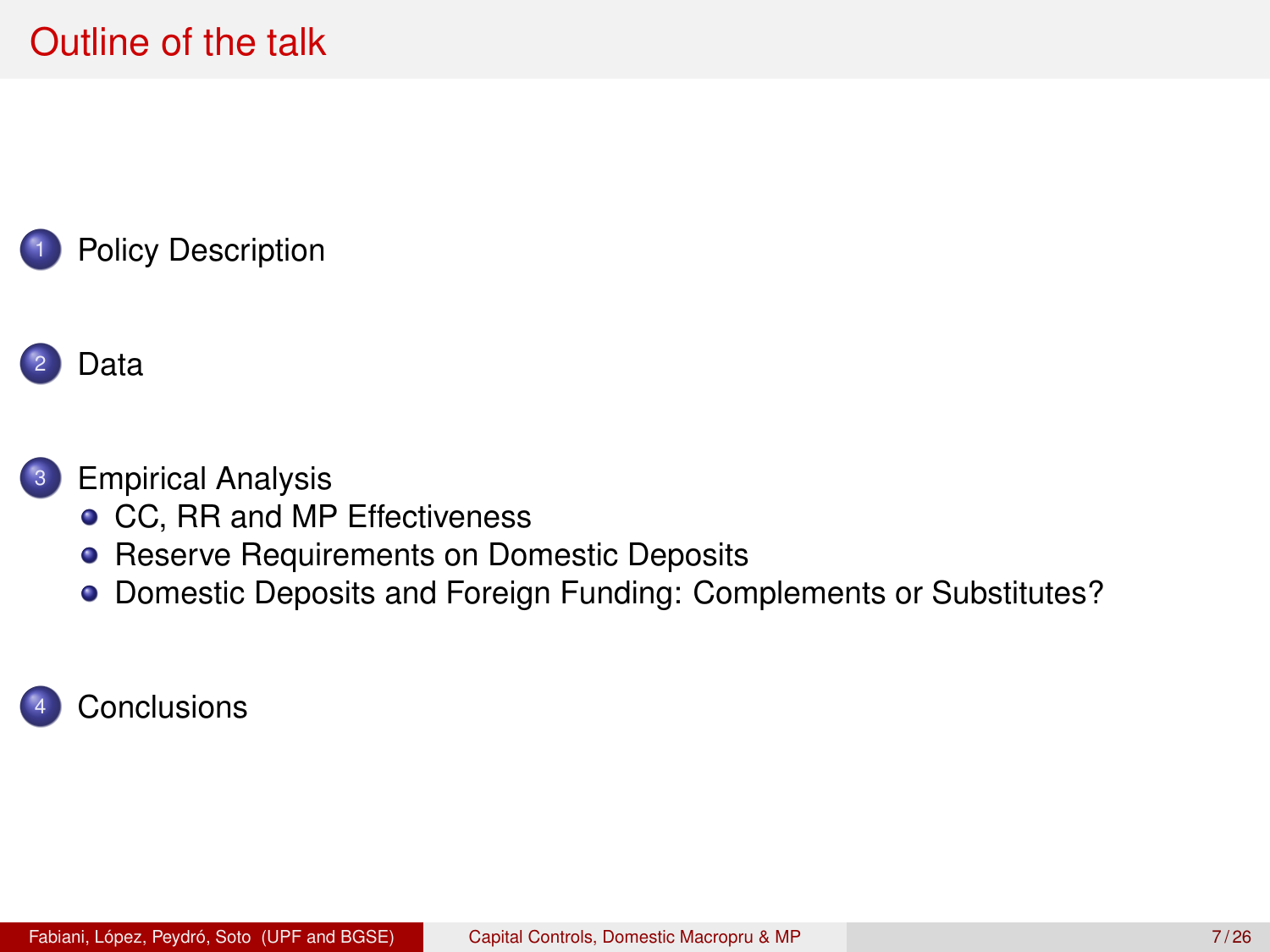# <span id="page-7-0"></span>Policy Description: Capital Controls

#### <span id="page-7-1"></span>CAPITAL CONTROLS introduced in May 2007 > [Institutional Context](#page-28-0)

<sup>1</sup> 6-month 40% Unremunerated Reserve Requirement (URR) on FX borrowing

- **Applies to** *foreign currency bank-debt* and portfolio investments inflows
- $\triangleright$  Computed over total nominal amount of debt and paid by the borrower
- $\triangleright$  Decreasing penalties (in time) for withdrawing funds
	- $\star$  Penalty ranging from 9.4% to 1.6% of the reserve, depending on length of time held
- $\blacktriangleright$  Heavy taxation of FX-debt inflows at a time when MP rate was 8%
- <sup>2</sup> New limit on *gross* FX-position (≤ 500% of capital)
- <sup>3</sup> Capital Controls were eliminated in October 2008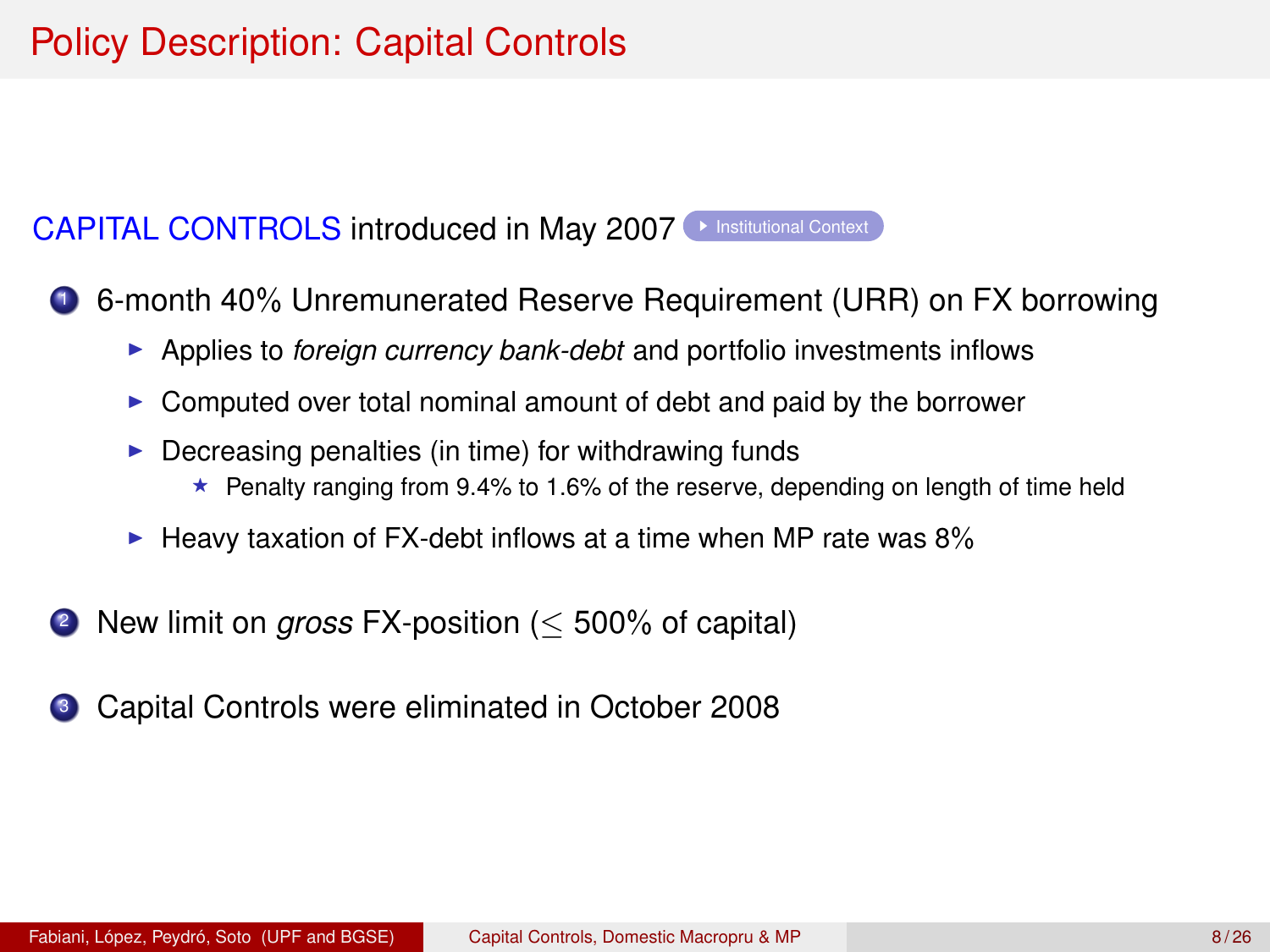### Policy Description: Capital Controls - Details

- URR applies to both banks' and firms' borrowing
- If bank borrows 100 US\$ to lend 100 US\$, only the firm pays
- Therefore, URR affects banks' supply of peso-loans financed with FX debt
	- $\blacktriangleright$  Banks typically fully hedge their FX-position
	- $\mapsto$  [Institutional Context](#page-28-0)

- **•** Summary
	- $\blacktriangleright$  Before URR
		- $\star$  No tax
		- $\star$  Banks hedge FX exposure without gross limits
	- $\triangleright$  After URR
		- $\star$  Tax (40% URR)
		- $\star$  Banks hedge FX exposure with gross limits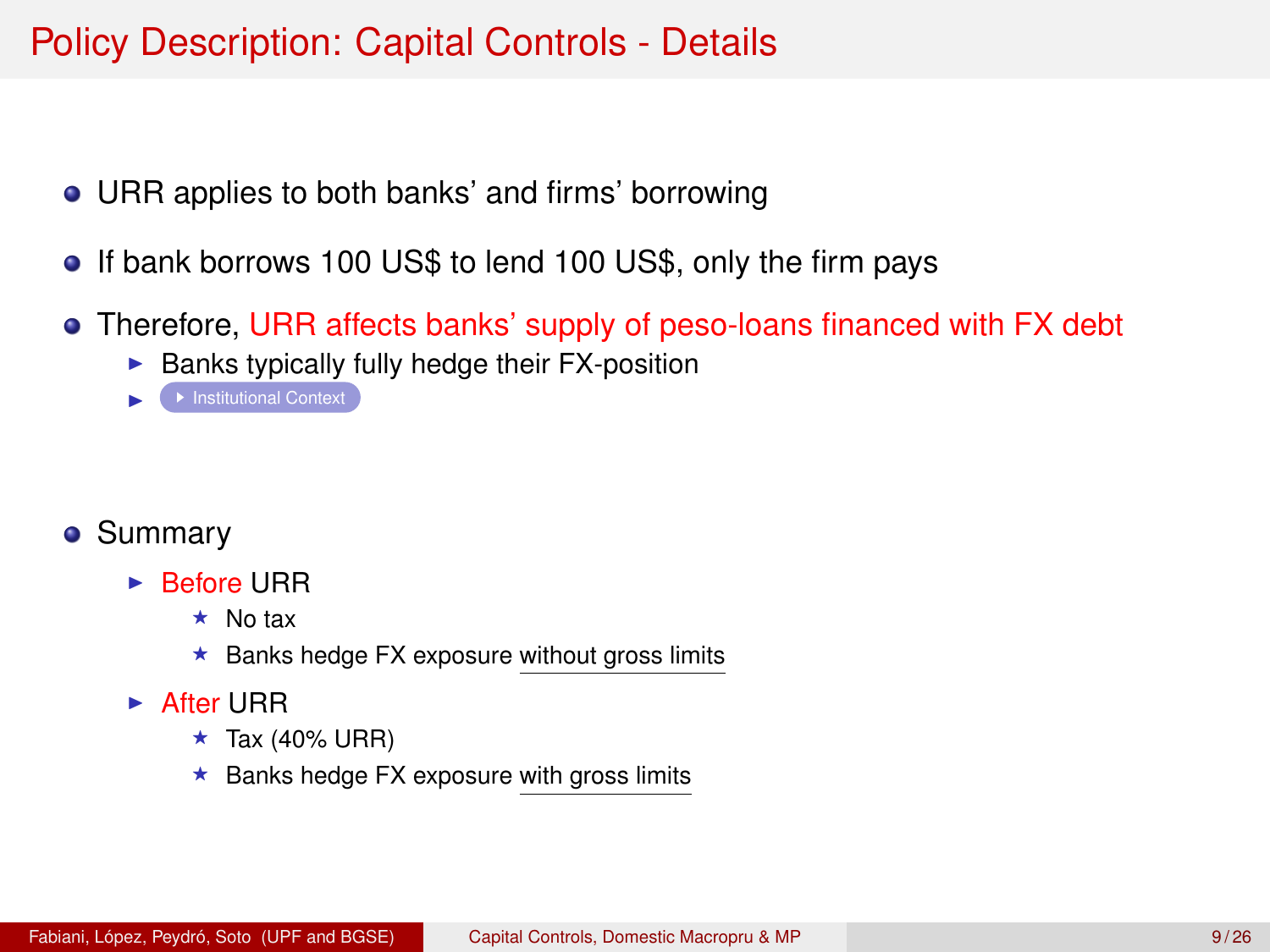# Policy Description: Reserve Requirements on Domestic Deposits

#### *Ordinary RR* before policy shock

- $\blacktriangleright$  Savings deposits: 6%
- $\triangleright$  Checking deposits: 13%
- $\triangleright$  Certificate of deposits ( < 18 months): 2.5%
	- $\star$  Remunerated at current inflation rate

#### • New regime after policy shock

- Introduction of Marginal RR on deposits from May  $7<sup>th</sup>$  (day after)
	- $\star$  Savings & Checking deposits: 27%
	- $★$  Certificate of deposits ( $<$  18 months): 5%
	- $\star$  Not remunerated
- $\triangleright$  Change in Ordinary RR
	- $\star$  Uniformed at 8.3% for Savings & Checking deposits
- Final change in August 2008
	- $\blacktriangleright$  Elimination of Marginal RR
	- $\triangleright$  Ordinary RR for Savings & Checking deposits: 11.5%
- Ultimately, shocks raise costs of Savings & Checking deposits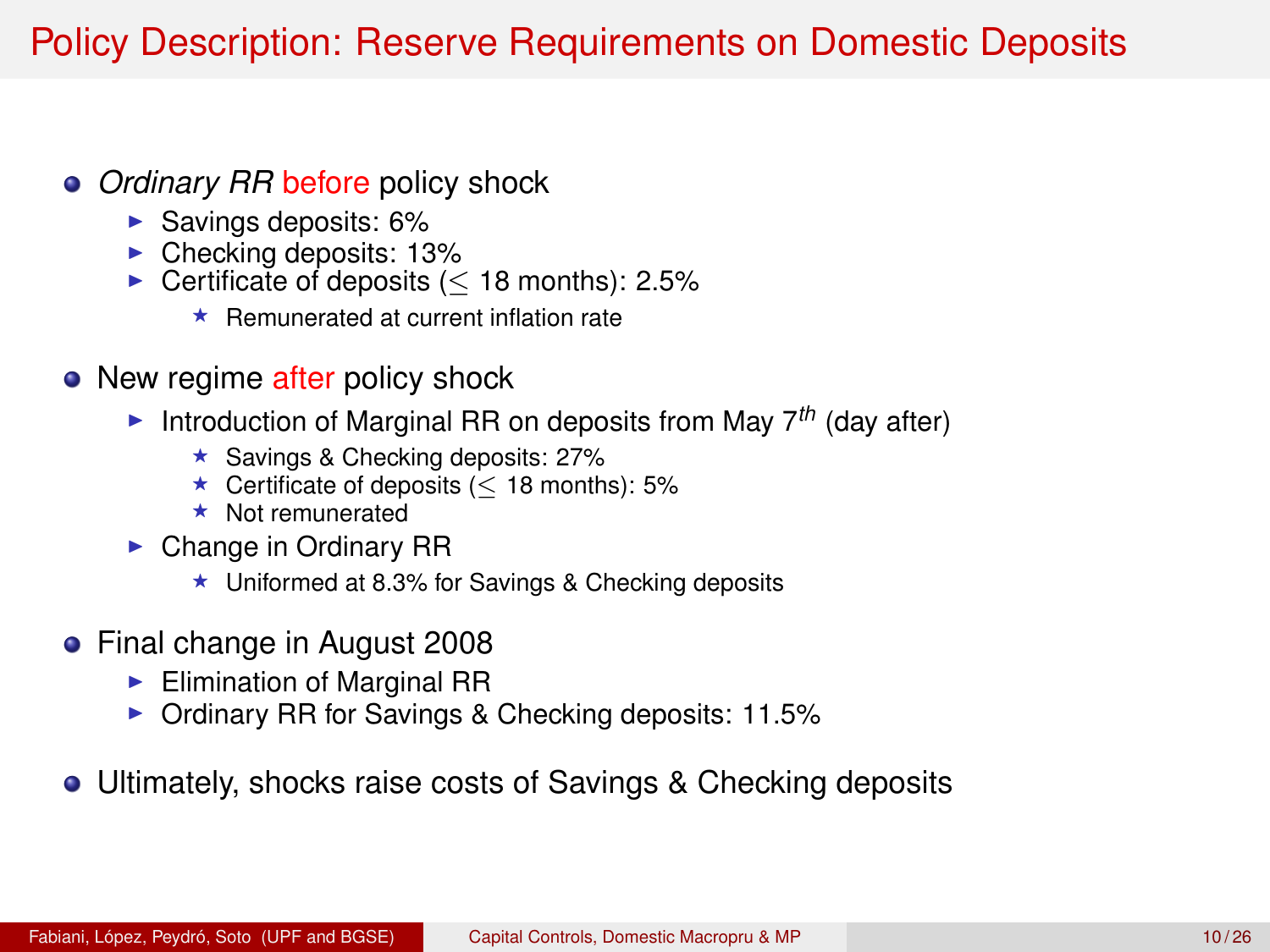### <span id="page-10-1"></span><span id="page-10-0"></span>Data

### **Quarterly Data**

- Credit Register Data on domestic credit
	- $\blacktriangleright$  Firm-bank outstanding debt
	- $\blacktriangleright$  Firm-level yields
	- $\triangleright$  Short-term loan indicator ( $\leq$  1 year)
	- $\blacktriangleright$  Supervised companies
- **Banks balance sheet data** 
	- $\blacktriangleright$  FX-funding
	- $\triangleright$  Domestic deposits (savings & checking deposits)
- Macroeconomic data, including CIP deviations from Du and Shregher (2016)

Final sample:

- 110,226 firms and 40 banks (12 banking groups)
- $\bigcap$   $\bigcap$  [Details](#page-29-0)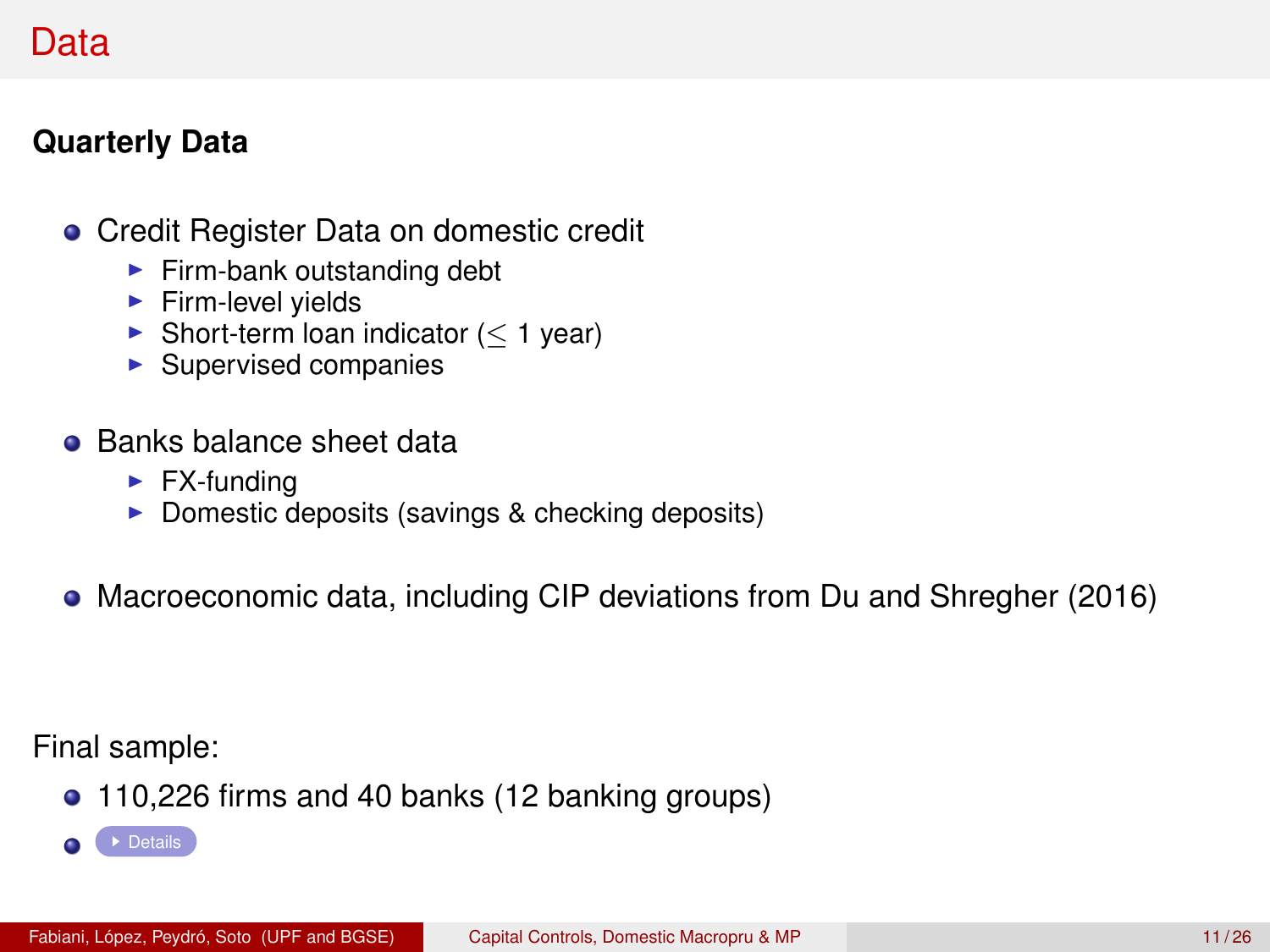### <span id="page-11-0"></span>Capital Controls, Reserve Requirements and the Effectiveness of Monetary Policy Rates

Does the implementation of CC and RR strengthen the bank lending channel?

 $Y_{f,b, yq} = (\beta_1 + \beta_2 \text{Post}_{yq})^* i_{yq-1} + \gamma_1 \text{MacroContents}_{yq-1} + \gamma_2 \text{BankContents}_{b, yq-1} + \gamma_{f,b} + \epsilon_{f,b, yq}$ 

- *Yf*,*b*,*yq* Log of loan from *b* to *f* at *yq*
- *Postyq* Dummy with value 1 from 2007q2 onward (and 0 before)
- *i<sub>vq−1</sub>* Lagged MP rate
- *MacroControlsyq*−<sup>1</sup> Lagged yearly inflation, GDP and exchange rate growth  $\bullet$
- *BankControlsb*,*yq*−<sup>1</sup> Lagged ROA, log Total Assets, Common Equity, FX-Funds,  $\bullet$ NPL, Savings Deposits, Checking Deposits
- **•**  $γ_{f.b}$  Firm\*Bank Fixed Effects
- Sample 2005Q1-2008Q2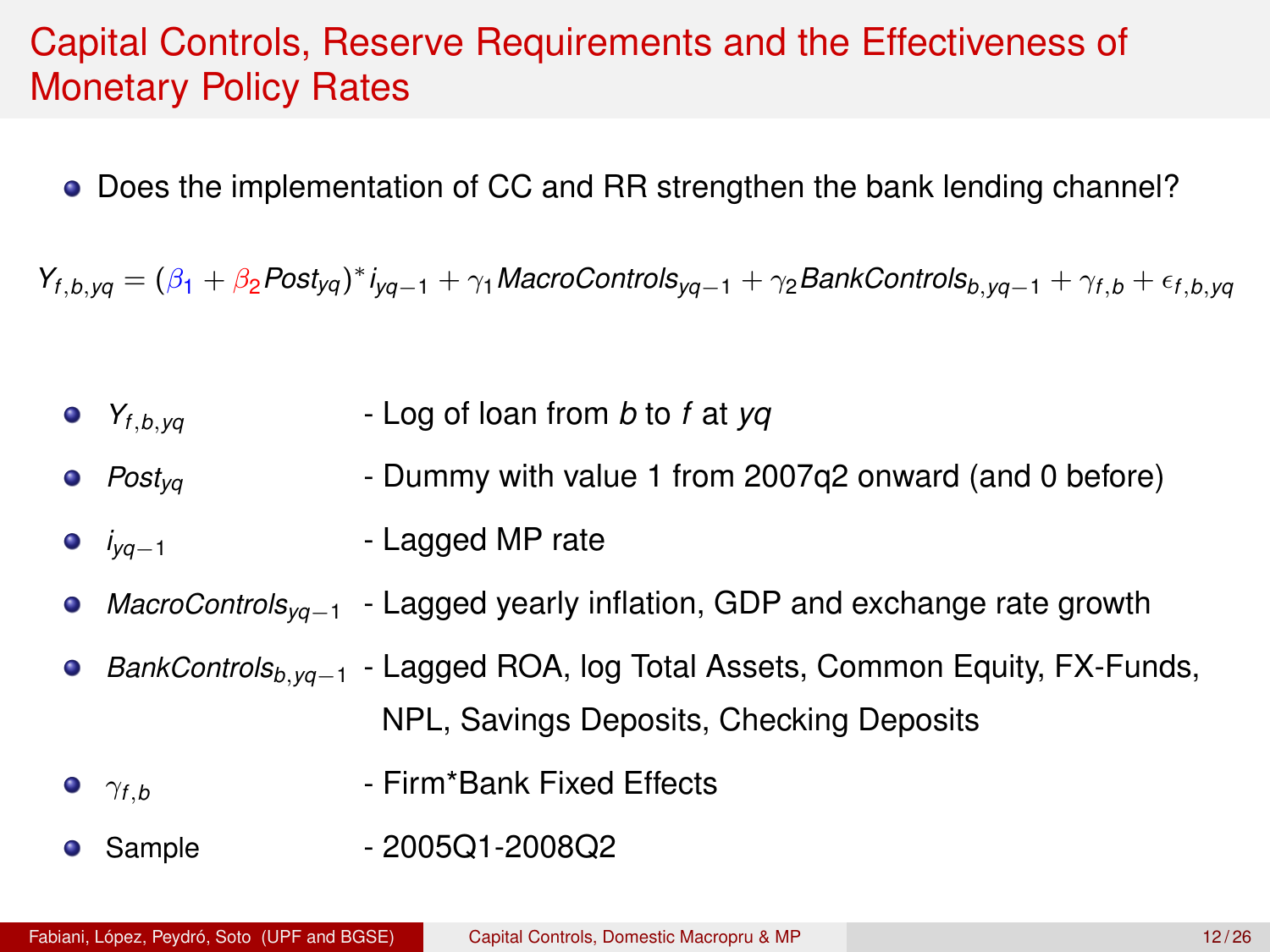### CC, RR and the Effectiveness of MP Rates

|                        | (1)         | (2)         | (3)                | (4)                      | (5)                      |
|------------------------|-------------|-------------|--------------------|--------------------------|--------------------------|
| <b>VARIABLES</b>       |             |             | Loan $_{f, b, yq}$ |                          |                          |
|                        |             |             |                    |                          |                          |
| $Post_{yq} * i_{yq-1}$ | $-3.452***$ | $-5.644***$ | $-5.382***$        | $-6.321***$              | $-3.586***$              |
|                        | (0.552)     | (0.757)     | (0.751)            | (0.663)                  | (0.813)                  |
| $i_{yq-1}$             | 2.881***    | 4.333***    | 4.519***           | 4.688***                 | $3.502***$               |
|                        | (0.433)     | (0.566)     | (0.562)            | (0.499)                  | (0.517)                  |
|                        |             |             |                    |                          |                          |
| Observations           | 1,475,369   | 1,475,369   | 1,475,369          | 1,475,369                | 1,475,369                |
| R-squared              | 0.674       | 0.674       | 0.678              | 0.832                    | 0.832                    |
|                        |             |             |                    |                          |                          |
| Firm FE                | Yes         | Yes         | Yes                |                          |                          |
| Macro Control*Post     | No          | Yes         | Yes                | Yes                      | Yes                      |
| <b>Bank FE</b>         | No          | No          | Yes                | $\overline{\phantom{a}}$ | $\overline{\phantom{a}}$ |
| Firm*Bank FE           | No          | No          | No                 | Yes                      | Yes                      |
| <b>Bank Controls</b>   | No          | No          | No                 | No                       | Yes                      |

Standard errors are clustered at the Firm and Bank\*Industry level. \*\*\*  $p<0.01$ , \*\*  $p<0.05$ , \*  $p<0.1$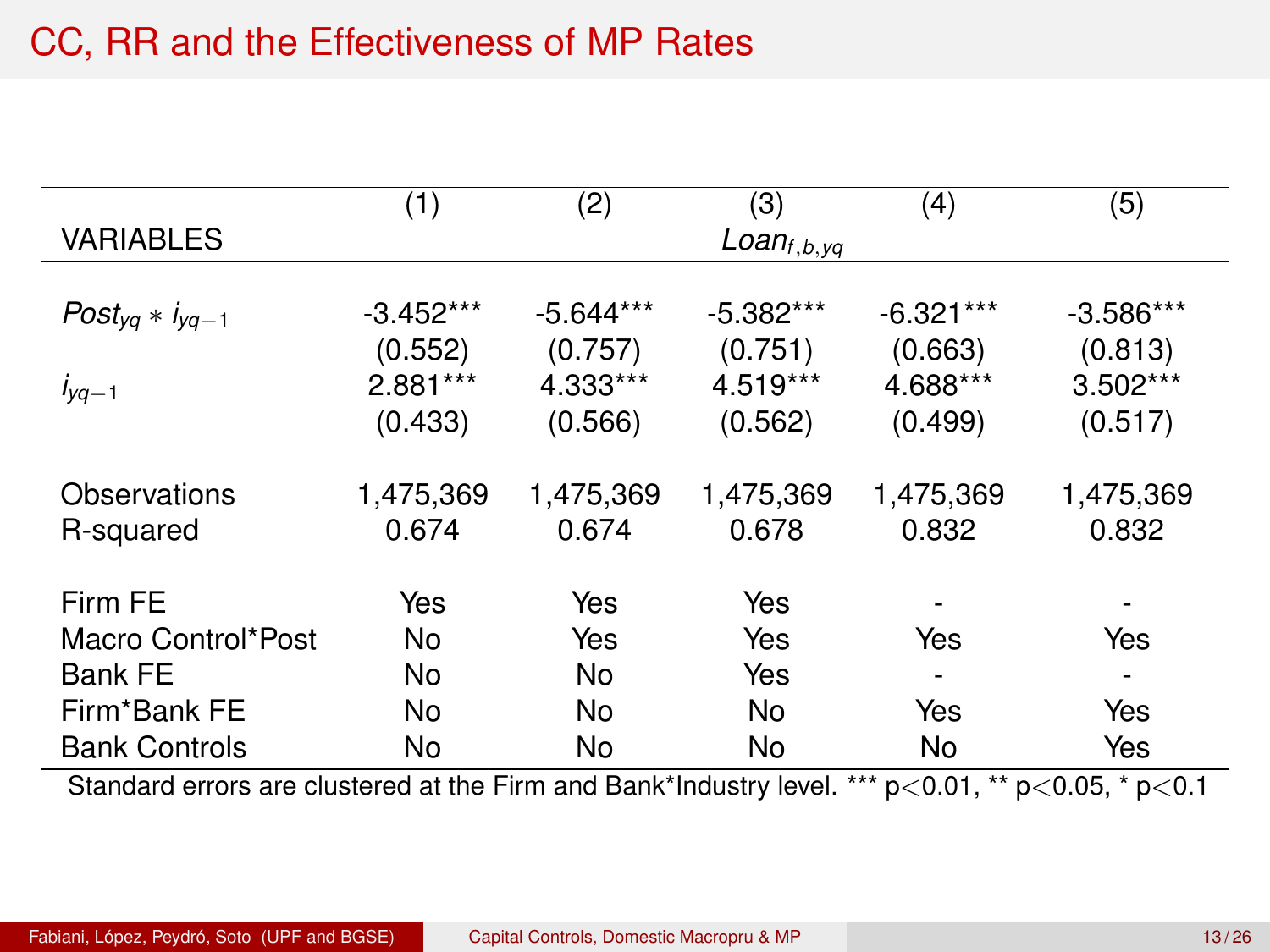### CC, RR and the Effectiveness of MP Rates

#### <span id="page-13-0"></span>**Robustness**

- Alternative proxies of monetary policy rates
	- $\triangleright$   $\bullet$  [Other Proxies](#page-31-0)
- Alternative models
	- ▶ [Other Models](#page-30-0)
	- $\blacktriangleright$  Firm\*Seasonal FF
	- $\triangleright$  Controlling for loan loss provisions
	- $\triangleright$  WIS
	- $\blacktriangleright$  Alternative clustering strategies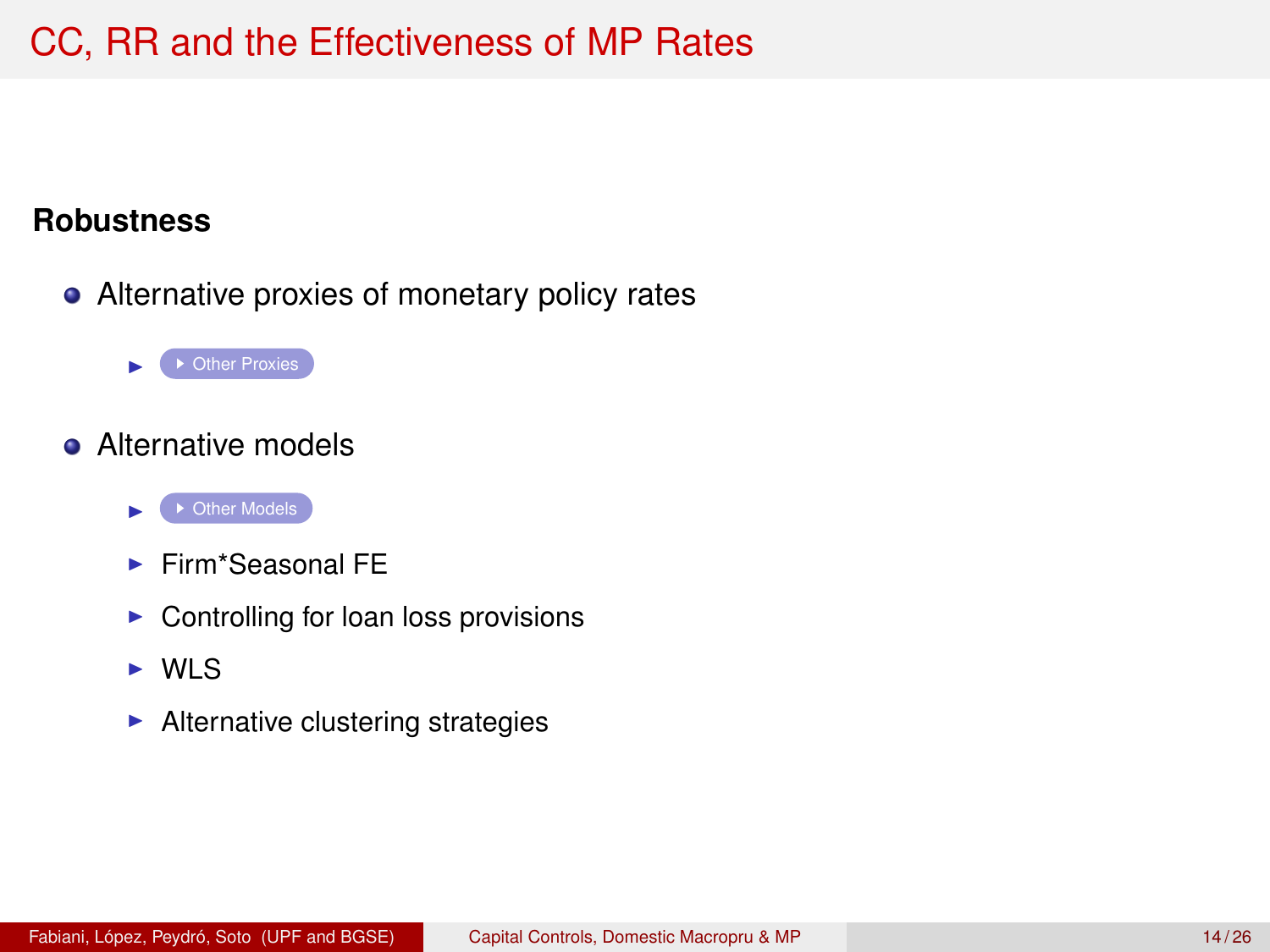### Capital Controls and Monetary Policy Rates - Carry Trade

- *Carry trade* strategy by local banks
	- $\triangleright$  Domestic MP-rate hikes widen Colombia-US rate differential
	- $\triangleright$  Before CC, Colombian banks borrow in cheap US\$ and lend in expensive pesos
	- $\triangleright$  CC tax FX-borrowing and disincentivize the carry
- Carry-trade strategy requires additional US\$ borrowing by local banks
	- In Stronger carry for banks with easier access to FX-debt (higher ex-ante FX-funding)

$$
Y_{f,b,yq} = (\beta_1 + \beta_2 * Post) * MP\text{ Spread}_{yq-1} * FX\text{ Borrowing}_{b,yq-1} ++ (\chi_1 + \chi_2 * Post) * Macro_{yq-1} * FX\text{ Borrowing}_{b,yq-1} ++ (\phi_1 + \phi_2 * Post) * MP\text{ Spread} * \text{ Controls}_{b,yq-1} + \gamma_{f,b} + \gamma_{f,yq} + \epsilon_{f,b,yq}
$$

- Under our hypothesis:  $\beta_1 > 0$  and  $\beta_2 < 0$ 
	- <sup>I</sup> *Controlsb*,*yq*−<sup>1</sup> include RR-taxed funding → horse-race
	- **Firm\*year-quarter FE**  $\gamma_{f, \nu q}$  absorb firm fundamentals (demand) shocks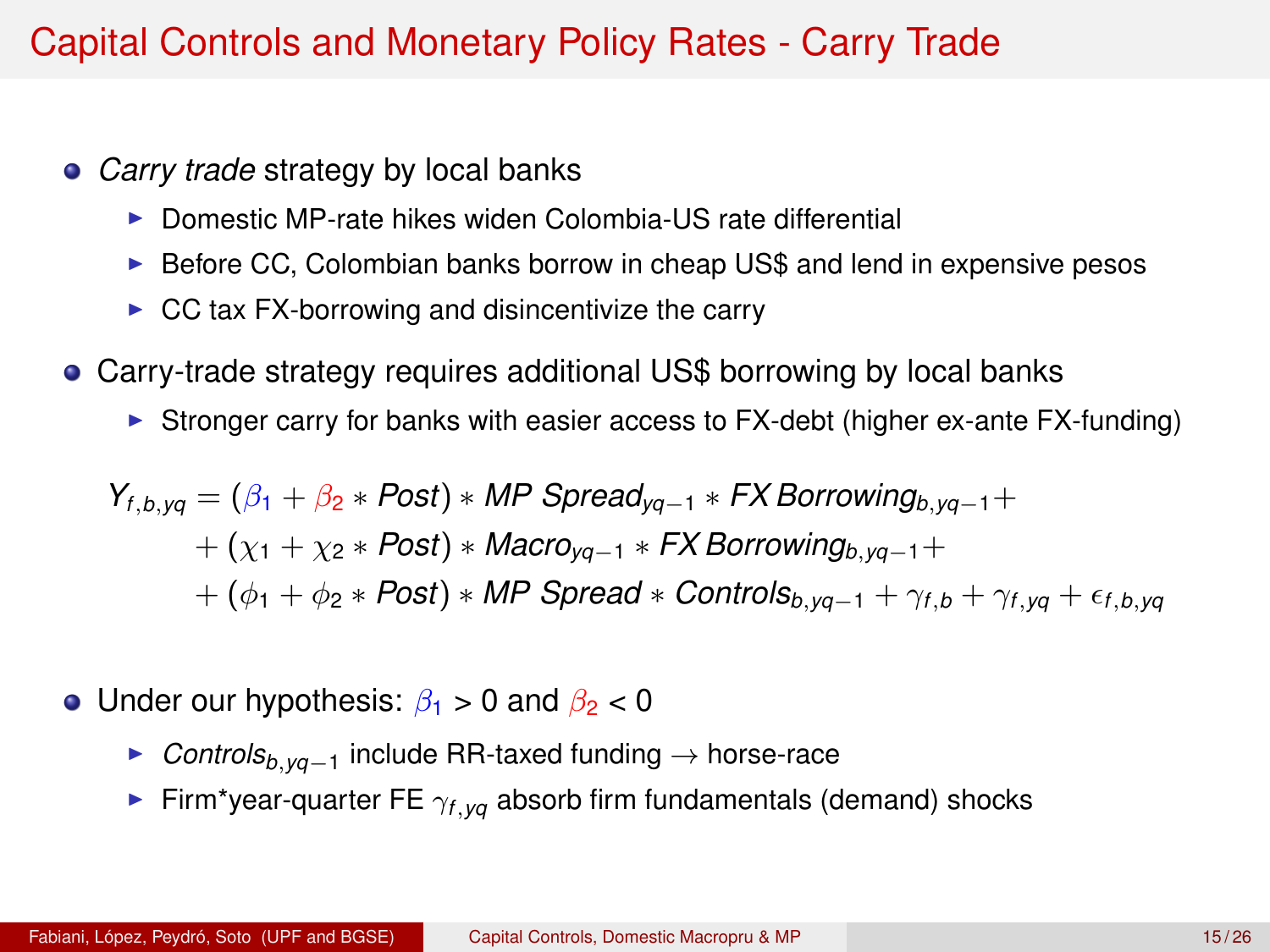# Capital Controls and Monetary Policy Rates - Carry Trade

|                                                                            | (1)           | (2)           | (3)                      | (4)                      | (5)          |
|----------------------------------------------------------------------------|---------------|---------------|--------------------------|--------------------------|--------------|
| <b>VARIABLES</b>                                                           |               |               | $Loan_{f,b, yq}$         |                          |              |
|                                                                            |               |               |                          |                          |              |
| MP Spread <sub>va-1</sub> * FXFunds <sub>b.va-1</sub> * Post <sub>va</sub> | $-109.378***$ | $-105.444***$ | $-109.090***$            | -109.358***              | -280.971***  |
|                                                                            | (36.838)      | (36.668)      | (33.361)                 | (37.228)                 | (59.067)     |
| MP Spread <sub>va-1</sub> * FXFunds <sub>b.va-1</sub>                      | 55.557***     | 50.837**      | 53.148***                | 81.225***                | 144.609***   |
|                                                                            | (21.099)      | (21.018)      | (17.790)                 | (21.185)                 | (28.647)     |
| $FXFunds_{b, vq-1} * Post_{va}$                                            | $-28.769$     | $-35.367$     | $-41.893$                | $-9.303$                 | 19.526       |
|                                                                            | (32.990)      | (32.976)      | (30.034)                 | (35.459)                 | (36.522)     |
| $FXFunds_{b, yq-1}$                                                        | $-43.477***$  | $-36.322***$  | $-35.900***$             | $-51.056***$             | $-58.943***$ |
|                                                                            | (13.789)      | (13.718)      | (12.604)                 | (14.946)                 | (15.420)     |
| MP Spread <sub>va-1</sub> * Post <sub>va</sub>                             | $-21.826***$  |               |                          |                          |              |
|                                                                            | (2.748)       |               |                          |                          |              |
| $MP$ Spread <sub>va-1</sub>                                                | $-0.212$      |               |                          |                          |              |
|                                                                            | (0.880)       |               |                          |                          |              |
| Observations                                                               | 895,247       | 895,247       | 895,247                  | 895,247                  | 895,247      |
| R-squared                                                                  | 0.808         | 0.808         | 0.810                    | 0.886                    | 0.886        |
| Firm*Bank FE                                                               | Yes           | Yes           | Yes                      | Yes                      | Yes          |
| Macro Controls*Post                                                        | Yes           | ٠             | $\frac{1}{2}$            | $\overline{\phantom{a}}$ | ٠            |
| <b>Bank Controls*Post</b>                                                  | Yes           | Yes           | Yes                      | Yes                      | Yes          |
| FXFunds*Macro Controls*Post                                                | Yes           | Yes           | Yes                      | Yes                      | Yes          |
| Year: Quarter FE                                                           | No            | Yes           | $\overline{\phantom{a}}$ | $\overline{\phantom{a}}$ | ٠            |
| Industry*Year:Quarter FE                                                   | No            | No            | Yes                      | ٠                        | ٠            |
| Firm*Year:Quarter FE                                                       | No            | No            | No                       | Yes                      | Yes          |
| Bank Controls*MP Spread*Post                                               | No            | No            | No                       | No                       | Yes          |

Standard errors are clustered at the Firm and Bank\*Industry level. \*\*\* p<0.01, \*\* p<0.05, \* p<0.1

Fabiani, López, Peydró, Soto (UPF and BGSE) [Capital Controls, Domestic Macropru & MP](#page-0-0) 16/26 16 / 26 16 / 26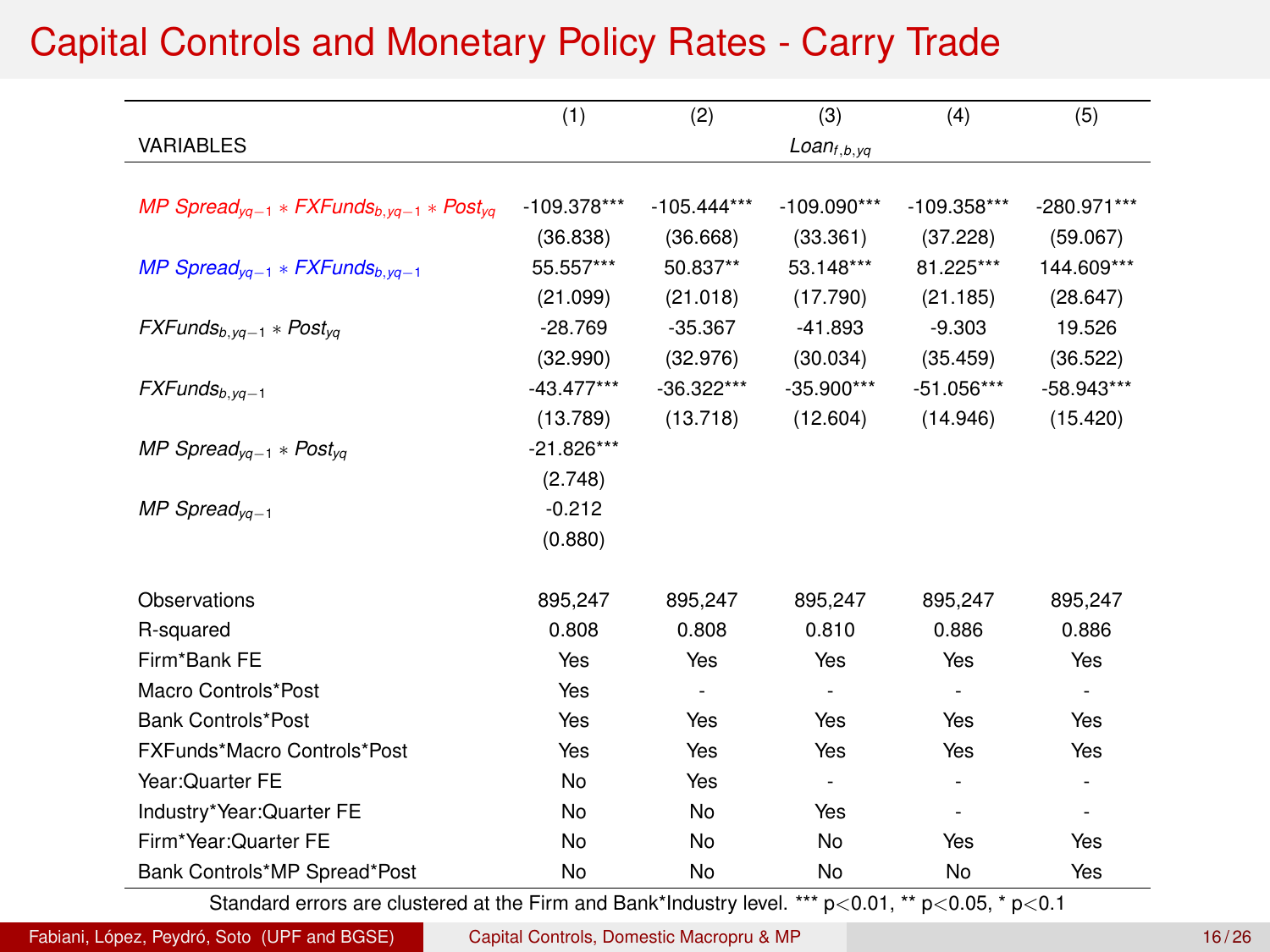### Capital Controls and Monetary Policy Rates - Horse Race

<span id="page-16-0"></span>

|                                                                             | (1)              |
|-----------------------------------------------------------------------------|------------------|
| <b>VARIABLES</b>                                                            | $Loan_{f,b, yq}$ |
|                                                                             |                  |
| MP Spread <sub>va-1</sub> * FXFunds <sub>b.va-1</sub> * Post <sub>va</sub>  | $-280.971***$    |
|                                                                             | (59.067)         |
| MP Spread <sub>yq-1</sub> * FXFunds <sub>b, yq-1</sub>                      | 144.609***       |
|                                                                             | (28.647)         |
| MP Spread <sub>va-1</sub> * Saving <sub>b.va-1</sub> * Post <sub>va</sub>   | $-11.210$        |
|                                                                             | (10.749)         |
| MP Spread <sub>va-1</sub> * Saving <sub>b.va-1</sub>                        | $-7.413$         |
|                                                                             | (7.117)          |
| MP Spread <sub>va-1</sub> * Checking <sub>b.va-1</sub> * Post <sub>va</sub> | $-13.325$        |
|                                                                             | (9.307)          |
| MP Spread <sub>va-1</sub> * Checking <sub>b.va-1</sub>                      | 8.429            |
|                                                                             | (14.103)         |
| Observations                                                                | 895,247          |
| R-squared                                                                   | 0.886            |
| Firm*Bank FE                                                                | Yes              |
| FXFunds*Macro Controls*Post                                                 | Yes              |
| Firm*Year:Quarter FE                                                        | Yes              |
| Bank Controls*MP Spread*Post                                                | Yes              |

Standard errors are clustered at the Firm and Bank\*Industry level. \*\*\*  $p<0.01$ , \*\*  $p<0.05$ , \*  $p<0.1$ 

 $\blacktriangleright$  [Full Interactions](#page-32-0)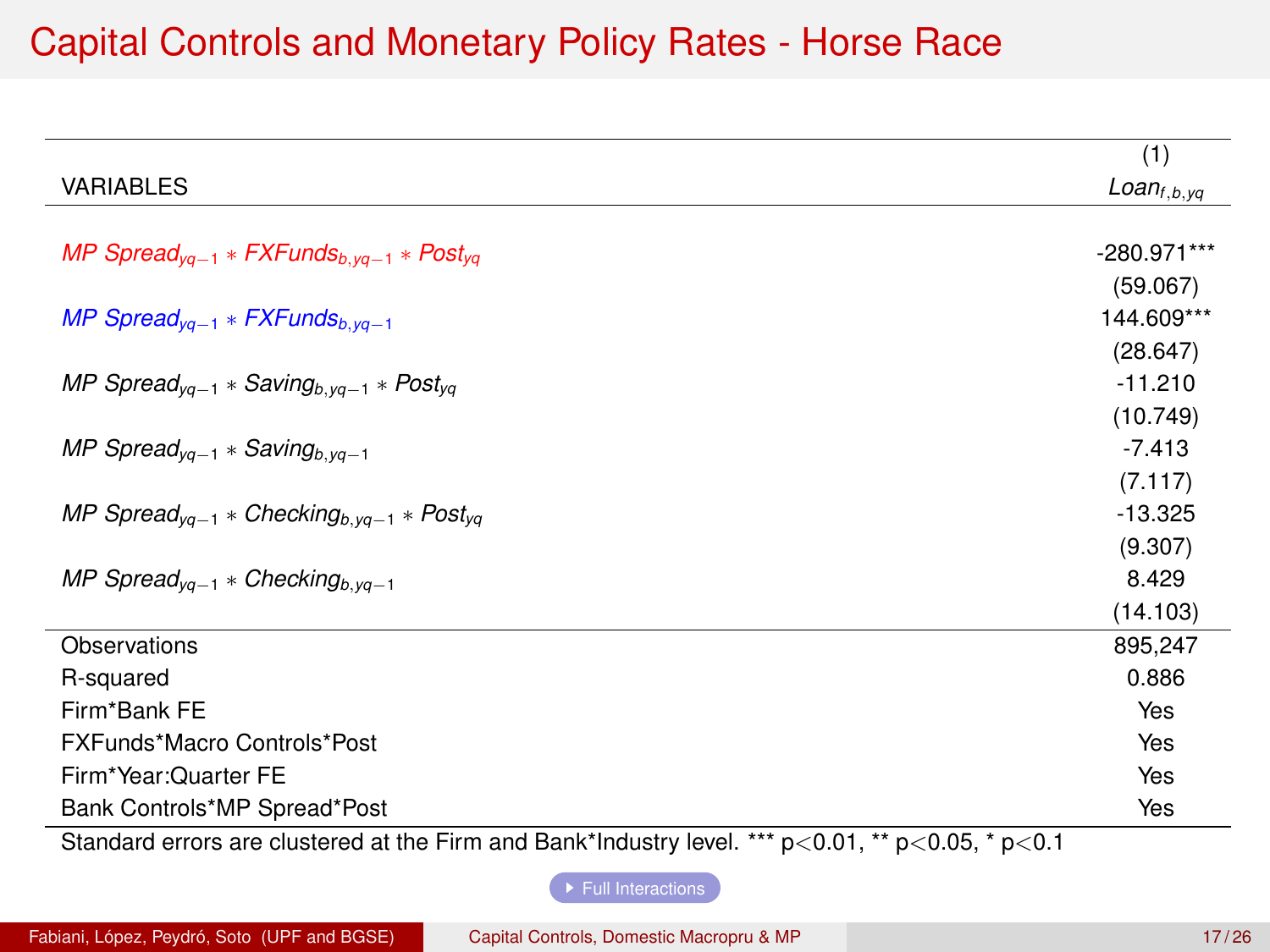# More on Carry Trade

- <span id="page-17-0"></span>**Economic Interpretation** (following a 1 p.p. increase in MP-Spread)
	- $\triangleright$  BEFORE CC: banks with 1 s.d. higher FX-Funds increase loans by 3.8 p.p.
	- $\triangleright$  AFTER CC: banks with 1 s.d. higher FX-Funds reduce loans by 3.5 p.p.

### **Robustness**

- **F** Time-varying coefficients  $\rightarrow$  carry-trade dynamics aligned with timing of the boom
	- $\triangleright$  [Carry Trade over Time](#page-40-0)
	- $\rightarrow$  [FX Issuance over Time](#page-41-0)
- $\triangleright$  WLS, additional controls, shorter sample and alternative clustering
	-
	-
	- $\blacktriangleright$  [Global Factors](#page-37-0)
- $\triangleright$  Using the simple (lagged) policy rate rather than the spread
	- $\star$  [Policy Rate](#page-34-0)
- $\blacktriangleright$  In a smaller sample, we show that the effect is driven by peso loans
	- [Peso Loan](#page-35-0)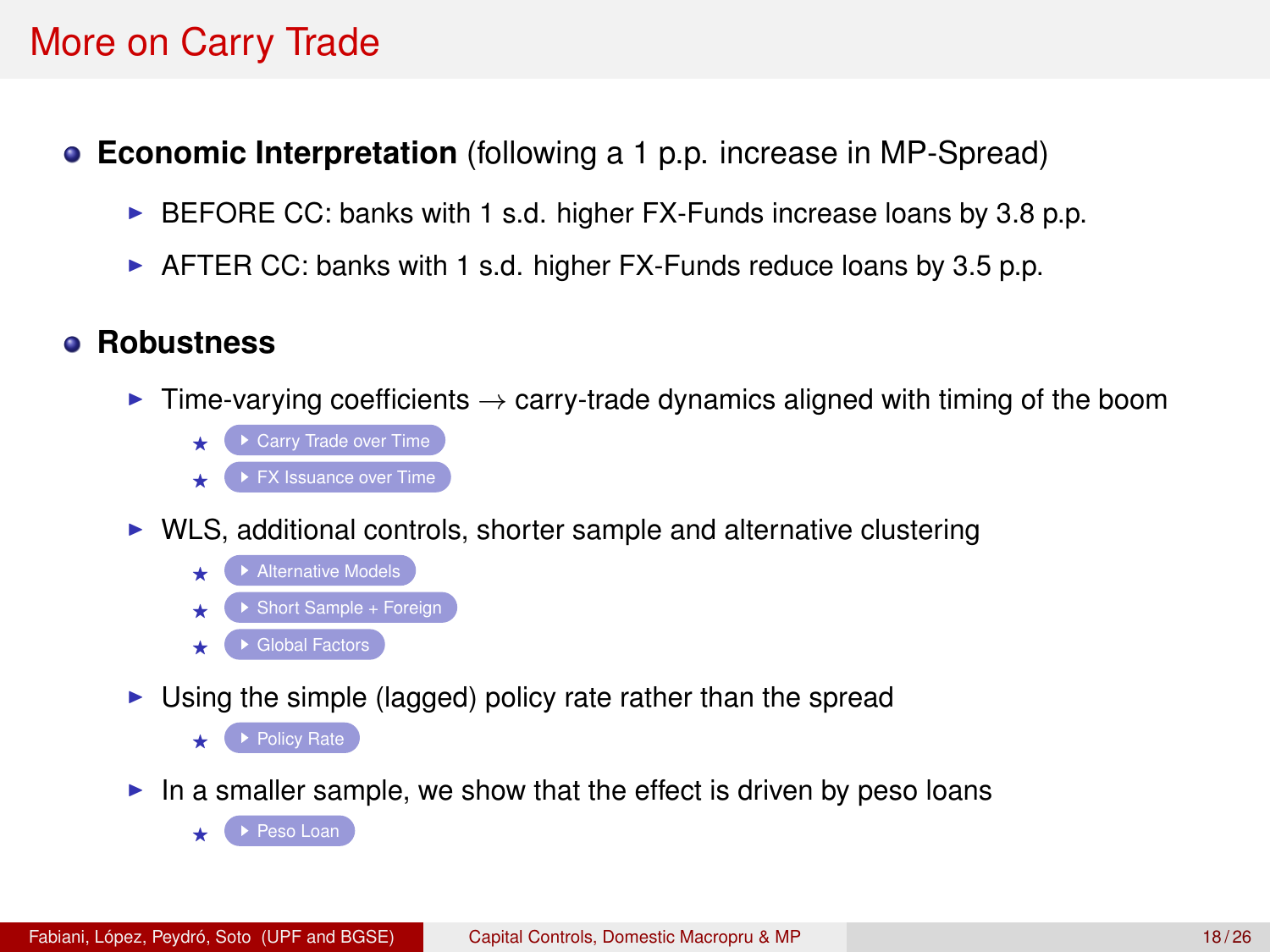### Capital Controls and deviations from  $\text{CIP} \left( \rightarrow \text{CIP R Cary} \right)$

- <span id="page-18-0"></span>• CIP-deviations borrowed from Du and Schregher (2016) [Time Series CIP](#page-38-0)
	- $\triangleright$  Decompose 3-month sovereign spread into:
		- **1** CIP deviations
		- 2 FP (Forward Premium)

|                                                                    | (1)                       | (2)                       | (3)                                    |
|--------------------------------------------------------------------|---------------------------|---------------------------|----------------------------------------|
| <b>VARIABLES</b>                                                   |                           | $Loan_{f,b,yq}$           |                                        |
| $FXFunds_{b,va-1} * SOV spread_{va-1} * Post_{va}$                 | $-184.667***$<br>(50.870) |                           |                                        |
| $FXFunds_{b,va-1} * CIP_{va-1} * Post_{va}$                        |                           | $-246.815***$<br>(66.541) | $-430.574***$<br>(81.650)              |
| $FXFunds_{b, vq-1} * FP_{vq-1} * Post_{va}$                        |                           |                           | $-116.129***$<br>(44.903)              |
| $FXFunds_{b, vq-1} * SOVspread_{vq-1}$                             | 78.632***<br>(21.936)     |                           |                                        |
| $FXFunds_{b, vq-1} * CIP_{vq-1}$                                   |                           | 76.099***<br>(26.386)     | 132.700***<br>(45.529)                 |
| $FXFunds_{b,va-1} * FP_{va-1}$                                     |                           |                           | 64.305**<br>(25.905)                   |
| Observations                                                       | 895,247                   | 895,247                   | 895,247                                |
| R-squared                                                          | 0.886                     | 0.886                     | 0.886                                  |
| Firm*Bank FE                                                       | Yes                       | Yes                       | Yes                                    |
| Firm*Year-Quarter FE                                               | Yes                       | Yes                       | Yes                                    |
| FXFunds*MacroControls*Post                                         | Yes                       | Yes                       | Yes                                    |
| Bank Controls*(Sov. Spread Decomposition)*Post                     | Yes                       | Yes                       | Yes                                    |
| Standard errors are clustered at the Firm and Bank*Industry level. |                           |                           | *** $p<0.01$ , ** $p<0.05$ , * $p<0.1$ |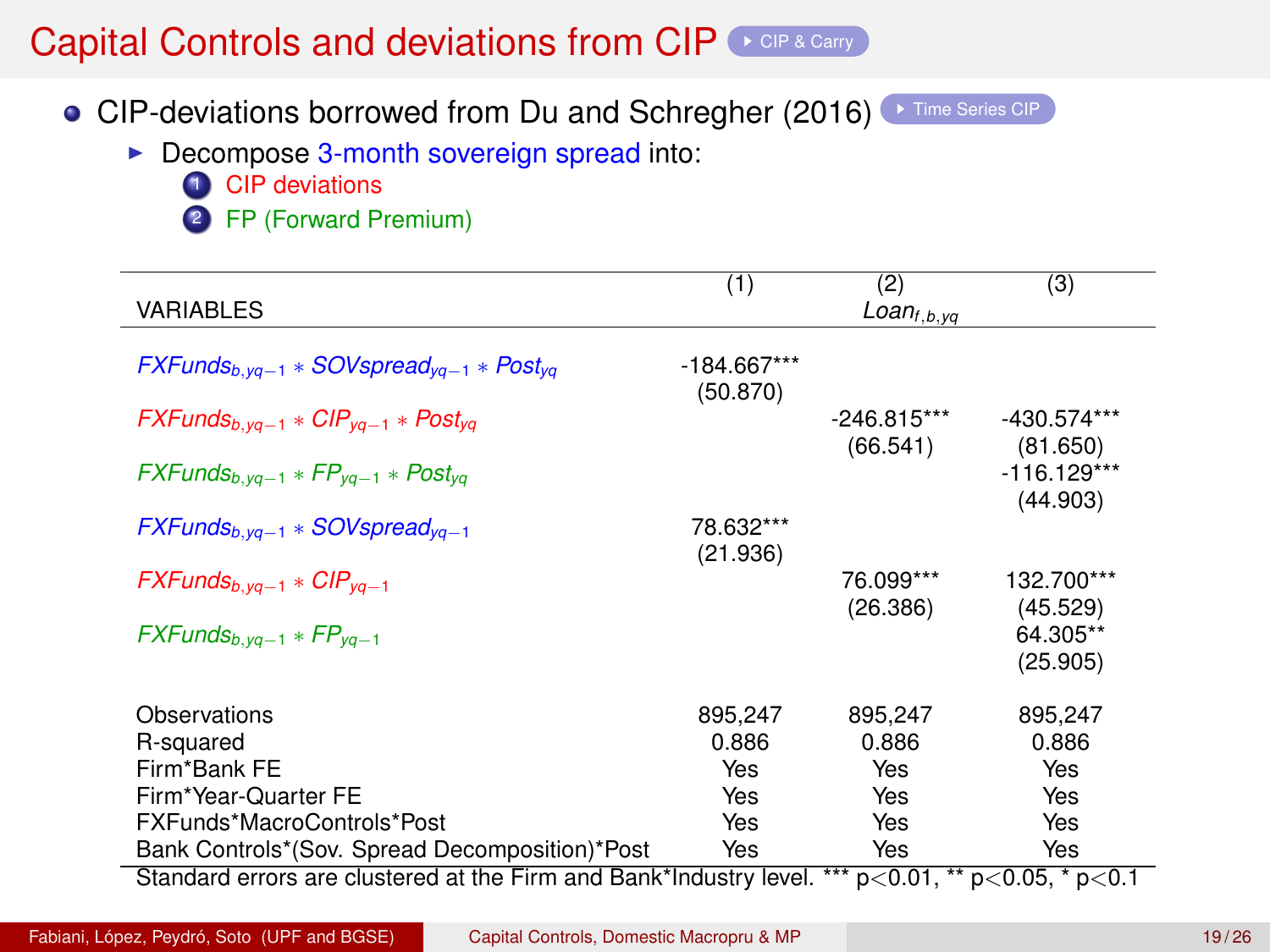# MP Rates, Carry Trade and Risk-taking

|                                                                            | (1)                | (2)        | (3)         | (4)        | (5)                      | (6)                      | (7)         | (8)        | (9)                     | (10)       | (11)                       | (12)          |
|----------------------------------------------------------------------------|--------------------|------------|-------------|------------|--------------------------|--------------------------|-------------|------------|-------------------------|------------|----------------------------|---------------|
|                                                                            |                    |            |             |            | Loan <sub>f, b, yq</sub> |                          |             |            |                         |            |                            |               |
|                                                                            | $Risk_{f, \rho w}$ |            |             |            |                          | ST Debt <sub>r.pre</sub> |             |            | Default <sub>i.ow</sub> |            | Supervised <sub>1.cm</sub> |               |
|                                                                            | $Q=1$              | $Q=2$      | $Q=3$       | $Q=4$      | $Q=1$                    | $Q=2$                    | $Q=3$       | $Q=4$      | No                      | Yes        | Yes                        | No            |
|                                                                            |                    |            |             |            |                          |                          |             |            |                         |            |                            |               |
| MP Spread <sub>yq-1</sub> * FXFunds <sub>b.yq-1</sub> * Post <sub>yq</sub> | $-94.897$          | $-189.267$ | -375.565*** | $-577.257$ | $-39.874$                | $-430.129***$            | $-257.162"$ | $-342.661$ | $-233.226$ ***          | $-374.137$ | $-175.004$                 | $-337.660***$ |
|                                                                            | (126.913)          | (98.445)   | (108.555)   | (122.708)  | (117.157)                | (111.560)                | (103.053)   | (119.001)  | (70.705)                | (97.968)   | (108.069)                  | (67.337)      |
| MP Spread <sub>vo-1</sub> $*$ FXFunds <sub>b, vo-1</sub>                   | $-31.842$          | 152.189*** | 322.070***  | 279.582*** | $-14.109$                | 168.322***               | 154.613***  | 240.740*** | 111.753***              | 194.653*** | 194.357***                 | 124.372***    |
|                                                                            | (56.991)           | (48.387)   | (53.652)    | (67.529)   | (56.007)                 | (52.554)                 | (50.298)    | (60.923)   | (35.249)                | (46.441)   | (52.406)                   | (32.643)      |
|                                                                            |                    |            |             |            |                          |                          |             |            |                         |            |                            |               |
| Observations                                                               | 227,958            | 254,448    | 224,183     | 180,684    | 192,729                  | 228,879                  | 240,231     | 225,434    | 617,034                 | 270,840    | 270,253                    | 624,994       |
| R-squared                                                                  | 0.884              | 0.863      | 0.859       | 0.886      | 0.914                    | 0.877                    | 0.872       | 0.876      | 0.881                   | 0.894      | 0.862                      | 0.887         |
| Firm*Bank FE                                                               | Yes                | Yes        | Yes         | Yes        | Yes                      | Yes                      | Yes         | Yes        | Yes                     | Yes        | Yes                        | Yes           |
| FX-Funds*Macro Controls*Post                                               | Yes                | Yes        | Yes         | Yes        | Yes                      | Yes                      | Yes         | Yes        | Yes                     | Yes        | Yes                        | Yes           |
| Firm*Year:Quarter FE                                                       | Yes                | Yes        | Yes         | Yes        | Yes                      | Yes                      | Yes         | Yes        | Yes                     | Yes        | Yes                        | Yes           |
| Bank Controls*Int. Rate*Post                                               | Yes                | Yes        | Yes         | Yes        | Yes                      | Yes                      | Yes         | Yes        | Yes                     | Yes        | Yes                        | Yes           |

Standard errors are clustered at the Firm and Bank\*Industry level. \*\*\* p<0.01, \*\* p<0.05, \* p<0.1

- Carry trade lending allocates relatively more credit to firms with:
	- $\blacktriangleright$  Higher ex-ante debt yields (*Riskf*,*pre*) and/or reliance on short-term debt (*ST Debt<sub>f, pre</sub>*)
- Under CC, larger credit cuts for firms with:
	- $\blacktriangleright$  Higher ex-ante debt yields and/or reliance on short-term debt (*ST Debt<sub>f, pre</sub>*)
	- **Previous loan defaults (***Default<sub>f, pre</sub>***) and unsupervised balance sheets (***Supervised<sub>f, pre</sub>***)**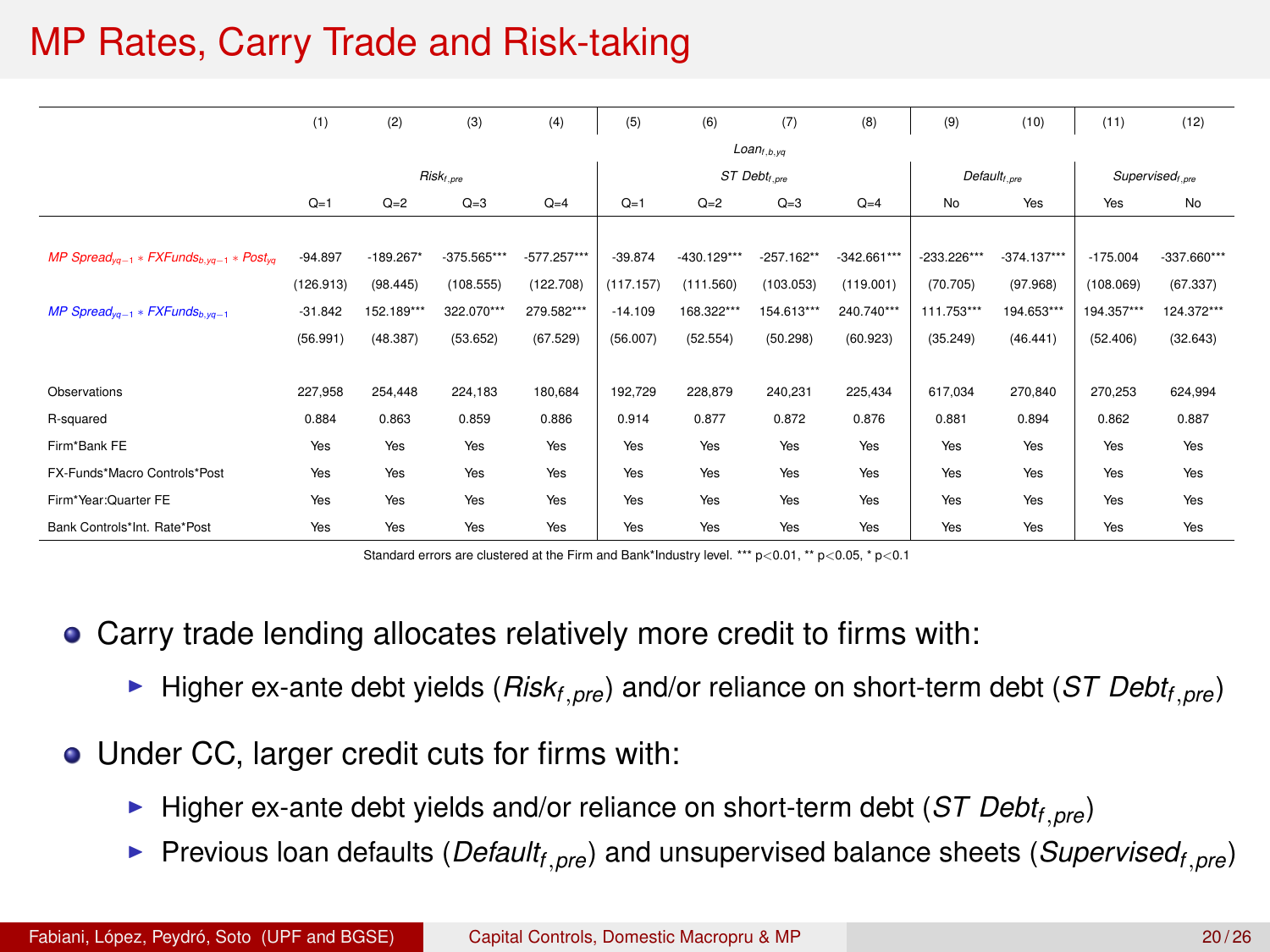### <span id="page-20-0"></span>Reserve Requirements (RR) on Domestic Deposits

- Asset expansion requires additional bank borrowing
- Hence, stronger RR effects within banks with larger reliance on domestic deposits
- Identification follows Khwaja and Mian (2008)

 $Y_{f.b.va} = \beta * Post * RR Depo_{b,2007q1} + \gamma_{f,b} + \gamma_{f,yq} +$  *Controls* +  $\epsilon_{f,b,yq}$ 

- Firm\*Year-Quarter FE γ*f*,*yq* absorb firm fundamentals (demand) shocks
- Under our hypothesis:  $\beta$  < 0
- Sample 2006Q1-2008Q2: 5-quarter windows around implementation of RR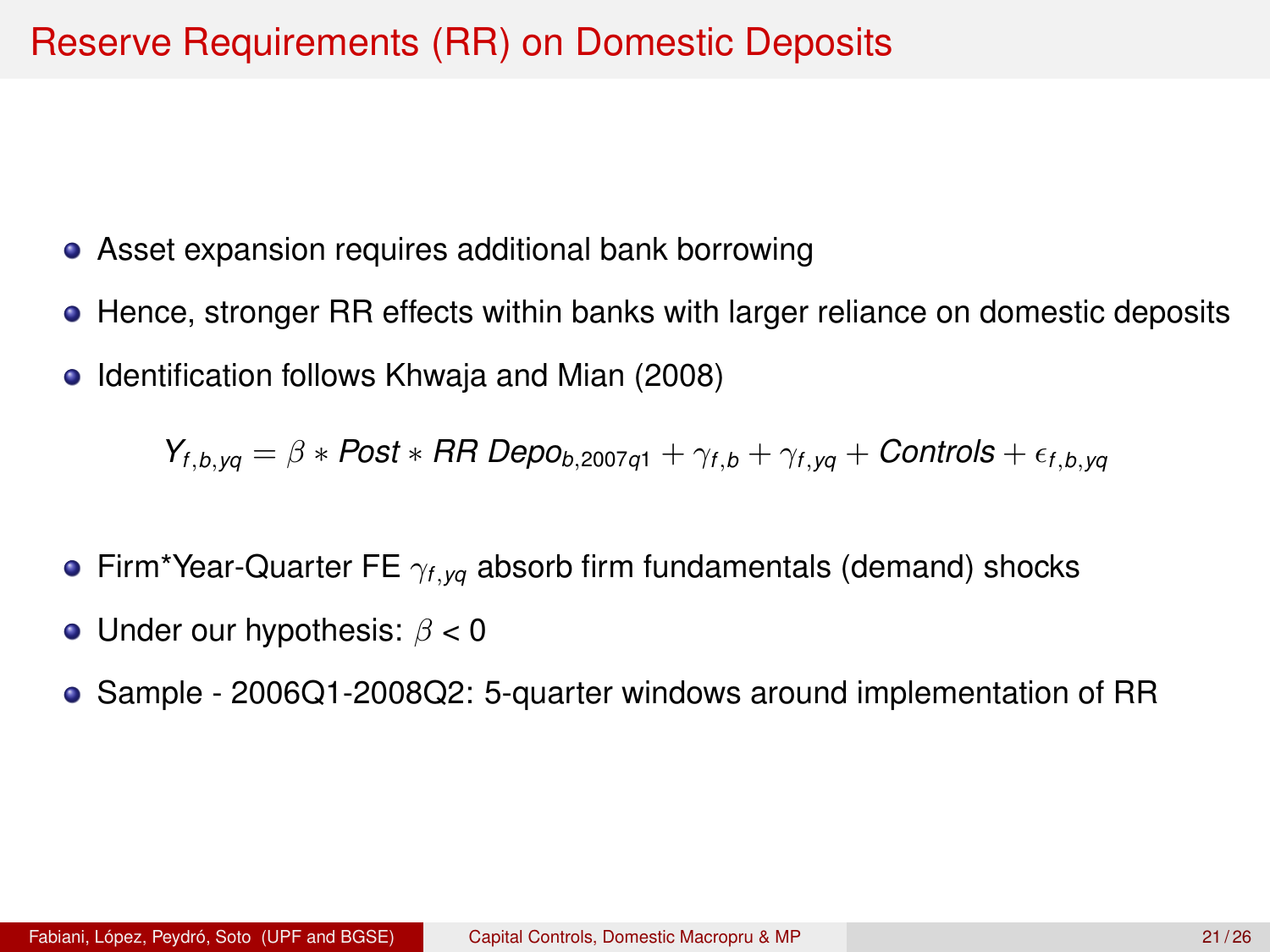# Reserve Requirements and Credit Supply: Baseline Regressions

|                                      | (1)         | (2)         | (3)         | (4)               | (5)         | (6)         |
|--------------------------------------|-------------|-------------|-------------|-------------------|-------------|-------------|
| <b>VARIABLES</b>                     |             |             |             | $Loan_{f, b, yq}$ |             |             |
|                                      |             |             |             |                   |             |             |
| Post $*$ RR Depo <sub>b,2007q1</sub> | $-1.542***$ | $-0.994***$ | $-1.017***$ | $-1.048***$       | $-0.697***$ |             |
|                                      | (0.196)     | (0.181)     | (0.181)     | (0.160)           | (0.178)     |             |
|                                      |             |             |             |                   |             |             |
| Post $*$ Saving $D_{b,2007q1}$       |             |             |             |                   |             | $-0.419**$  |
|                                      |             |             |             |                   |             | (0.179)     |
| Post $*$ Checking $D_{b,2007q1}$     |             |             |             |                   |             | $-1.845***$ |
|                                      |             |             |             |                   |             | (0.281)     |
|                                      |             |             |             |                   |             |             |
| Observations                         | 742.950     | 742.950     | 742.950     | 742.950           | 742.950     | 742,950     |
| R-squared                            | 0.536       | 0.829       | 0.829       | 0.830             | 0.897       | 0.897       |
| Bank Controls*Post                   | Yes         | Yes         | Yes         | Yes               | Yes         | Yes         |
| Firm FE                              | Yes         | ٠           | ٠           | ٠                 | ٠           |             |
| Firm*Bank FE                         | No          | Yes         | Yes         | Yes               | Yes         | Yes         |
| Year: Quarter                        | No          | No          | Yes         | ٠                 | ٠           | ٠           |
| Industry*Year:Quarter                | No          | No          | No.         | Yes               | ٠           |             |
| Firm*Year:Quarter                    | No          | No          | No          | No                | Yes         | Yes         |

Standard errors are clustered at the Firm and Bank\*Industry level. \*\*\*  $p<0.01$ , \*\*  $p<0.05$ , \*  $p<0.1$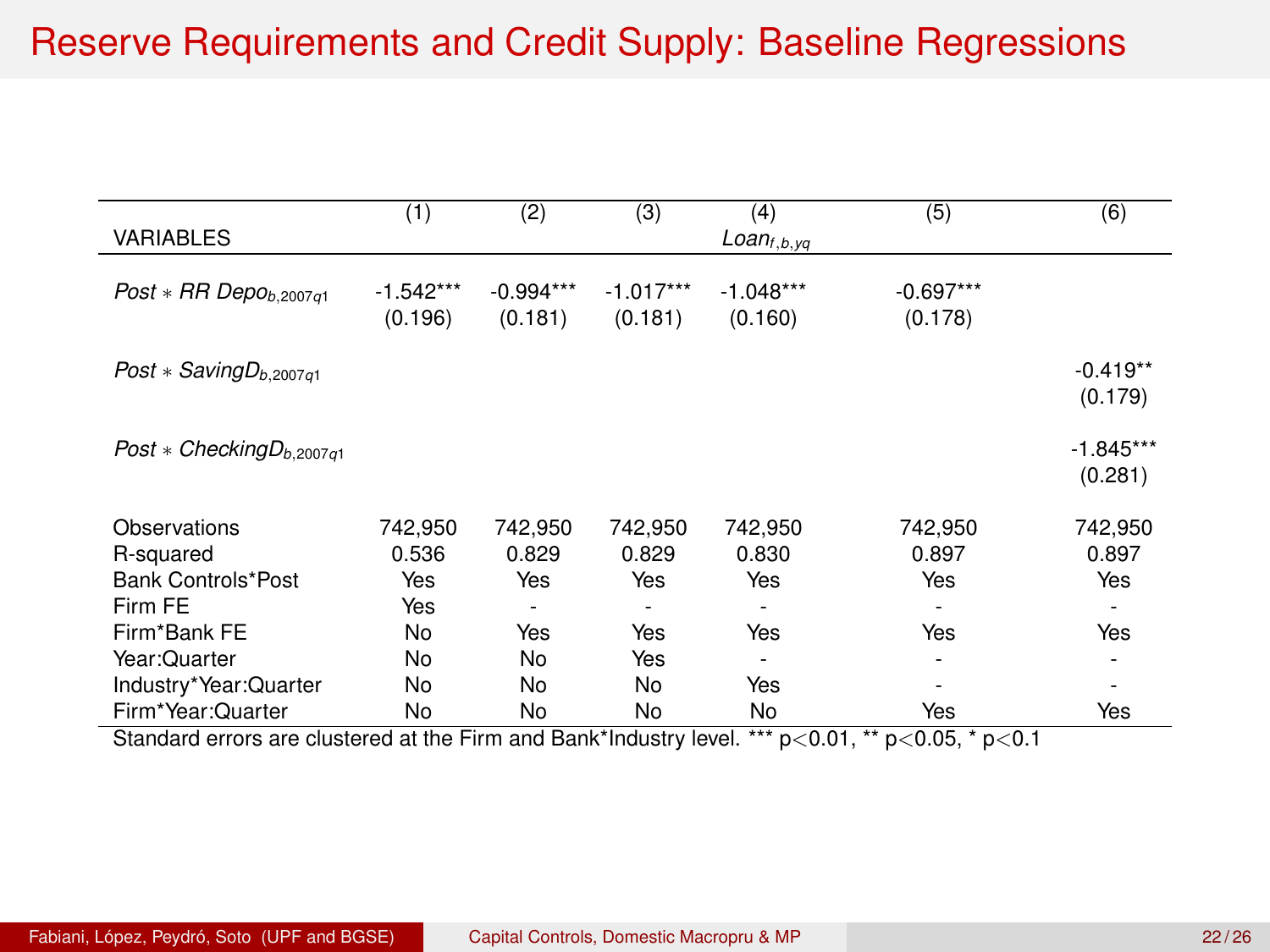### More on RR

### <span id="page-22-0"></span>**Economic Interpretation**

- $\triangleright$  A 1 s.d. increase in (saving + checking) deposits funding leads to a 5.4 p.p. ex-post cut
- $\triangleright$  Stronger impact of tax on checking deposits (more short-term funding)

### **Robustness**

- $\blacktriangleright$  Parallel trends assumption
	- $\leftarrow$  [Time-varying Coefficients](#page-47-0)
- $\blacktriangleright$  Alternative models
	- $\blacktriangleright$  [Alternative Models](#page-46-0)
- $\blacktriangleright$  Effect survives within shorter windows around the shock
	- $\cdot$  [Shorter Window](#page-44-0)
- $\blacktriangleright$  Placebo test: "fake" 2006q1-exposure has no effect on credit supply
	- $\star$  (  $\star$  [Placebo](#page-45-0) )
- $\triangleright$  Robust to employing time-varying Core-Deposits

 $\blacktriangleright$  [Time-varying Heterogeneity](#page-42-0)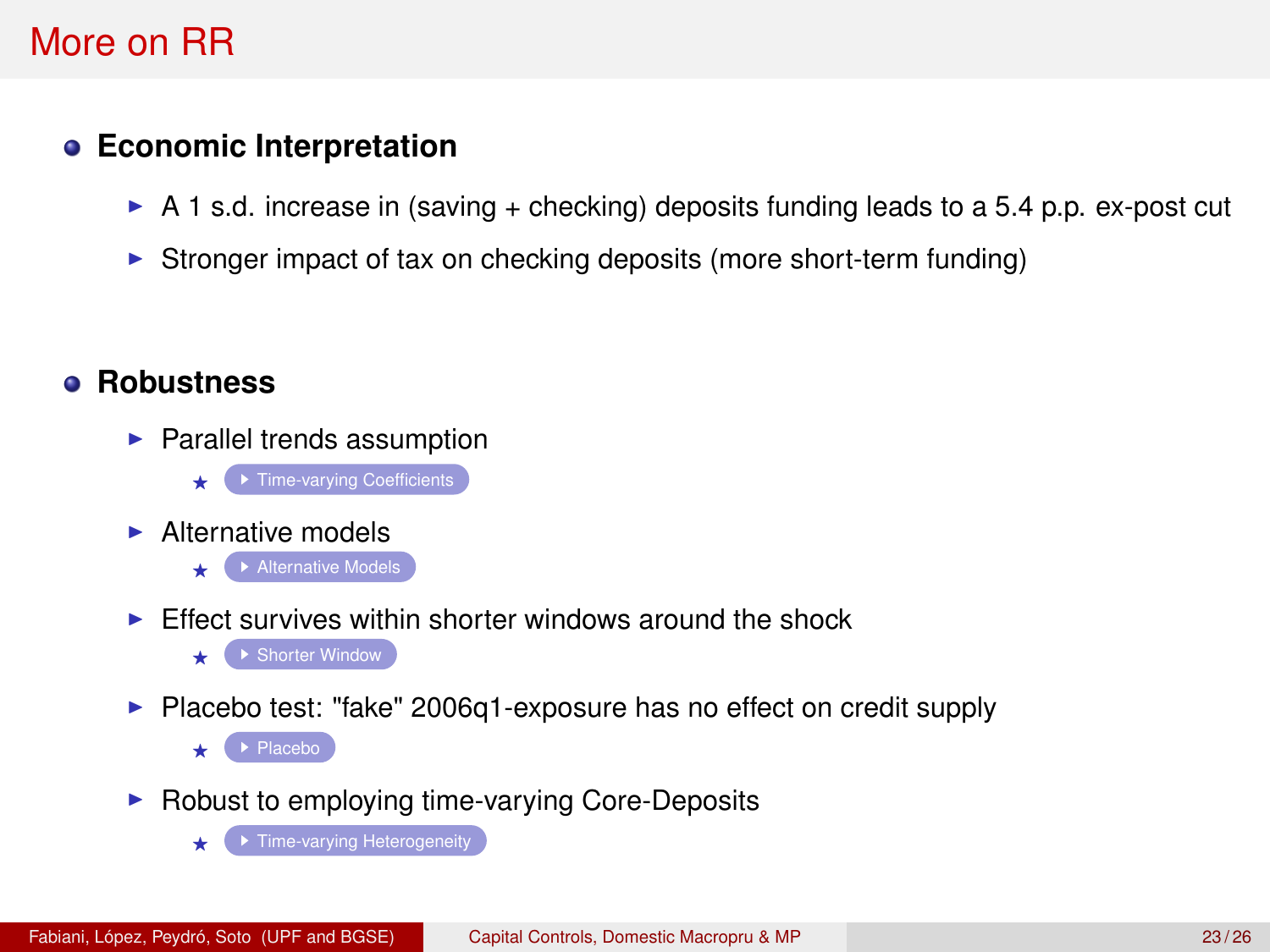|                                           | (1)     | (2)        | (3)                                                                                                           | (4)         | (5)      | (6)      | 7)                       | (8)        | (9)                      | (10)       | (11)     | (12)                       |
|-------------------------------------------|---------|------------|---------------------------------------------------------------------------------------------------------------|-------------|----------|----------|--------------------------|------------|--------------------------|------------|----------|----------------------------|
|                                           |         |            |                                                                                                               |             |          |          | Loan                     |            |                          |            |          |                            |
| <b>VARIABLES</b>                          |         |            | $Risk_{f,ore}$                                                                                                |             |          |          | ST Debt <sub>t.pre</sub> |            | Default <sub>f.pre</sub> |            |          | Supervised <sub>Lore</sub> |
|                                           | $Q=1$   | $Q=2$      | $Q=3$                                                                                                         | $Q=4$       | $Q=1$    | $Q=2$    | $Q=3$                    | $Q=4$      | No                       | Yes        | Yes      | No                         |
|                                           |         |            |                                                                                                               |             |          |          |                          |            |                          |            |          |                            |
| $Post_{va} * RR$ Depo <sub>b.2007a1</sub> | 0.290   | $-0.667**$ | $-1.169***$                                                                                                   | $-1.978***$ | $-0.517$ | $-0.375$ | $-1.083***$              | $-0.770**$ | $-0.680***$              | $-0.724**$ | $-0.066$ | $-0.994***$                |
|                                           | (0.378) | (0.298)    | (0.362)                                                                                                       | (0.411)     | (0.414)  | (0.343)  | (0.326)                  | (0.341)    | (0.216)                  | (0.313)    | (0.327)  | (0.217)                    |
|                                           |         |            |                                                                                                               |             |          |          |                          |            |                          |            |          |                            |
| Observations                              | 190.069 | 211.012    | 184.976                                                                                                       | 148.919     | 160.095  | 190.709  | 198.522                  | 185.650    | 521.480                  | 214.097    | 218,269  | 524.681                    |
| R-squared                                 | 0.894   | 0.880      | 0.873                                                                                                         | 0.894       | 0.921    | 0.890    | 0.885                    | 0.888      | 0.892                    | 0.906      | 0.877    | 0.897                      |
| Bank Controls*Post                        | Yes     | Yes        | Yes                                                                                                           | Yes         | Yes      | Yes      | Yes                      | Yes        | Yes                      | Yes        | Yes      | Yes                        |
| Firm*Bank FE                              | Yes     | Yes        | Yes                                                                                                           | Yes         | Yes      | Yes      | Yes                      | Yes        | Yes                      | Yes        | Yes      | Yes                        |
| Firm*Year:Quarter                         | Yes     | Yes        | Yes                                                                                                           | Yes         | Yes      | Yes      | Yes                      | Yes        | Yes                      | Yes        | Yes      | Yes                        |
|                                           |         |            | Chanderd course you shortcoard at the Floor and Davidthedcotoclass films that a so Od that so OC that so that |             |          |          |                          |            |                          |            |          |                            |

Standard errors are clustered at the Firm and Bank\*Industry level. \*\*\* p<0.01, \*\* p<0.05, \* p<sup>&</sup>lt;0.1

- Larger cuts induced by RR on domestic deposits for firms with:
	- ▶ Higher ex-ante debt yields (*Risk<sub>f.pre</sub>*) and/or reliance on short-term debt (*ST Debt<sub>f.pre</sub>*)
	- ▶ Unsupervised balance sheets (*Supervised<sub>f,pre</sub>*)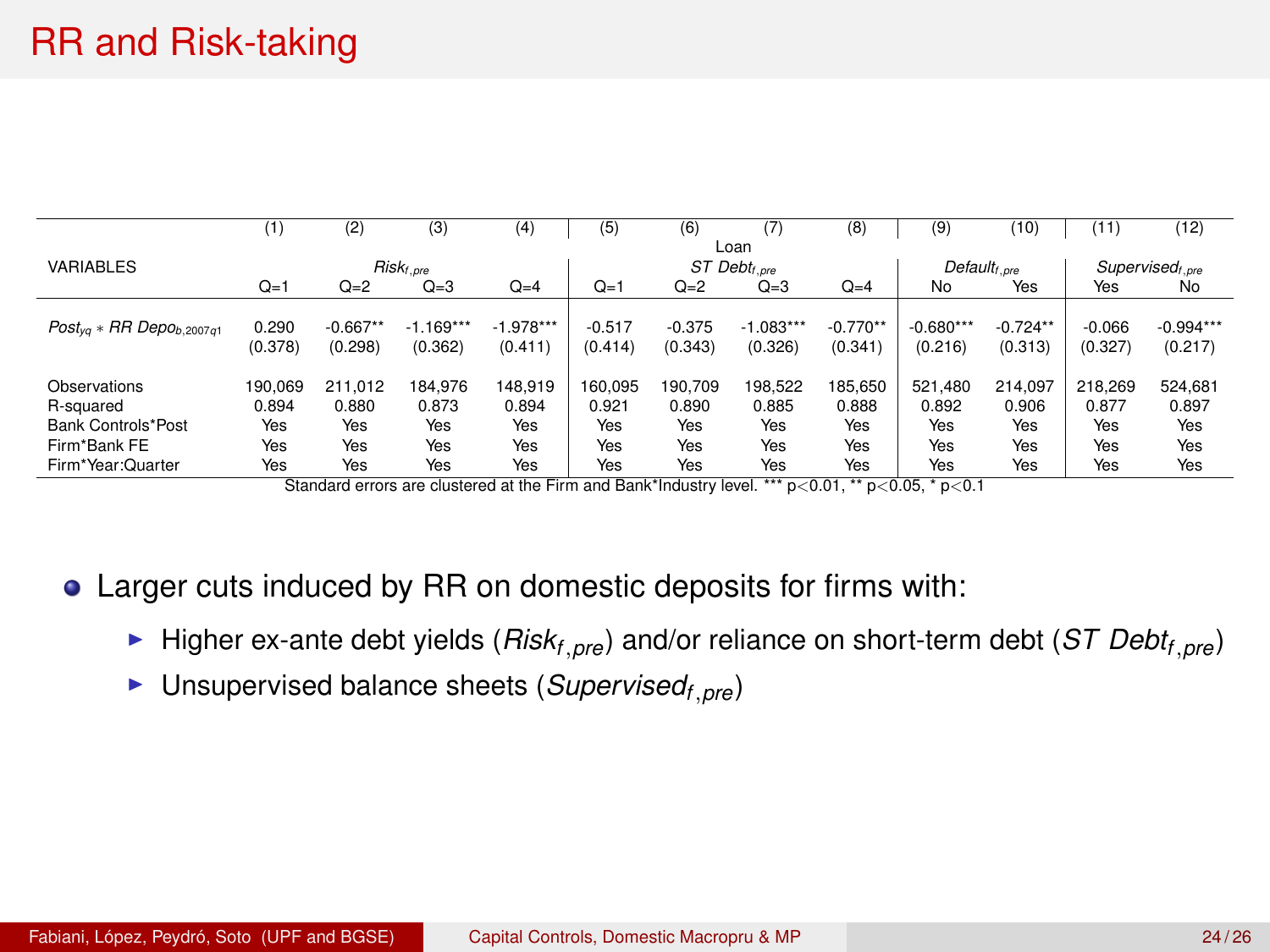### <span id="page-24-1"></span><span id="page-24-0"></span>Domestic Deposits and Foreign Funding: Complements or Substitutes?



[Formal Test](#page-43-0)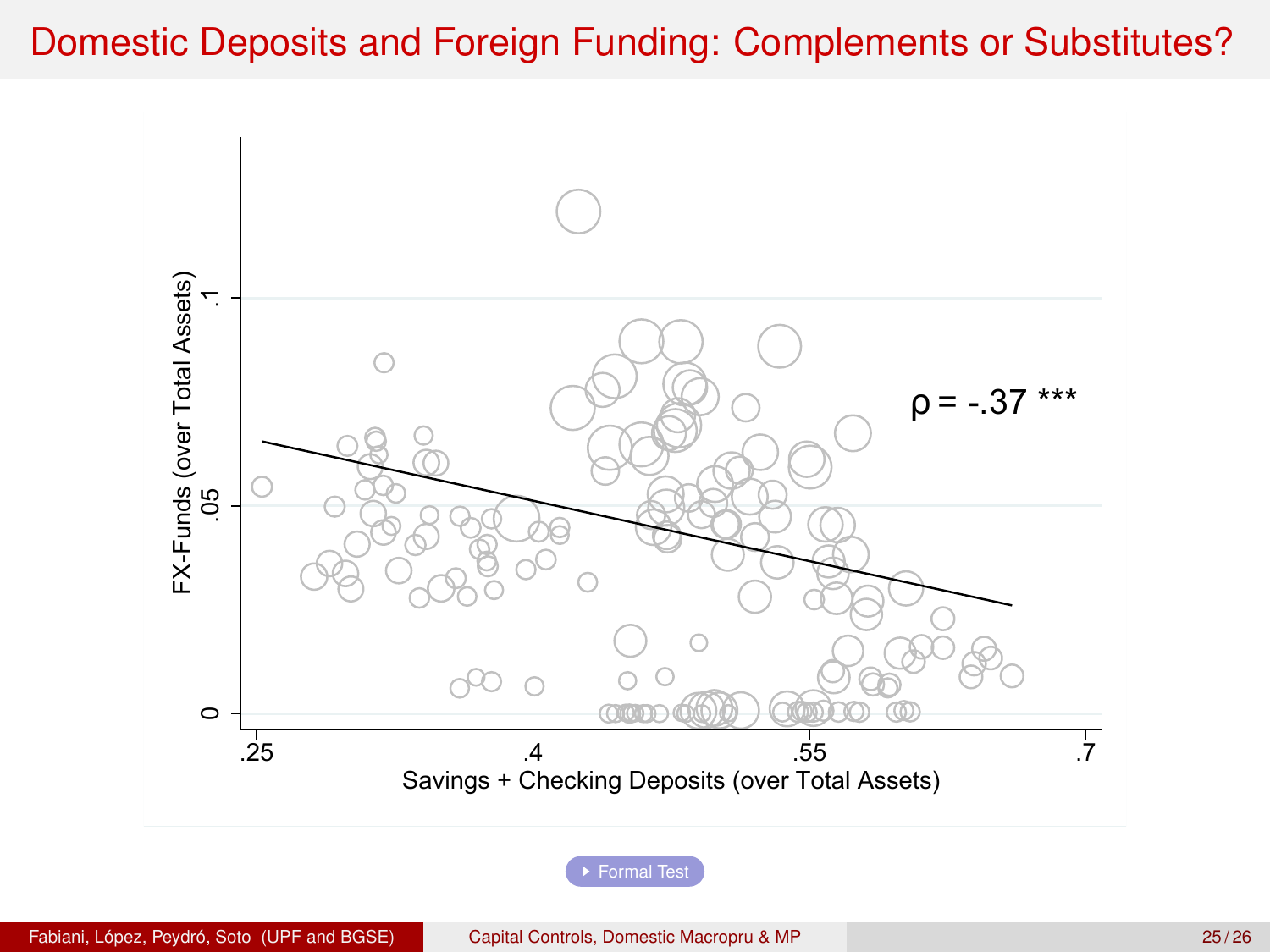### <span id="page-25-0"></span>**Conclusions**

### Exploit **capital controls** + **reserve requirements** + **credit registry** data

<sup>1</sup> Capital controls enhance the bank lending channel of monetary policy

- $\triangleright$  Without capital controls, a local MP rate hike stimulates carry-trade lending
- $\triangleright$  Capital controls break the carry-trade by making FX-borrowing more costly
- $\blacktriangleright$  Capital controls reduce banks' risk
	- $\star$  Discourage flighty banks' FX-funding
	- $\star$  Reduce risk-taking in lending through carry trade lending
- **2** Reserve Requirements affect credit supply directly, rather than through MP
	- Increased reserve requirements also reduce risk-taking
- **3** Tinbergen Prudential-Rule  $\rightarrow$  Both CC and RR needed to tame the credit boom
	- $\triangleright$  Two targets (domestic & foreign liquidity) requires two macroprudential instruments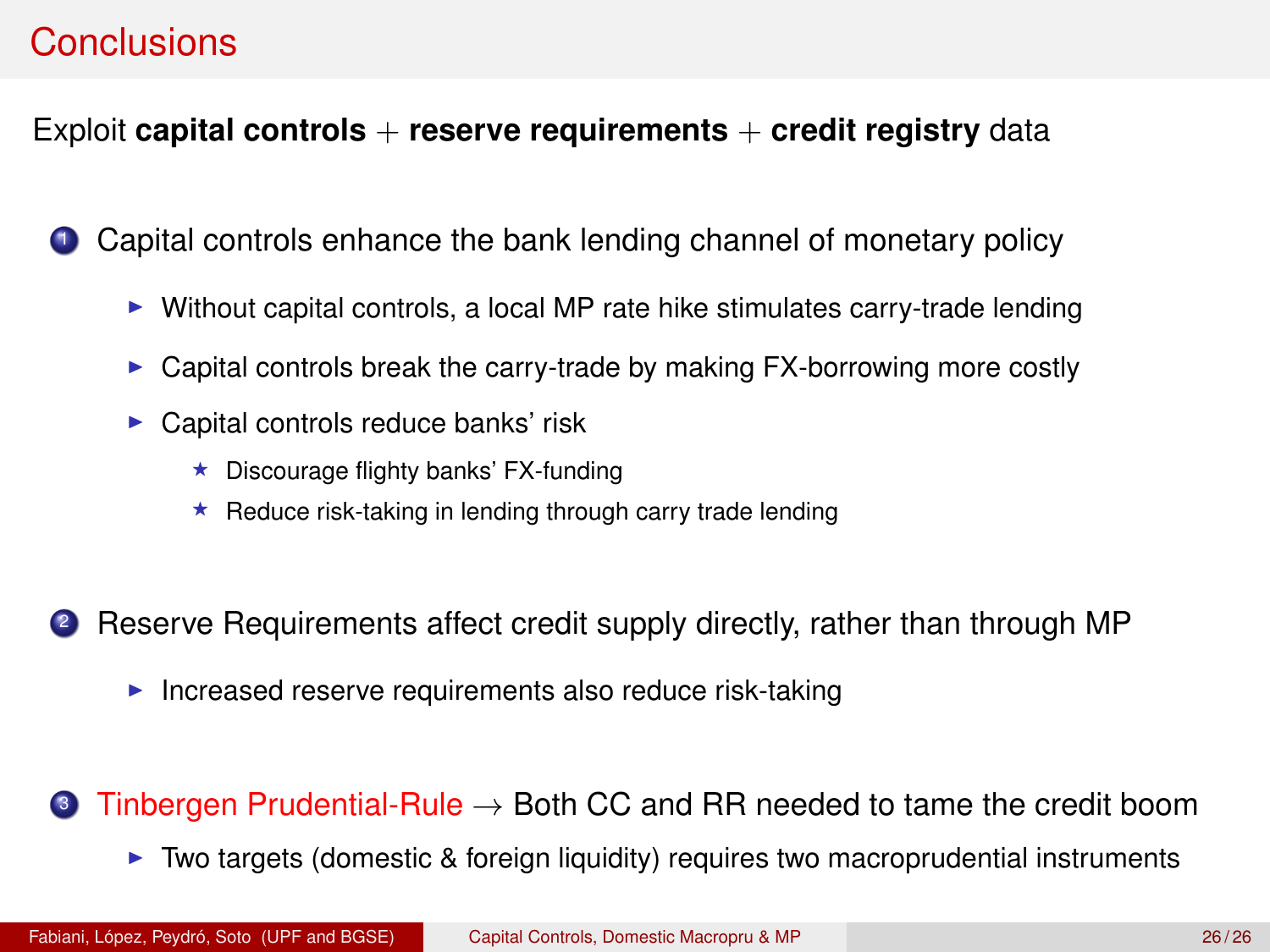### Credit Boom and Monetary Policy

<span id="page-26-0"></span>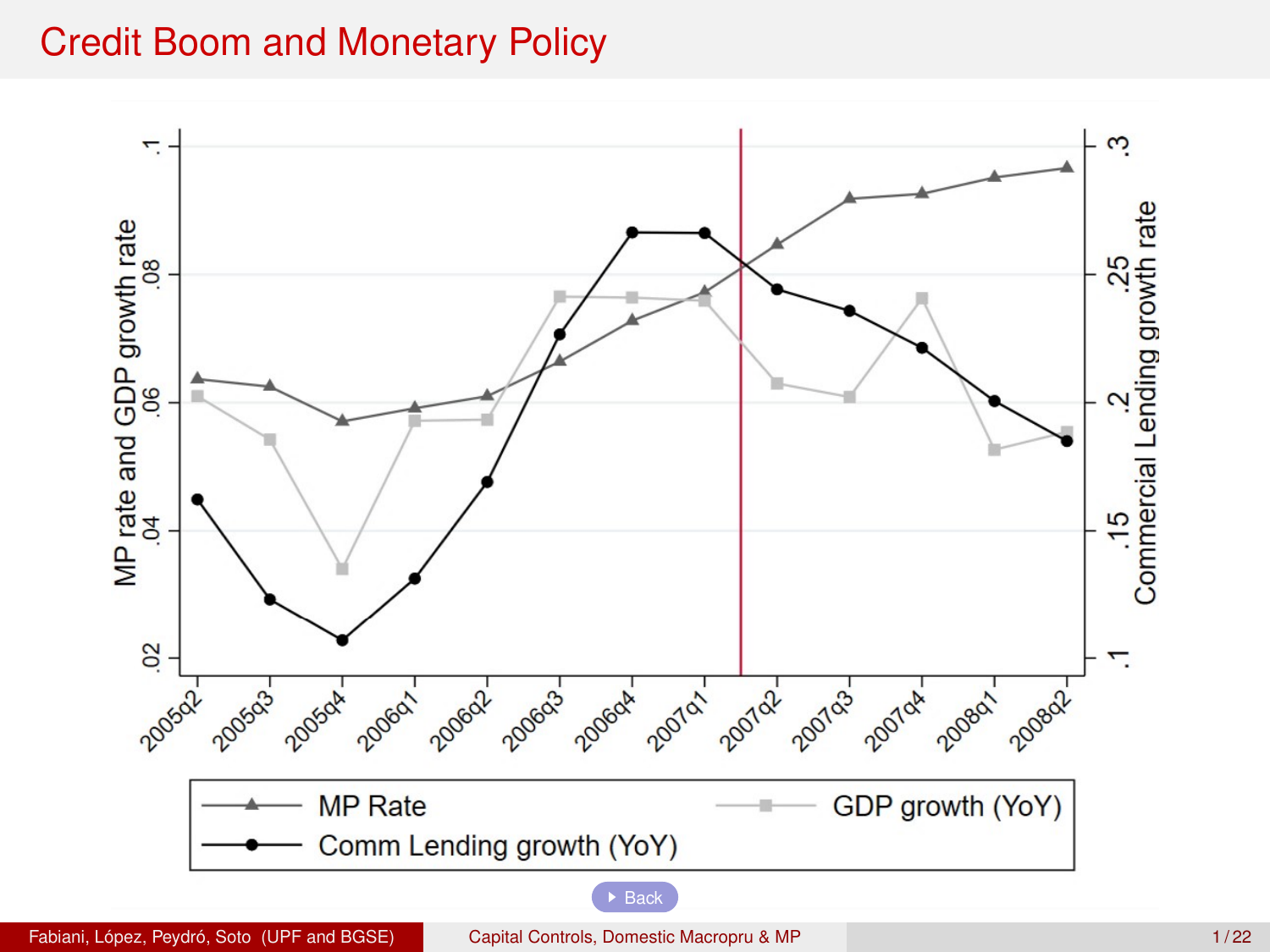## Foreign Debt Inflows

<span id="page-27-0"></span>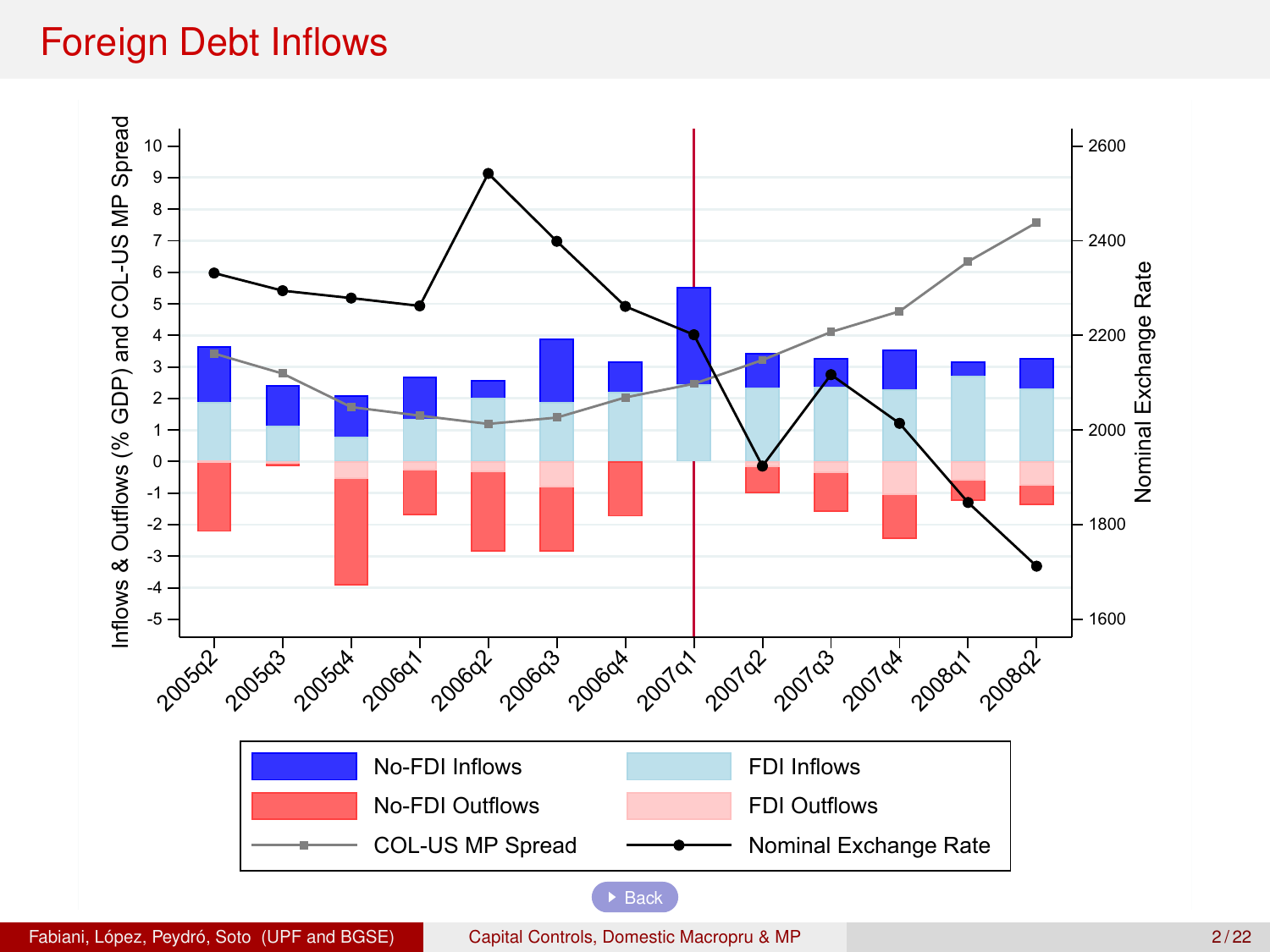### Institutional context: pre-existing FX-regulation for banks

- <span id="page-28-0"></span>• Banks registered in Colombia can borrow and lend in FX
- However, several limitations apply on such operations
	- $\bigcirc$  In balance sheet Net FX assets  $\in$  [0%, 50%] of bank capital
	- 2 In- & Off-balance sheet Net FX assets ∈ [-5%, 20%] of bank capital
	- <sup>3</sup> Positions computed over a 3-day horizon
- Colombia has a low-share of FX-assets (∼ 10%) by Latin-American standards

|                               | FX Balance of Colombian banks                            |                |  |  |  |  |
|-------------------------------|----------------------------------------------------------|----------------|--|--|--|--|
| <b>Balance Sheet</b>          | 1. Assets                                                | 2. Liabilities |  |  |  |  |
| Off-Balance Sheet Derivatives | 3. Rights                                                | 4. Obligations |  |  |  |  |
|                               | $PP = (1+3)$ - $(2+4) \in [-5\% , 20\%]$ of bank capital |                |  |  |  |  |
| <b>Position Measures</b>      | $PPC = 1-2 \in [0\%, 50\%]$ of bank capital              |                |  |  |  |  |
|                               | $PBA \leq 500\%$ bank capital                            |                |  |  |  |  |

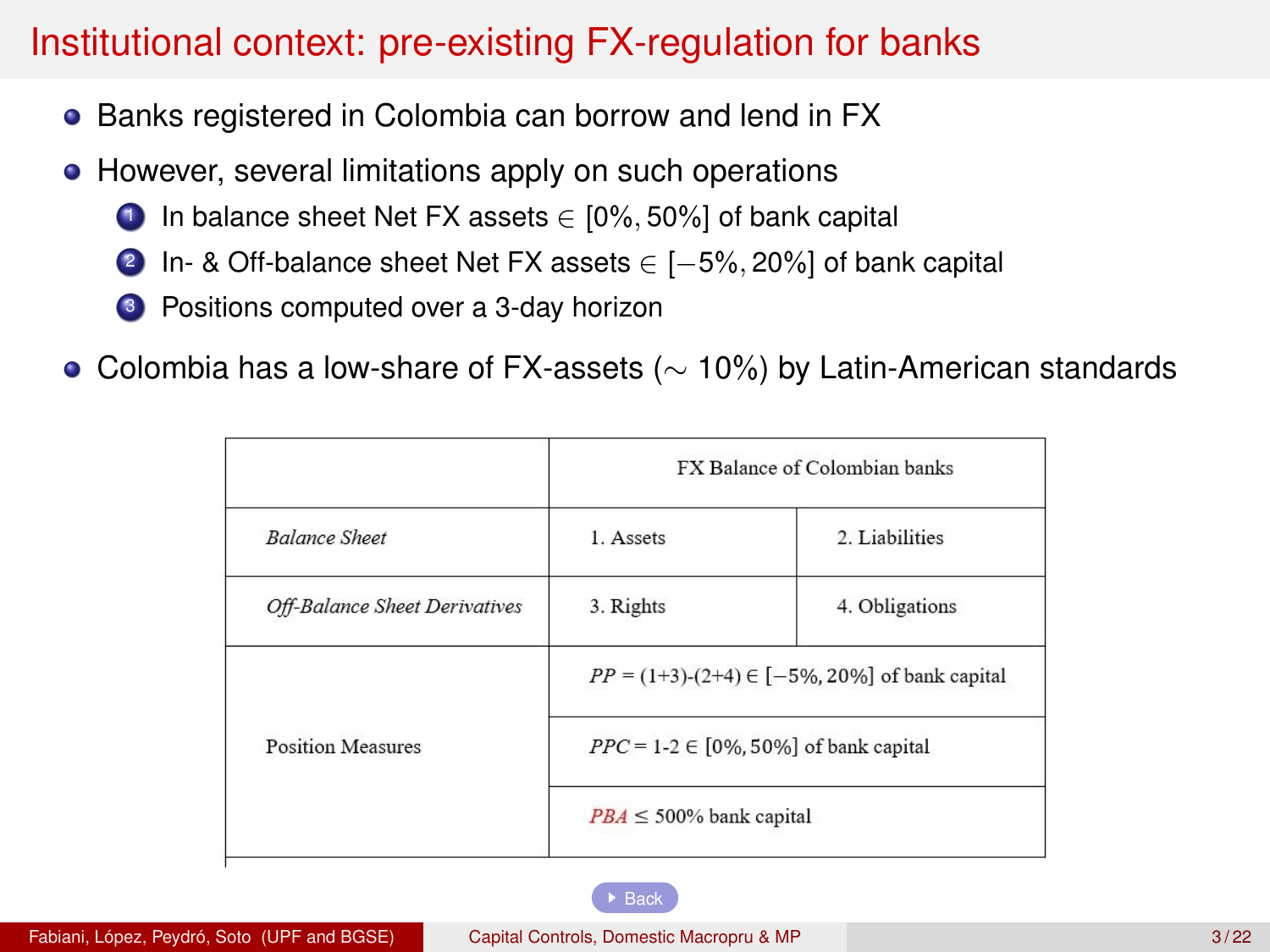<span id="page-29-0"></span>

|                             | (1)       | (2)    | (3)    | $\left( 4\right)$ | (5)    | (6)   |
|-----------------------------|-----------|--------|--------|-------------------|--------|-------|
| <b>VARIABLES</b>            | Ν         | Mean   | P25    | P <sub>50</sub>   | P75    | SD    |
|                             |           |        |        |                   |        |       |
| <b>Loan-level Variables</b> |           |        |        |                   |        |       |
| $Loan_{f,b,yq}$             | 1,475,369 | 16.843 | 15.317 | 17.051            | 18.507 | 2.573 |
|                             |           |        |        |                   |        |       |
| <b>Macro Variables</b>      |           |        |        |                   |        |       |
| $I_{VQ-1}$                  | 1,475,369 | 0.075  | 0.062  | 0.073             | 0.092  | 0.014 |
| $\Delta_{1v}GDP_{va-1}$     | 1,475,369 | 0.062  | 0.054  | 0.061             | 0.076  | 0.013 |
| $e_{\nu q-1}$               | 1,475,369 | 7.692  | 7.608  | 7.724             | 7.754  | 0.090 |
| $CPI_{va-1}$                | 1,475,369 | 1.077  | 1.041  | 1.067             | 1.117  | 0.049 |
|                             |           |        |        |                   |        |       |
| <b>Bank-level Variables</b> |           |        |        |                   |        |       |
| $FX - Funds_{b, yq-1}$      | 1,475,369 | 0.047  | 0.034  | 0.047             | 0.064  | 0.026 |
| Saving $D_{b, yq-1}$        | 1,475,369 | 0.353  | 0.303  | 0.348             | 0.400  | 0.073 |
| Checking $D_{b, yq-1}$      | 1,475,369 | 0.137  | 0.108  | 0.126             | 0.173  | 0.045 |
| $Size_{b, yq-1}$            | 1,475,369 | 30.301 | 30.02  | 30.383            | 30.704 | 0.523 |
| $CET_{b, yq-1}$             | 1,475,369 | 0.042  | 0.032  | 0.039             | 0.050  | 0.013 |
| $NPL_{b, yq-1}$             | 1,475,369 | 0.027  | 0.020  | 0.024             | 0.029  | 0.010 |
| $ROA_{b, yq-1}$             | 1,475,369 | 0.014  | 0.008  | 0.012             | 0.019  | 0.007 |

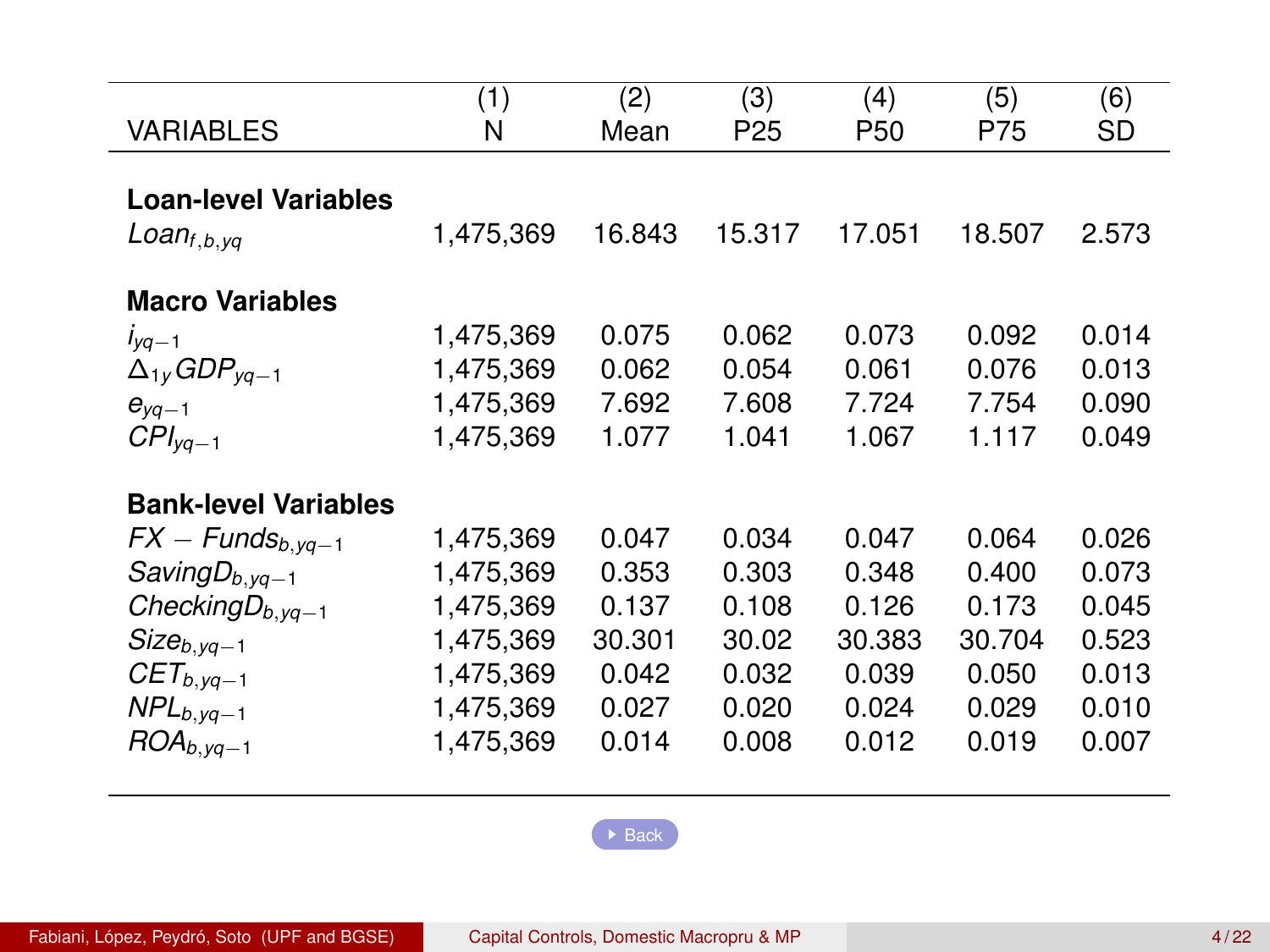<span id="page-30-0"></span>

|                        | (1)          | (2)        | (3)         | (4)         | (5)              | (6)       | (7)          | (8)                |
|------------------------|--------------|------------|-------------|-------------|------------------|-----------|--------------|--------------------|
| <b>VARIABLES</b>       |              |            |             |             | $Loan_{f,b, yq}$ |           |              |                    |
|                        |              |            |             |             |                  |           |              |                    |
| $Post_{Vq} * i_{Vq-1}$ | $-10.775***$ | $-3.430**$ | $-2.414***$ | $-8.806***$ | $-3.081**$       | $-3.586*$ | $-3.586***$  | $-3.586*$          |
|                        | (1.499)      | (1.414)    | (0.692)     | (1.280)     | (1.225)          | (1.973)   | (0.798)      | (1.731)            |
| $I_{VQ-1}$             | 8.027***     | 0.242      | $3.301***$  | 6.575***    | 0.505            | 3.502***  | $3.502***$   | $3.502**$          |
|                        | (1.495)      | (1.391)    | (0.452)     | (1.266)     | (1.199)          | (0.745)   | (0.815)      | (1.437)            |
| Observations           | 1,362,608    | 1,203,805  | 1,475,369   | 1,362,608   | 1,203,805        | 1,475,369 | 1,475,369    | 1,475,369          |
| R-squared              | 0.842        | 0.853      | 0.844       | 0.851       | 0.861            | 0.832     | 0.832        | 0.832              |
| Loan-Size Weighted     | No           | No         | Yes         | Yes         | Yes              | No        | No           | No                 |
| Macro Control*Post     | Yes          | Yes        | Yes         | Yes         | Yes              | Yes       | Yes          | Yes                |
| Firm*Bank FE           | Yes          | Yes        | Yes         | Yes         | Yes              | Yes       | Yes          | Yes                |
| <b>Bank Controls</b>   | Yes          | Yes        | Yes         | Yes         | Yes              | Yes       | Yes          | Yes                |
| Provision              | No           | Yes        | No          | No          | Yes              | No        | No           | No                 |
| Firm*Quarter FE        | Yes          | Yes        | No          | Yes         | Yes              | No        | No           | No                 |
| Cluster                |              |            |             |             |                  | $F + B$   | $F + B + YQ$ | $F + B^*$ Ind + YQ |

 $\rightarrow$  [Back](#page-13-0)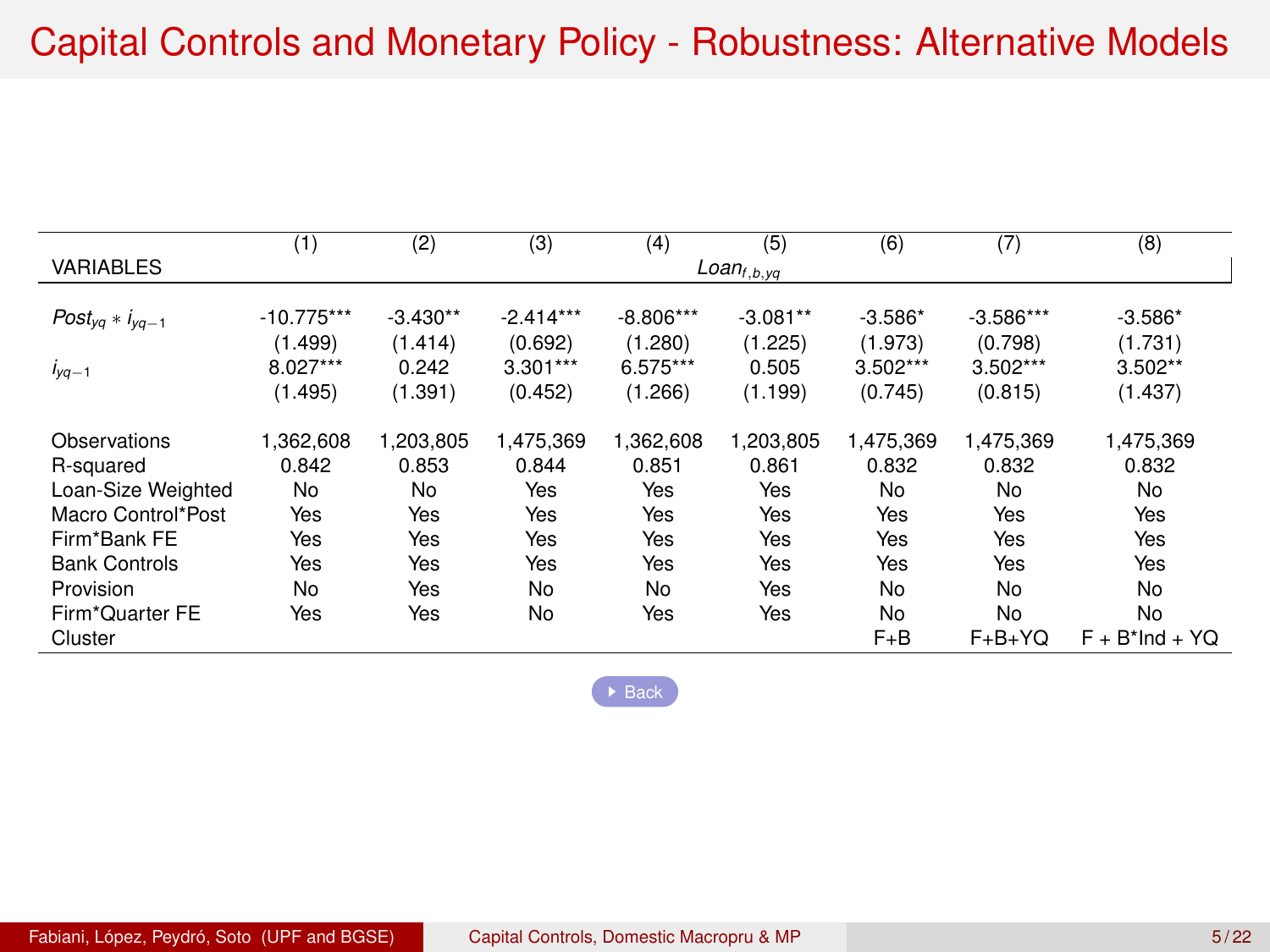### Capital Controls and Monetary Policy - Robustness: Proxies

<span id="page-31-0"></span>

|                           | Dependent Variable: Loan <sub>f.b.va</sub> |                       |                          |                          |                          |  |  |  |
|---------------------------|--------------------------------------------|-----------------------|--------------------------|--------------------------|--------------------------|--|--|--|
| $MP_{va-1} =$             | MP Spread <sub>va-1</sub>                  | $\Delta_{2q}i_{pq-1}$ | $\Delta_{1y}$ $i_{yq-1}$ | Taylor1 $_{\text{va}-1}$ | Taylor $2_{\text{va}-1}$ |  |  |  |
| $Post_{Vq} * MP_{Vq-1}$   | $-3.226***$                                | $-3.442*$             | $-3.518**$               | $-2.874***$              | $-3.961***$              |  |  |  |
| $MP_{va-1}$               | 2.656***<br>(0.402)                        | 3.696***<br>(0.524)   | $3.140***$<br>(0.430)    | 2.050***<br>(0.730)      | 2.931***<br>(0.639)      |  |  |  |
| Observations<br>R-squared | 1,475,369<br>0.832                         | 1,475,369<br>0.832    | 1,475,369<br>0.832       | 1,475,369<br>0.832       | 1,475,369<br>0.832       |  |  |  |
| Loan-Size Weighted        | No.                                        | No                    | No                       | No                       | No                       |  |  |  |
| Macro Control*Post        | Yes                                        | Yes                   | Yes                      | Yes                      | Yes                      |  |  |  |
| Firm*Bank FE              | Yes                                        | Yes                   | Yes                      | Yes                      | Yes                      |  |  |  |
| <b>Bank Controls</b>      | Yes                                        | Yes                   | Yes                      | Yes                      | Yes                      |  |  |  |

Standard errors are double-clustered at the Bank\*Industry and at the Firm level. \*\*\* p<0.01, \*\* p<0.05, \* p<0.1

 $\rightarrow$  [Back](#page-13-0)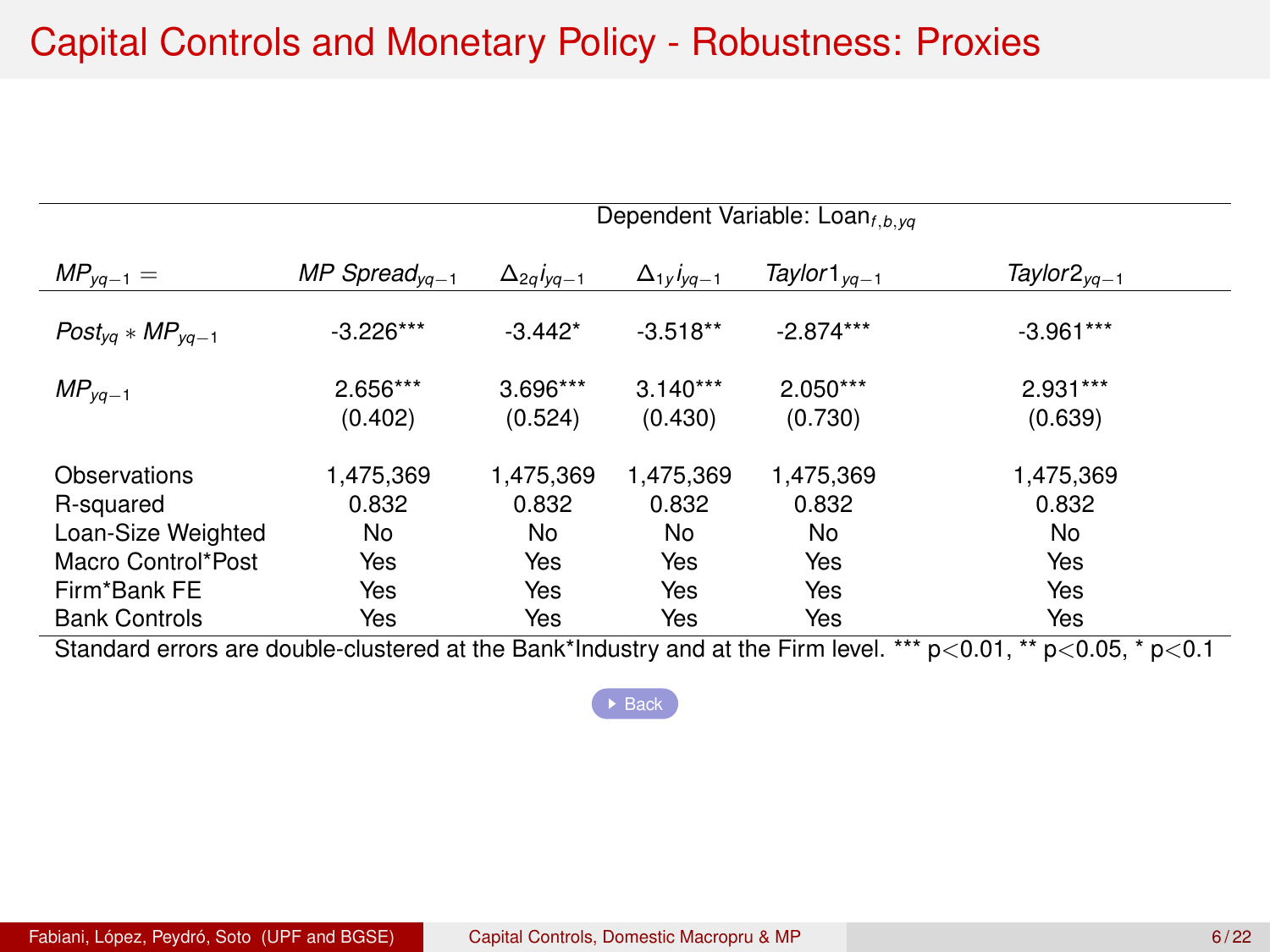<span id="page-32-0"></span>

|                                                                                                      | (1)           | (2)           | (3)             | (4)           |
|------------------------------------------------------------------------------------------------------|---------------|---------------|-----------------|---------------|
| <b>VARIABLES</b>                                                                                     |               |               | $Loan_{f,b,yq}$ |               |
|                                                                                                      |               |               |                 |               |
| MP Spread <sub>va-1</sub> * FXFunds <sub>b.va-1</sub> * Post <sub>va</sub>                           | $-109.378***$ | $-105.444***$ | $-109.090***$   | $-109.358***$ |
|                                                                                                      | (36.838)      | (36.668)      | (33.361)        | (37.228)      |
| MP Spread <sub>va-1</sub> * FXFunds <sub>b.va-1</sub>                                                | 55.557***     | 50.837**      | 53.148***       | 81.225***     |
|                                                                                                      | (21.099)      | (21.018)      | (17.790)        | (21.185)      |
| $FXFunds_{b, yq-1} * Post_{yq}$                                                                      | $-28.769$     | $-35.367$     | $-41.893$       | $-9.303$      |
|                                                                                                      | (32.990)      | (32.976)      | (30.034)        | (35.459)      |
| $FXFunds_{b, vq-1}$                                                                                  | $-43.477***$  | $-36.322***$  | $-35.900***$    | $-51.056***$  |
|                                                                                                      | (13.789)      | (13.718)      | (12.604)        | (14.946)      |
| Checking <sub>b,yq-1</sub> * Post <sub>yq</sub>                                                      | $-0.417**$    | $-0.411**$    | $-0.425***$     | $-0.367**$    |
|                                                                                                      | (0.171)       | (0.173)       | (0.140)         | (0.162)       |
| Checking <sub>b,yq-1</sub>                                                                           | 0.003         | $-0.136$      | $-0.133$        | $-0.055$      |
|                                                                                                      | (0.107)       | (0.120)       | (0.103)         | (0.123)       |
| $Saving_{b, vq-1} * Post_{va}$                                                                       | $-0.705***$   | $-0.696***$   | $-0.715***$     | $-0.679***$   |
|                                                                                                      | (0.110)       | (0.113)       | (0.098)         | (0.108)       |
| $Saving_{b, yq-1}$                                                                                   | $-0.066$      | $-0.069$      | $-0.075$        | $-0.064$      |
|                                                                                                      | (0.111)       | (0.119)       | (0.107)         | (0.121)       |
| Observations                                                                                         | 895,247       | 895,247       | 895,247         | 895,247       |
| R-squared                                                                                            | 0.808         | 0.808         | 0.810           | 0.886         |
| Firm*Bank FE                                                                                         | Yes           | Yes           | Yes             | Yes           |
| Macro Controls*Post                                                                                  | Yes           |               |                 |               |
| <b>Bank Controls*Post</b>                                                                            | Yes           | Yes           | Yes             | Yes           |
| FXFunds*Macro Controls*Post                                                                          | Yes           | Yes           | Yes             | Yes           |
| Year: Quarter FE                                                                                     | No            | Yes           | ÷.              |               |
| Industry*Year:Quarter FE                                                                             | No            | No            | Yes             | ٠             |
| Firm*Year:Quarter FE                                                                                 | No            | No            | No              | Yes           |
| Standard orrors are olustered at the Firm and Rapk*Industry lovel *** p < 0.01 ** p < 0.05 * p < 0.1 |               |               |                 |               |

Standard errors are clustered at the Firm and Bank\*Industry level. \*\*\* p<0.01, \*\* p<0.05, \* p<0.1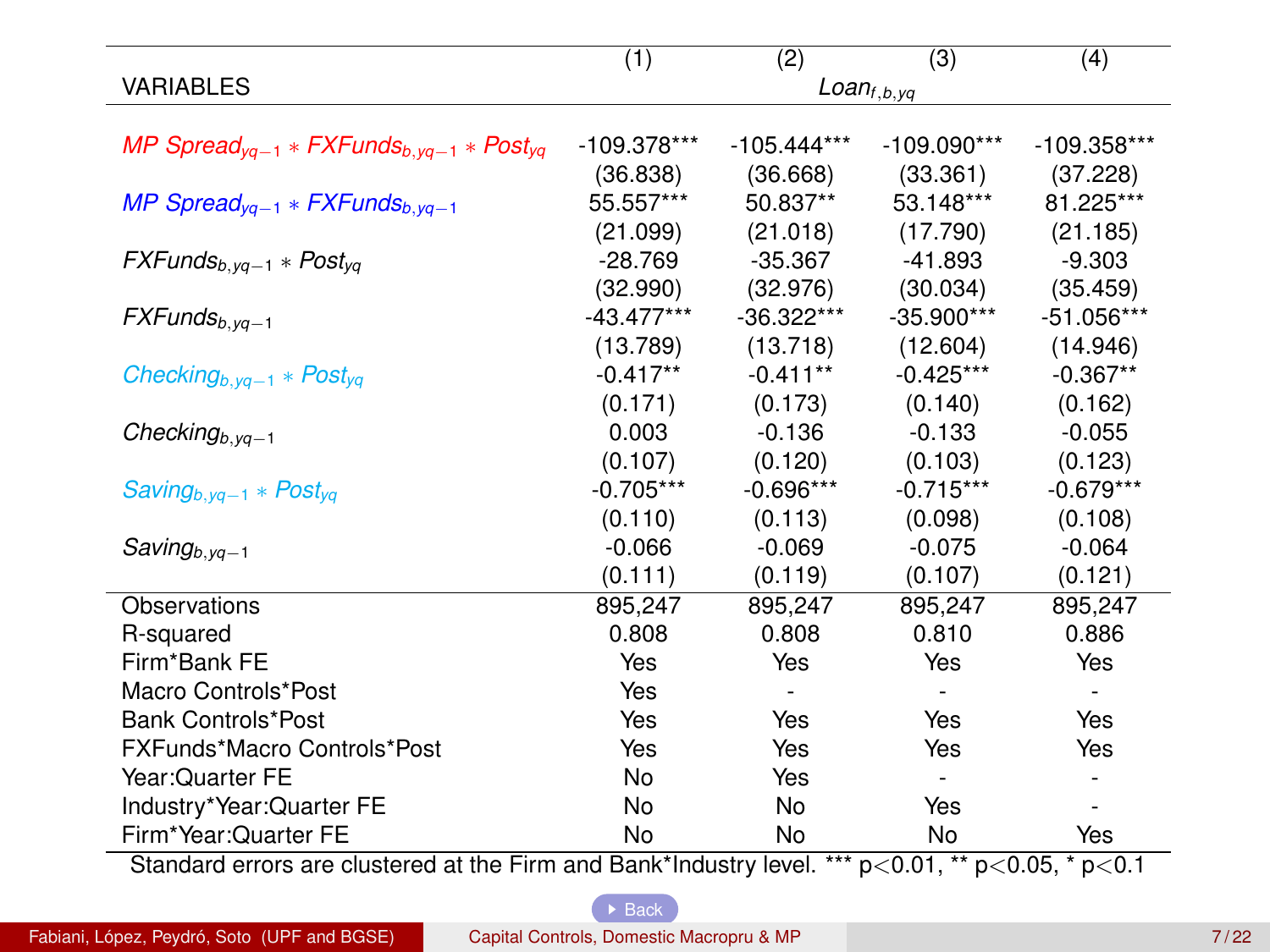# Capital Controls and Monetary Policy: Robustness

<span id="page-33-0"></span>

|                                                                            | (1)           | (2)           | (3)           | (4)           | (5)                 | (6)           | (7)          | (8)          | (9)               |
|----------------------------------------------------------------------------|---------------|---------------|---------------|---------------|---------------------|---------------|--------------|--------------|-------------------|
| VARIABLES                                                                  |               |               |               |               | $L$ oan $_{f,b,yq}$ |               |              |              |                   |
|                                                                            |               |               |               |               |                     |               |              |              |                   |
| MP Spread <sub>va-1</sub> * FXFunds <sub>b.va-1</sub> * Post <sub>va</sub> | $-288.329***$ | $-231.786***$ | $-244.143***$ | $-414.111***$ | -328.787***         | $-297.866***$ | $-280.971**$ | $-280.971**$ | $-280.971**$      |
|                                                                            | (56.723)      | (51.920)      | (50.517)      | (45.070)      | (37.933)            | (36.776)      | (112.997)    | (126.842)    | (112.734)         |
| MP Spread <sub>va-1</sub> * FXFunds <sub>b.va-1</sub>                      | 156.579***    | 136.535***    | 148.287***    | 157.006***    | 146.446***          | 159.482***    | 144.609**    | 144.609**    | 144.609***        |
|                                                                            | (27.880)      | (25.537)      | (25.089)      | (21.804)      | (18.954)            | (18.602)      | (50.188)     | (49.075)     | (46.711)          |
| $FXFunds_{b, yq-1} * Post_{yq}$                                            | 62.843*       | 38.665        | 73.801**      | $-86.157***$  | $-43.921**$         | 10.150        | 19.526       | 19.526       | 19.526            |
|                                                                            | (35.608)      | (31.420)      | (30.929)      | (28.092)      | (22.269)            | (22.102)      | (48.747)     | (24.538)     | (37.841)          |
| $FXFunds_{b, yq-1}$                                                        | $-69.324***$  | $-58.978***$  | $-68.475***$  | $-40.601***$  | $-40.857***$        | $-45.649***$  | $-58.943**$  | $-58.943$    | $-58.943$         |
|                                                                            | (15.308)      | (13.223)      | (13.205)      | (9.791)       | (8.217)             | (8.344)       | (26.579)     | (34.548)     | (37.108)          |
|                                                                            |               |               |               |               |                     |               |              |              |                   |
| Observations                                                               | 791,322       | 895.247       | 791.322       | 1.475.262     | 1.475.262           | 1.302.847     | 895.247      | 895.247      | 895.247           |
| R-squared                                                                  | 0.894         | 0.889         | 0.898         | 0.834         | 0.846               | 0.857         | 0.886        | 0.886        | 0.886             |
| Loan-Size Weighted                                                         | No            | Yes           | Yes           | No            | Yes                 | Yes           | No           | No           | No                |
| Firm*Bank FE                                                               | Yes           | Yes           | Yes           | Yes           | Yes                 | Yes           | Yes          | Yes          | Yes               |
| FX-Funds*Macro Controls*Post                                               | Yes           | Yes           | Yes           | Yes           | Yes                 | Yes           | Yes          | Yes          | Yes               |
| Industry*Year:Quarter FE                                                   | ٠             | ٠             | ٠             | Yes           | Yes                 | Yes           |              |              |                   |
| Firm*Year:Quarter FE                                                       | Yes           | Yes           | Yes           | No            | No                  | No            | Yes          | Yes          | Yes               |
| Bank Controls*MP-Spread*Post                                               | Yes           | Yes           | Yes           | Yes           | Yes                 | Yes           | Yes          | Yes          | Yes               |
| Provision*MP-spread*Post                                                   | Yes           | No            | Yes           | No            | No                  | Yes           | No           | No           | No                |
| Sample                                                                     | Multi-Bank    | Multi-Bank    | Multi-Bank    | All           | All                 | All           | Multi-Bank   | Multi-Bank   | Multi-Bank        |
| Clustering                                                                 |               |               |               |               |                     |               | $F + B$      | $F + B + YQ$ | $F + B^*Ind + YQ$ |

Standard errors are double-clustered at the Bank\*Industry and at the Firm level. \*\*\* p<0.01, \*\* p<0.05, \* p<0.1

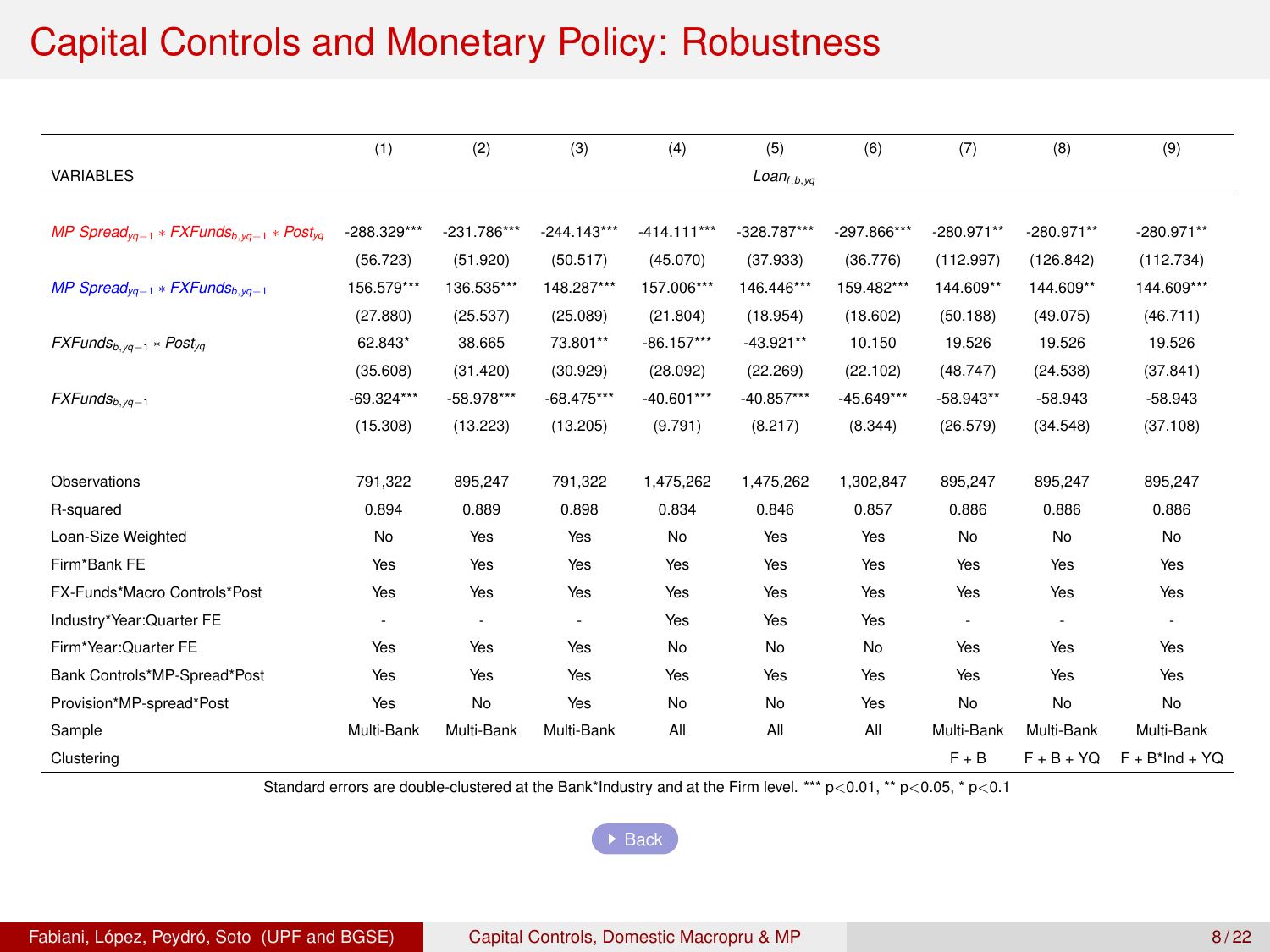### <span id="page-34-0"></span>Capital Controls and Monetary Policy: Simple Policy Rate

|                                                            | (1)         | (2)                      | (3)                      | (4)                      | (5)         | (6)           |
|------------------------------------------------------------|-------------|--------------------------|--------------------------|--------------------------|-------------|---------------|
| <b>VARIABLES</b>                                           |             |                          |                          | $Loan_{t.b.yq}$          |             |               |
|                                                            |             |                          |                          |                          |             |               |
| Post <sub>t</sub> * $i_{va-1}$ * FXFunds <sub>b.va-1</sub> |             | $-81.450**$              | $-73.523**$              | $-77.064**$              | $-83.296**$ | $-126.016***$ |
|                                                            |             | (35.405)                 | (35.386)                 | (31.494)                 | (35.624)    | (48.314)      |
| $i_{va-1}$ * FXFunds <sub>b.va-1</sub>                     |             | 39.253                   | 31,008                   | 33.505                   | 61.832**    | 68.681**      |
|                                                            |             | (25.366)                 | (25.343)                 | (21.475)                 | (25.547)    | (33.358)      |
| $Postt * FXFundsb.wa-1$                                    |             | $-7.997$                 | $-12.628$                | $-18.946$                | $-20.728$   | $-5.914$      |
|                                                            |             | (24.695)                 | (24.460)                 | (21.806)                 | (24.511)    | (25.108)      |
| $FXFunds_{b, yq-1}$                                        | $-0.952***$ | $-19.159*$               | $-13.521$                | $-12.200$                | $-16.207$   | $-19.789*$    |
|                                                            | (0.165)     | (11.208)                 | (11.092)                 | (10.251)                 | (11.876)    | (12.000)      |
|                                                            |             |                          |                          |                          |             |               |
| Observations                                               | 895.247     | 895.247                  | 895.247                  | 895.247                  | 895.247     | 895,247       |
| R-squared                                                  | 0.808       | 0.808                    | 0.808                    | 0.810                    | 0.886       | 0.886         |
| Firm*Bank FF                                               | Yes         | Yes                      | Yes                      | Yes                      | Yes         |               |
| Macro Controls*Post                                        | Yes         | Yes                      | ä,                       | ×,                       | ۰           |               |
| <b>Bank Controls</b>                                       | Yes         | $\overline{\phantom{a}}$ | $\overline{\phantom{a}}$ | ٠                        | ٠           |               |
| <b>Bank Controls*Post</b>                                  | Yes         | Yes                      | Yes                      | Yes                      | Yes         |               |
| FX-Funds*Macro Controls*Post                               | Yes         | Yes                      | Yes                      | Yes                      | Yes         |               |
| Year: Quarter FE                                           | No          | No                       | Yes                      | $\overline{\phantom{a}}$ | ٠           |               |
| Industry*Year:Quarter FE                                   | No          | No                       | No                       | Yes                      | ٠           |               |
| Firm*Year:Quarter FE                                       | No          | No                       | No                       | No                       | Yes         |               |
| Bank Controls*Int Rate*Post                                | No          | No                       | No                       | No                       | No          |               |

Standard errors are double-clustered at the Bank\*Industry and at the Firm level. \*\*\* p<0.01, \*\* p<0.05, \* p<0.1

 $\triangleright$  [Back](#page-17-0)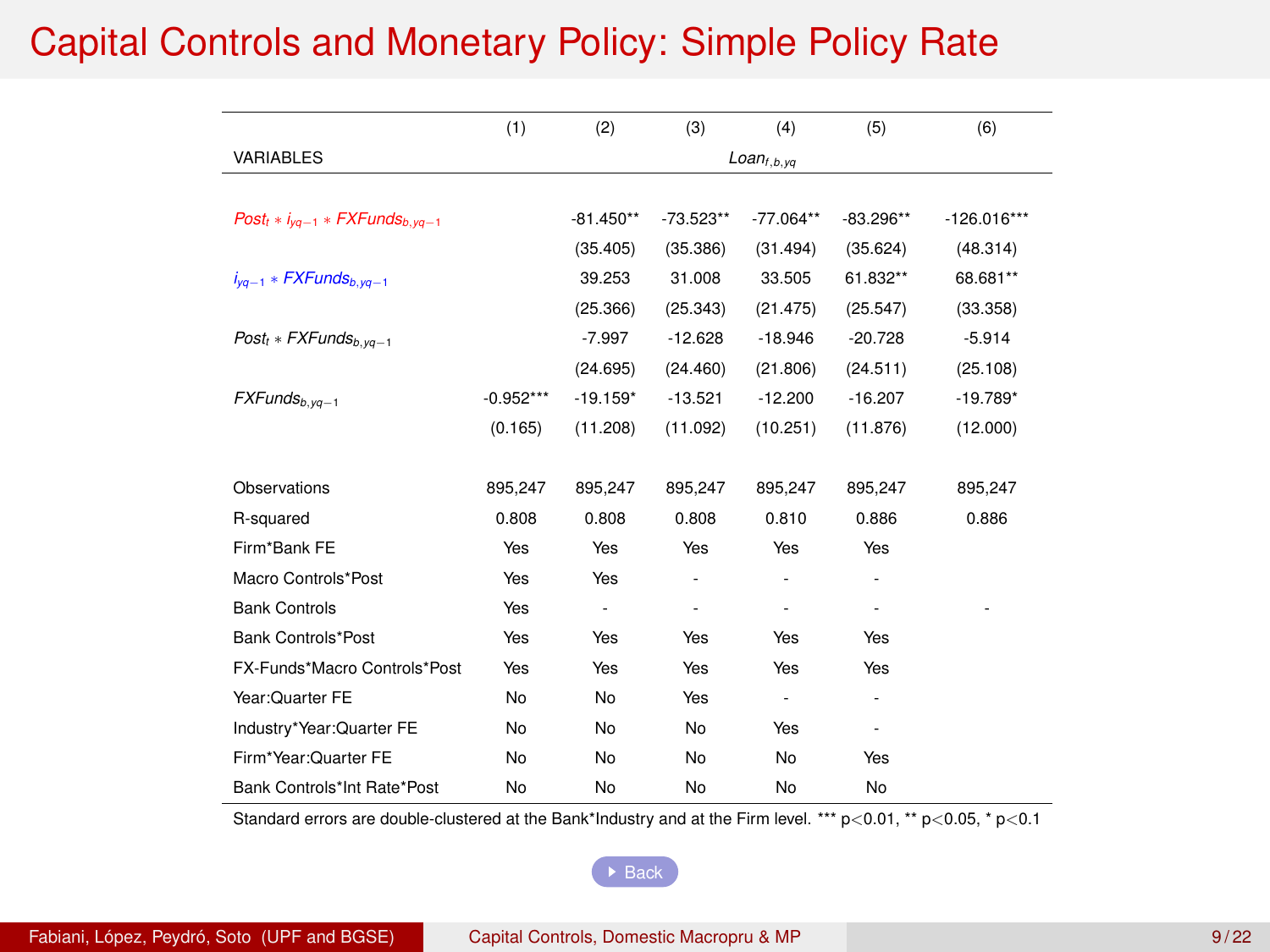# <span id="page-35-0"></span>Capital Controls and Monetary Policy: Peso- *vs* FX-Loans

|                                                                            | (1)                         | (2)                    | (3)                                                          | (4)             |
|----------------------------------------------------------------------------|-----------------------------|------------------------|--------------------------------------------------------------|-----------------|
| <b>VARIABLES</b>                                                           | Peso Loan <sub>I.b.va</sub> | $FX$ Loan $_{t,b, yq}$ | Peso Loan <sub>t, b.yq</sub><br>$\overline{Loan}_{f, b, yq}$ | $Loan_{f,b,yq}$ |
|                                                                            |                             |                        |                                                              |                 |
| MP Spread <sub>ya-1</sub> * FXFunds <sub>b.yq-1</sub> * Post <sub>yq</sub> | -417.566***                 | 230.785                | $-19.692**$                                                  | $-202.724**$    |
|                                                                            | (113.575)                   | (427.576)              | (8.780)                                                      | (96.183)        |
| MP Spread <sub>va-1</sub> * FXFunds <sub>b.va-1</sub>                      | 222.817***                  | 87.433                 | 6.084                                                        | 169.646***      |
|                                                                            | (54.926)                    | (157.764)              | (4.440)                                                      | (46.026)        |
|                                                                            |                             |                        |                                                              |                 |
| $FXFunds_{b, yq-1} * Post_{yq}$                                            | 15.964                      | $-430.059$             | $-2.812$                                                     | 96.400          |
|                                                                            | (75.847)                    | (325.617)              | (7.105)                                                      | (63.617)        |
|                                                                            |                             |                        |                                                              |                 |
| $FXFunds_{b, yq-1}$                                                        | $-149.157***$               | 14.977                 | $-14.486***$                                                 | $-97.449***$    |
|                                                                            | (30.872)                    | (119.729)              | (2.915)                                                      | (26.425)        |
|                                                                            |                             |                        |                                                              |                 |
| Observations                                                               | 315.692                     | 22.686                 | 322.775                                                      | 322,775         |
| R-squared                                                                  | 0.835                       | 0.891                  | 0.785                                                        | 0.857           |
| Firm*Bank FE                                                               | Yes                         | Yes                    | Yes                                                          | Yes             |
| FX-Funds*Macro Controls*Post                                               | <b>Yes</b>                  | Yes                    | Yes                                                          | Yes             |
| Firm*Year:Quarter FE                                                       | Yes                         | Yes                    | Yes                                                          | Yes             |
| Bank Controls*Int Rate*Post                                                | Yes                         | Yes                    | Yes                                                          | Yes             |

Standard errors are clustered at the Firm and Bank\*Industry level. \*\*\* p<0.01, \*\* p<0.05, \* p<0.1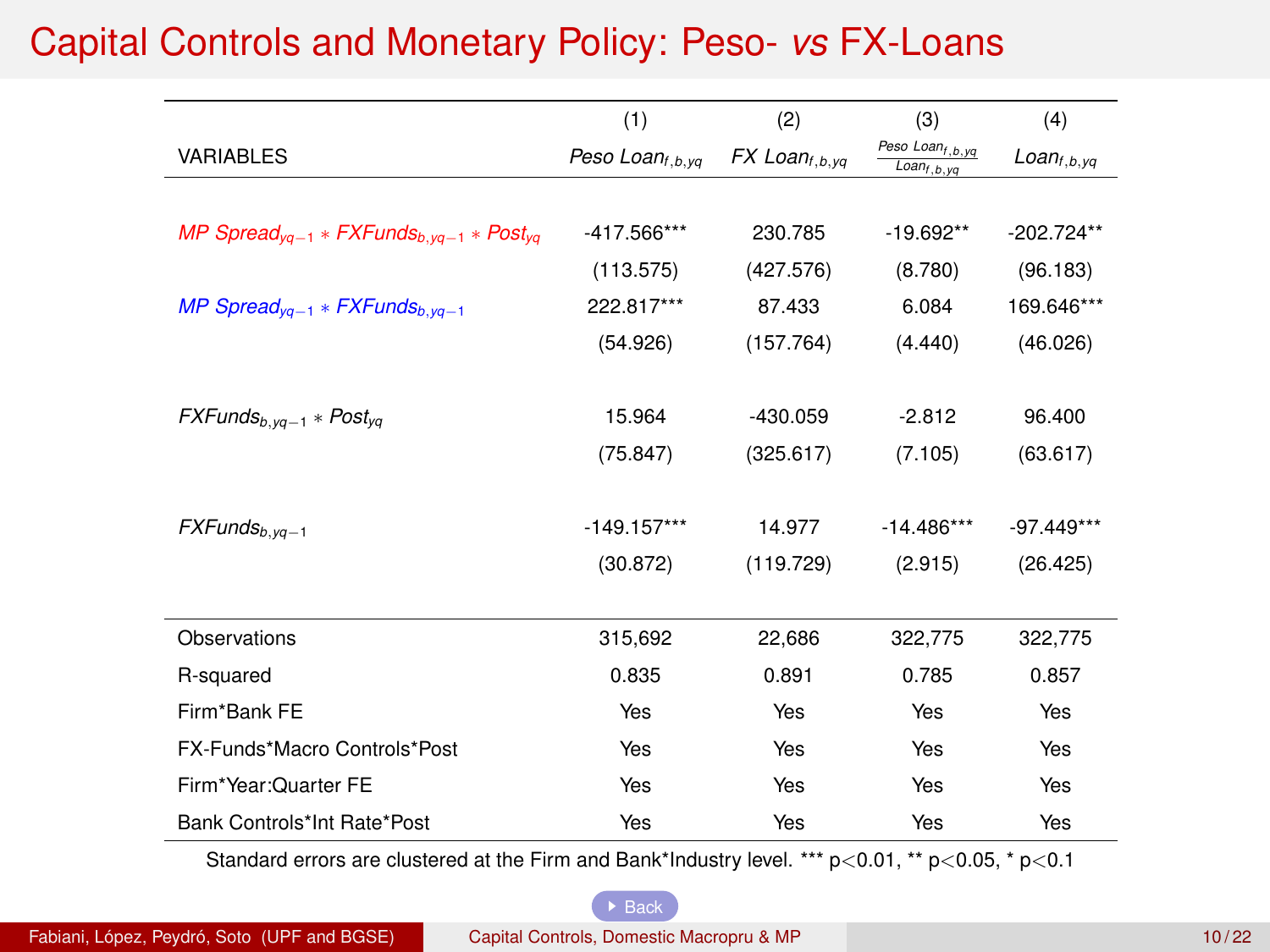### Capital Controls and Monetary Policy: Shorter Sample + Foreign-Owned Banks

<span id="page-36-0"></span>

|                                                                             | (1)                       | (2)                        | (3)                      |
|-----------------------------------------------------------------------------|---------------------------|----------------------------|--------------------------|
| <b>VARIABLES</b>                                                            | Shorter Sample $(2007q3)$ |                            | Carry vs Foreign Owned   |
|                                                                             |                           |                            |                          |
| MP Spread <sub>v1a-1</sub> * FXFunds <sub>b.va-1</sub> * Post <sub>va</sub> | $-1,285.925***$           |                            | $-241.104***$            |
|                                                                             | (151.594)                 |                            | (60.710)                 |
| $i_{v1g-1}$ * FXFunds <sub>b.va-1</sub> * Post <sub>va</sub>                |                           | $-692.303***$<br>(101.484) |                          |
| MP Spread <sub>v1a-1</sub> * FXFunds <sub>b.va-1</sub>                      | 163.892***                |                            | 110.573***               |
|                                                                             | (28.375)                  |                            | (30.676)                 |
| $i_{v1g-1}$ * FXFunds <sub>b.va-1</sub>                                     |                           | 132.199***                 |                          |
|                                                                             |                           | (37.546)                   |                          |
| MP Spread <sub>v1a-1</sub> * Foreign <sub>b</sub> * Post <sub>va</sub>      |                           |                            | $-3.676**$               |
|                                                                             |                           |                            | (1.528)                  |
| MP Spread <sub>v1g-1</sub> * Foreign <sub>b</sub>                           |                           |                            | $3.823***$               |
|                                                                             |                           |                            | (1.421)                  |
| Observations                                                                | 634,912                   | 634,912                    | 895,247                  |
| R-squared                                                                   | 0.897                     | 0.897                      | 0.886                    |
| Macro Control*Post                                                          | Yes                       | Yes                        | Yes                      |
| Bank FE                                                                     | $\overline{\phantom{a}}$  | ۰                          | $\overline{\phantom{0}}$ |
| Firm*Bank FE                                                                | Yes                       | Yes                        | Yes                      |
| <b>Bank Controls</b>                                                        | Yes                       | Yes                        | Yes                      |

Standard errors are double-clustered at the Bank\*Industry and at the Firm level. \*\*\* p<0.01, \*\* p<0.05, \* p<0.1

 $\rightarrow$  [Back](#page-17-0)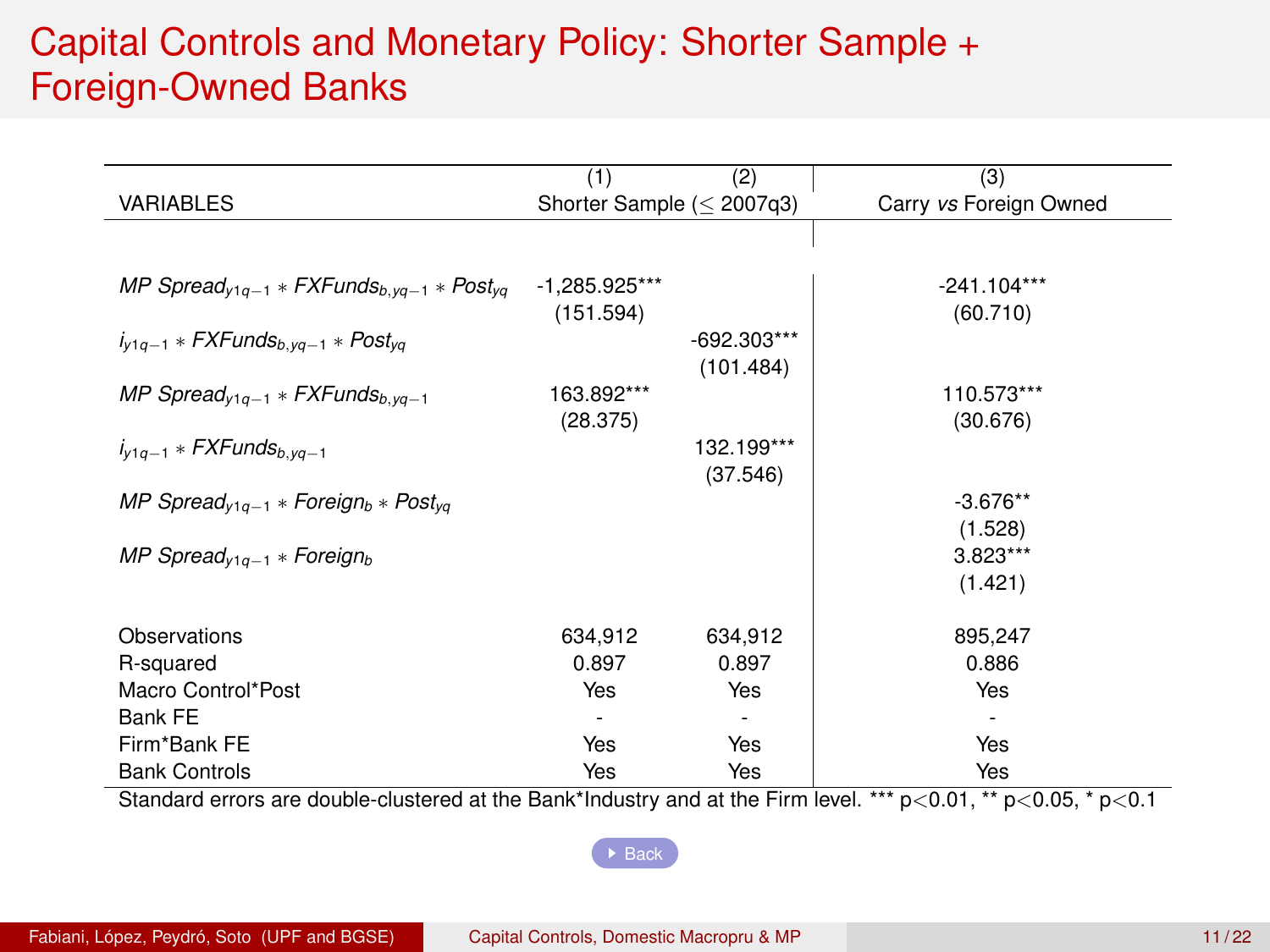| <b>VARIABLES</b>                                                                                                                                                                                                                                                                        | (1)                     | (2)<br>$Lean$ <sub>f,b,yq</sub> | (3)                       |
|-----------------------------------------------------------------------------------------------------------------------------------------------------------------------------------------------------------------------------------------------------------------------------------------|-------------------------|---------------------------------|---------------------------|
| MP Spread <sub>yq-1</sub> * FXFunds <sub>b,yq-1</sub> * Post <sub>yq</sub>                                                                                                                                                                                                              | -280.971***<br>(59.067) | $-347.229***$<br>(92.252)       | $-339.030**$<br>(145.969) |
| MP Spread <sub>va-1</sub> * FXFunds <sub>b.va-1</sub>                                                                                                                                                                                                                                   | 144.609***<br>(28.647)  | 166.740***<br>(30.001)          | 294.263***<br>(37.001)    |
| $e_{\gamma q-1}$ * FXFunds <sub>b, yq-1</sub> * Post <sub>yq</sub>                                                                                                                                                                                                                      | 3.025<br>(2.651)        |                                 |                           |
| $e_{va-1}$ * FXFunds <sub>b.va-1</sub>                                                                                                                                                                                                                                                  | $-4.190**$<br>(1.658)   |                                 |                           |
| $vix_{yq-1}$ * FXFunds <sub>b,yq-1</sub> * Post <sub>yq</sub>                                                                                                                                                                                                                           |                         | 5.868<br>(4.661)                |                           |
| $V_{Vq-1}$ * FXFunds <sub>b.va-1</sub>                                                                                                                                                                                                                                                  |                         | $-3.476**$<br>(1.456)           |                           |
| $\frac{\partial i}{\partial q_{-1}}$ * FXFunds <sub>b, yq-1</sub> * Post <sub>yq</sub>                                                                                                                                                                                                  |                         |                                 | $-12.577$<br>(7.905)      |
| $\frac{\partial i}{\partial q_{-1}}$ * FXFunds <sub>b, yq-1</sub>                                                                                                                                                                                                                       |                         |                                 | 8.048***<br>(1.185)       |
| Observations                                                                                                                                                                                                                                                                            | 895,247                 | 895.247                         | 895,247                   |
| R-squared                                                                                                                                                                                                                                                                               | 0.886                   | 0.886                           | 0.886                     |
| Firm*Bank FE                                                                                                                                                                                                                                                                            | Yes                     | Yes                             | Yes                       |
| Bank Controls*Post                                                                                                                                                                                                                                                                      | Yes                     | Yes                             | Yes                       |
| FX-Funds*Macro Controls*Post                                                                                                                                                                                                                                                            | Yes                     | Yes                             | Yes                       |
| Firm*Year:Quarter FE                                                                                                                                                                                                                                                                    | Yes                     | Yes                             | Yes                       |
| Bank Controls*MP Spread <sub>yq-1</sub> *Post                                                                                                                                                                                                                                           | Yes                     | Yes                             | Yes                       |
| H0: $e_{yq-1}$ * FXFunds <sub>b, yq-1</sub> * Post <sub>yq</sub> + $e_{yq-1}$ * FXFunds <sub>b, yq-1</sub> = 0                                                                                                                                                                          | .59                     | ٠                               | ٠                         |
| H0: $\frac{v}{x_{yq-1}}$ * FXFunds <sub>b, yq-1</sub> * Post <sub>yq</sub> + $\frac{v}{x_{yq-1}}$ * FXFunds <sub>b, yq-1</sub> = 0                                                                                                                                                      |                         | .58                             | ٠                         |
| H0: $\frac{\partial i}{\partial y_{q-1}} * FXF$ unds <sub>b, yq-1</sub> $*$ Post <sub>yq</sub> + $\frac{\partial i}{\partial q-1} * FXF$ unds <sub>b, yq-1</sub> = 0<br>Ctondard errors are deuble eluctored at the Bank*Industry and at the Firm lovel *** p <0.01 ** p <0.05 * p <0.1 |                         |                                 | .56                       |

### <span id="page-37-0"></span>Capital Controls and Monetary Policy: Alternative Global Facotrs

Standard errors are double-clustered at the Bank\*Industry and at the Firm level. \*\*\* p<0.01, \*\* p<0.05, \* p<sup>&</sup>lt;0.1

#### **[Back](#page-17-0)**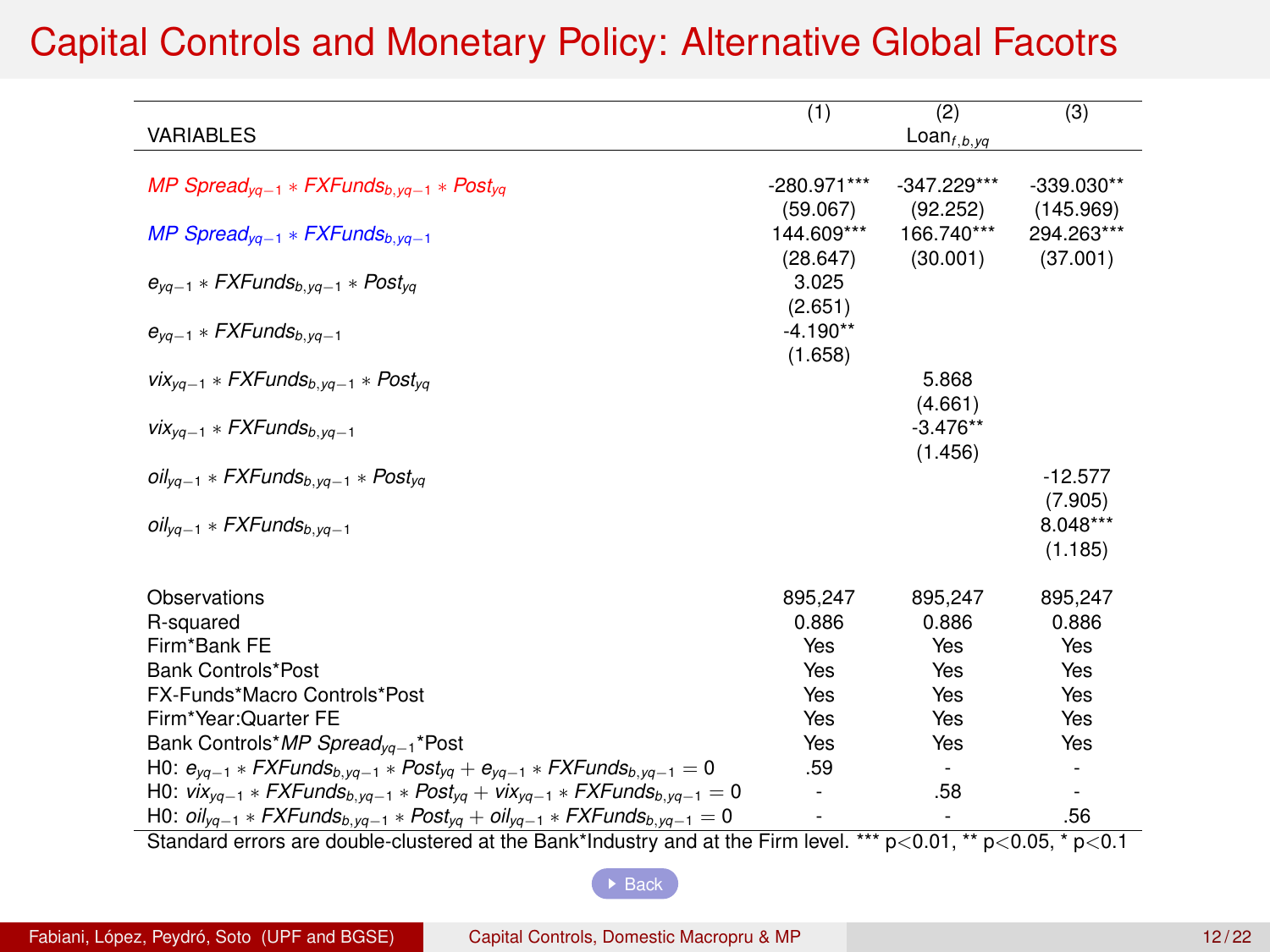### <span id="page-38-0"></span>Deviations from CIP



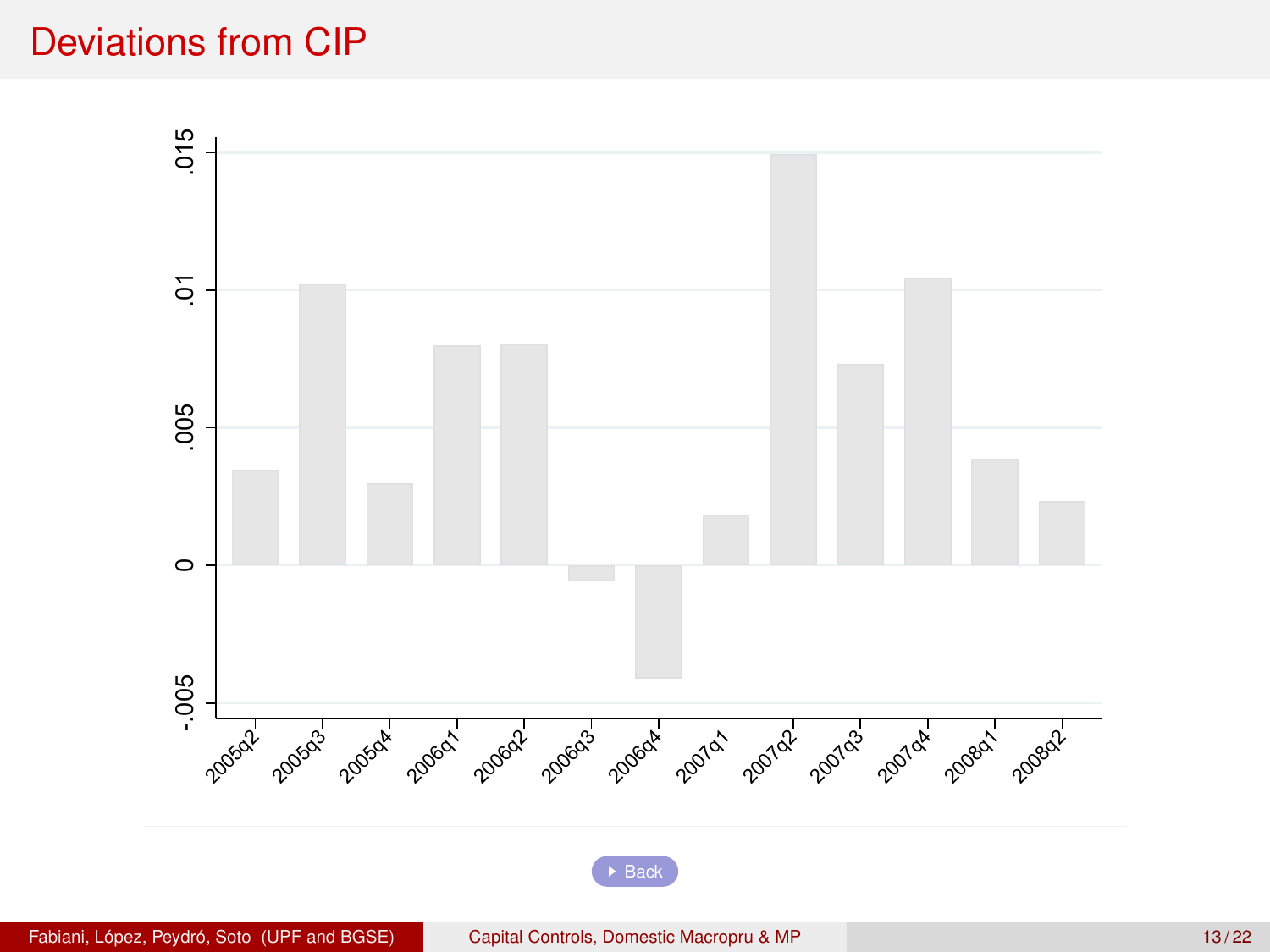### Carry-Trade profitability and (un)covered interest parity

<span id="page-39-0"></span>• In a frictionless (risk-neutral) FX-market, carry-trade brings no gains:

$$
(UIP): 1 + i_{t+1}^{COL} = (1 + i_{t+1}^{US}) * \mathbb{E}(\frac{E_{t+1}}{E_t})
$$

• Risk-aversion implies deviations from UIP. The following relation holds:

$$
(CIP): 1 + i_{t+1}^{COL} = (1 + i_{t+1}^{US}) * (\frac{F_t}{E_t})
$$

- **•** Frictions in the FX-market can lead to deviations from CIP
	- ▶ Systematic deviations from CIP (e.g. Du et al., 2016, 2017; Borio et al, 2016)
- If UIP fails (but CIP does not), only unhedged carry-trade is profitable
	- $\triangleright$  Profiting from carries requires bearing FX-risk + counterparty risk
	- $\blacktriangleright$  Banks fully hedge FX-risk under Basel rule
- When CIP fails, hedged carry-trade is profitable as well
	- $\triangleright$  Profiting from carries requires bearing counterparty risk (no FX-risk!)

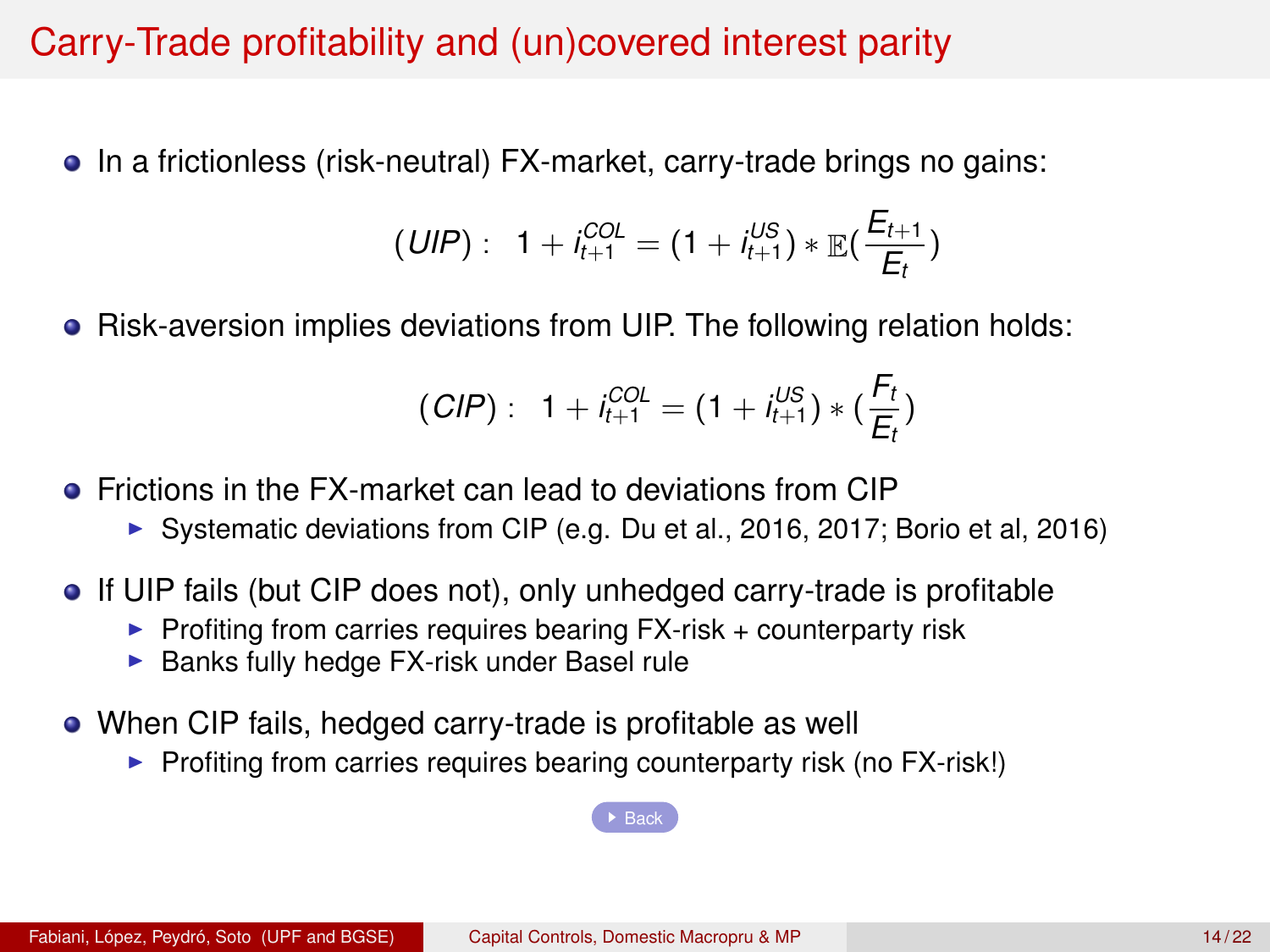### <span id="page-40-0"></span>Monetary Policy Rate and Credit: Carry Trade over Time

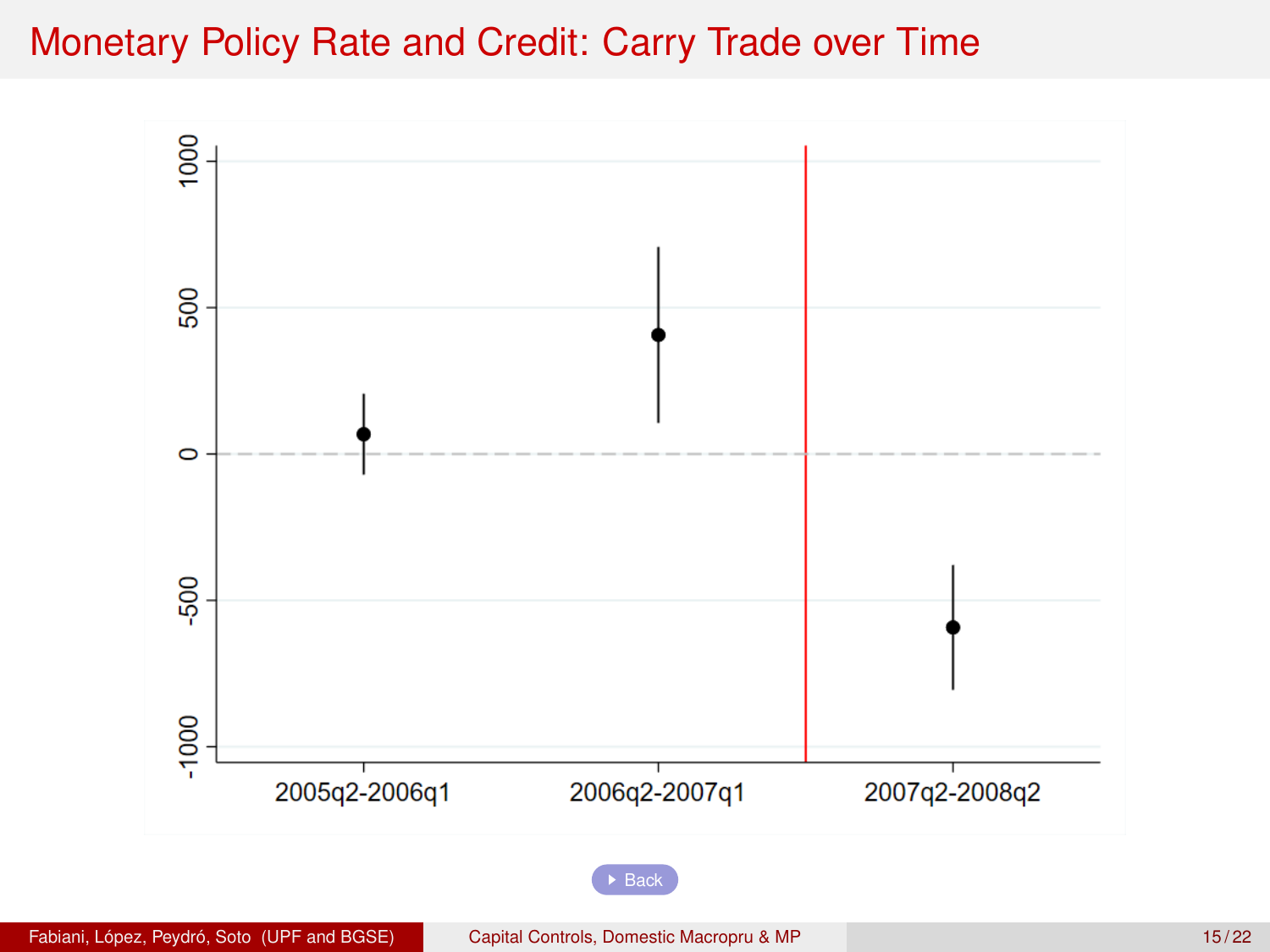### <span id="page-41-0"></span>Monetary Policy Rate and Credit: FX Liabilities over Time



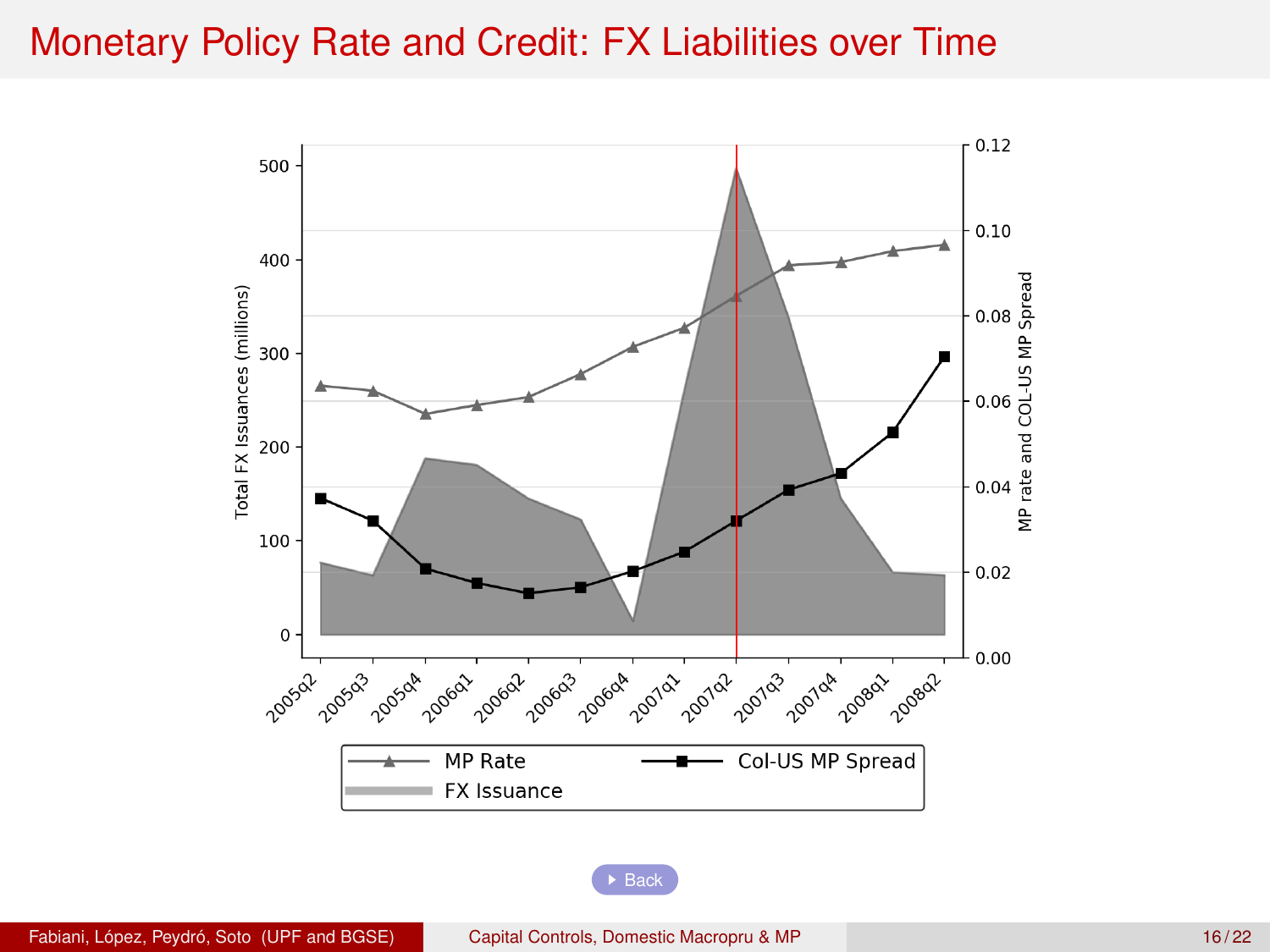<span id="page-42-0"></span>

|                                                                                                      | (1)           | (2)           | (3)             | (4)           |
|------------------------------------------------------------------------------------------------------|---------------|---------------|-----------------|---------------|
| <b>VARIABLES</b>                                                                                     |               |               | $Loan_{f,b,yq}$ |               |
|                                                                                                      |               |               |                 |               |
| MP Spread <sub>va-1</sub> * FXFunds <sub>b.va-1</sub> * Post <sub>va</sub>                           | $-109.378***$ | $-105.444***$ | $-109.090***$   | $-109.358***$ |
|                                                                                                      | (36.838)      | (36.668)      | (33.361)        | (37.228)      |
| MP Spread <sub>va-1</sub> * FXFunds <sub>b.va-1</sub>                                                | 55.557***     | 50.837**      | 53.148***       | 81.225***     |
|                                                                                                      | (21.099)      | (21.018)      | (17.790)        | (21.185)      |
| $FXFunds_{b, yq-1} * Post_{yq}$                                                                      | $-28.769$     | $-35.367$     | $-41.893$       | $-9.303$      |
|                                                                                                      | (32.990)      | (32.976)      | (30.034)        | (35.459)      |
| $FXFunds_{b, vq-1}$                                                                                  | $-43.477***$  | $-36.322***$  | $-35.900***$    | $-51.056***$  |
|                                                                                                      | (13.789)      | (13.718)      | (12.604)        | (14.946)      |
| Checking <sub>b,yq-1</sub> * Post <sub>yq</sub>                                                      | $-0.417**$    | $-0.411**$    | $-0.425***$     | $-0.367**$    |
|                                                                                                      | (0.171)       | (0.173)       | (0.140)         | (0.162)       |
| Checking <sub>b,yq-1</sub>                                                                           | 0.003         | $-0.136$      | $-0.133$        | $-0.055$      |
|                                                                                                      | (0.107)       | (0.120)       | (0.103)         | (0.123)       |
| $Saving_{b, vq-1} * Post_{va}$                                                                       | $-0.705***$   | $-0.696***$   | $-0.715***$     | $-0.679***$   |
|                                                                                                      | (0.110)       | (0.113)       | (0.098)         | (0.108)       |
| $Saving_{b, yq-1}$                                                                                   | $-0.066$      | $-0.069$      | $-0.075$        | $-0.064$      |
|                                                                                                      | (0.111)       | (0.119)       | (0.107)         | (0.121)       |
| Observations                                                                                         | 895,247       | 895,247       | 895,247         | 895,247       |
| R-squared                                                                                            | 0.808         | 0.808         | 0.810           | 0.886         |
| Firm*Bank FE                                                                                         | Yes           | Yes           | Yes             | Yes           |
| Macro Controls*Post                                                                                  | Yes           |               |                 |               |
| <b>Bank Controls*Post</b>                                                                            | Yes           | Yes           | Yes             | Yes           |
| FXFunds*Macro Controls*Post                                                                          | Yes           | Yes           | Yes             | Yes           |
| Year: Quarter FE                                                                                     | No            | Yes           | ÷.              |               |
| Industry*Year:Quarter FE                                                                             | No            | No            | Yes             | ٠             |
| Firm*Year:Quarter FE                                                                                 | No            | No            | No              | Yes           |
| Standard orrors are olustered at the Firm and Rapk*Industry lovel *** p < 0.01 ** p < 0.05 * p < 0.1 |               |               |                 |               |

Standard errors are clustered at the Firm and Bank\*Industry level. \*\*\* p<0.01, \*\* p<0.05, \* p<0.1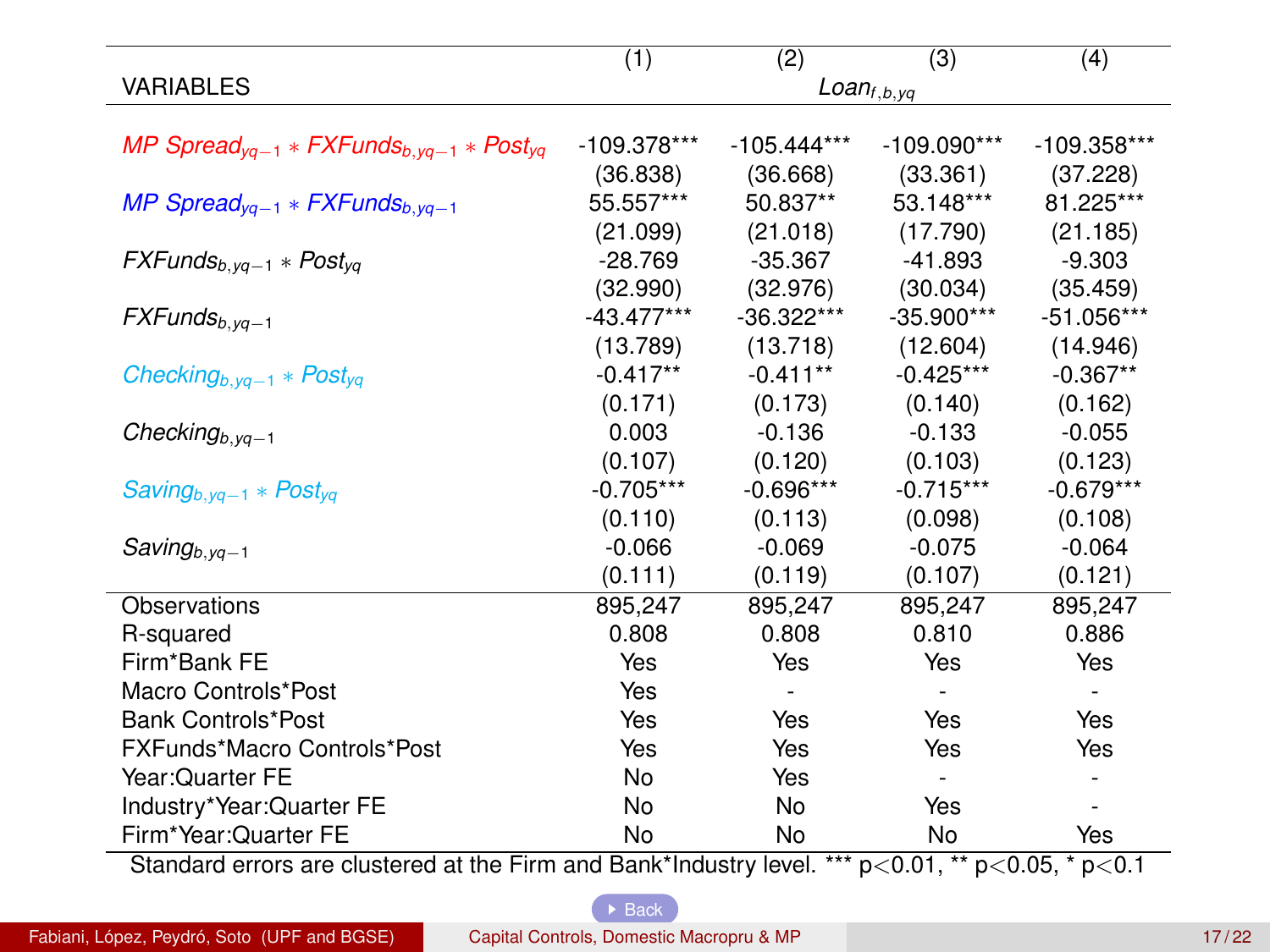<span id="page-43-0"></span>

|                                                                                                      | (1)           | (2)           | (3)             | (4)           |
|------------------------------------------------------------------------------------------------------|---------------|---------------|-----------------|---------------|
| <b>VARIABLES</b>                                                                                     |               |               | $Loan_{f,b,yq}$ |               |
|                                                                                                      |               |               |                 |               |
| MP Spread <sub>va-1</sub> * FXFunds <sub>b.va-1</sub> * Post <sub>va</sub>                           | $-109.378***$ | $-105.444***$ | $-109.090***$   | $-109.358***$ |
|                                                                                                      | (36.838)      | (36.668)      | (33.361)        | (37.228)      |
| MP Spread <sub>va-1</sub> * FXFunds <sub>b.va-1</sub>                                                | 55.557***     | 50.837**      | 53.148***       | 81.225***     |
|                                                                                                      | (21.099)      | (21.018)      | (17.790)        | (21.185)      |
| $FXFunds_{b, yq-1} * Post_{yq}$                                                                      | $-28.769$     | $-35.367$     | $-41.893$       | $-9.303$      |
|                                                                                                      | (32.990)      | (32.976)      | (30.034)        | (35.459)      |
| $FXFunds_{b, vq-1}$                                                                                  | $-43.477***$  | $-36.322***$  | $-35.900***$    | $-51.056***$  |
|                                                                                                      | (13.789)      | (13.718)      | (12.604)        | (14.946)      |
| Checking <sub>b,yq-1</sub> * Post <sub>yq</sub>                                                      | $-0.417**$    | $-0.411**$    | $-0.425***$     | $-0.367**$    |
|                                                                                                      | (0.171)       | (0.173)       | (0.140)         | (0.162)       |
| Checking <sub>b,yq-1</sub>                                                                           | 0.003         | $-0.136$      | $-0.133$        | $-0.055$      |
|                                                                                                      | (0.107)       | (0.120)       | (0.103)         | (0.123)       |
| $Saving_{b, vq-1} * Post_{va}$                                                                       | $-0.705***$   | $-0.696***$   | $-0.715***$     | $-0.679***$   |
|                                                                                                      | (0.110)       | (0.113)       | (0.098)         | (0.108)       |
| $Saving_{b, yq-1}$                                                                                   | $-0.066$      | $-0.069$      | $-0.075$        | $-0.064$      |
|                                                                                                      | (0.111)       | (0.119)       | (0.107)         | (0.121)       |
| Observations                                                                                         | 895,247       | 895,247       | 895,247         | 895,247       |
| R-squared                                                                                            | 0.808         | 0.808         | 0.810           | 0.886         |
| Firm*Bank FE                                                                                         | Yes           | Yes           | Yes             | Yes           |
| Macro Controls*Post                                                                                  | Yes           |               |                 |               |
| <b>Bank Controls*Post</b>                                                                            | Yes           | Yes           | Yes             | Yes           |
| FXFunds*Macro Controls*Post                                                                          | Yes           | Yes           | Yes             | Yes           |
| Year: Quarter FE                                                                                     | No            | Yes           | ÷.              |               |
| Industry*Year:Quarter FE                                                                             | No            | No            | Yes             | ٠             |
| Firm*Year:Quarter FE                                                                                 | No            | No            | No              | Yes           |
| Standard orrors are olustered at the Firm and Rapk*Industry lovel *** p < 0.01 ** p < 0.05 * p < 0.1 |               |               |                 |               |

Standard errors are clustered at the Firm and Bank\*Industry level. \*\*\* p<0.01, \*\* p<0.05, \* p<0.1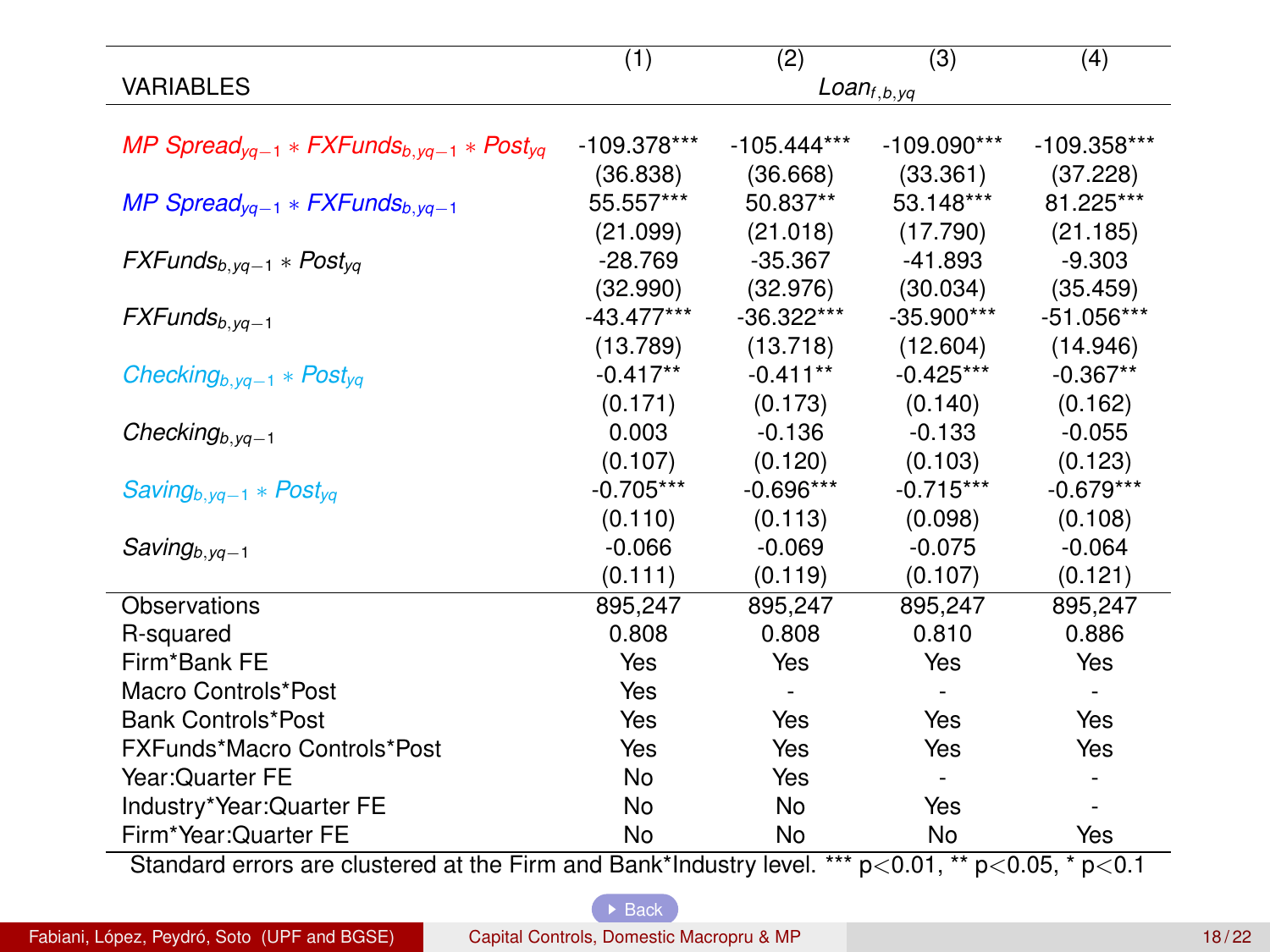### Reserve Requirements and Credit Supply: Shorter Windows

<span id="page-44-0"></span>

|                             | (1)                   | (2)                                    | (3)                                                                                                       | (4)                                                 | (5)                    | (6)                                    | (7)                    | (8)                                           | (9)                                    | (10)        |
|-----------------------------|-----------------------|----------------------------------------|-----------------------------------------------------------------------------------------------------------|-----------------------------------------------------|------------------------|----------------------------------------|------------------------|-----------------------------------------------|----------------------------------------|-------------|
| <b>VARIABLES</b>            |                       | $\Delta$ <i>Loan</i> <sub>2007q2</sub> |                                                                                                           | $\Delta$ <i>Loan</i> <sub>2007<math>a</math>3</sub> |                        | $\Delta$ <i>Loan</i> <sub>2007q4</sub> |                        | $\Delta$ <i>Loan</i> <sub>2008<i>a</i>1</sub> | $\Delta$ <i>Loan</i> <sub>2008q2</sub> |             |
| RR Depo <sub>b,2007q1</sub> | $-0.285**$<br>(0.134) |                                        | $-0.673***$<br>(0.169)                                                                                    |                                                     | $-1.042***$<br>(0.207) |                                        | $-0.778***$<br>(0.219) |                                               | $-0.842***$<br>(0.242)                 |             |
| $Saving_{b,2007q1}$         |                       | $-0.181$                               |                                                                                                           | $-0.548***$                                         |                        | $-0.870***$                            |                        | $-0.458**$                                    |                                        | $-0.498**$  |
|                             |                       | (0.133)                                |                                                                                                           | (0.169)                                             |                        | (0.209)                                |                        | (0.222)                                       |                                        | (0.246)     |
| Checking $b$ ,2007q1        |                       | $-0.738***$                            |                                                                                                           | $-1.222***$                                         |                        | $-1.794***$                            |                        | $-2.158***$                                   |                                        | $-2.302***$ |
|                             |                       | (0.214)                                |                                                                                                           | (0.274)                                             |                        | (0.326)                                |                        | (0.347)                                       |                                        | (0.367)     |
| Observations                | 66.758                | 66.758                                 | 63.993                                                                                                    | 63.993                                              | 60.865                 | 60.865                                 | 58.921                 | 58.921                                        | 57.199                                 | 57,199      |
| R-squared                   | 0.378                 | 0.378                                  | 0.393                                                                                                     | 0.394                                               | 0.405                  | 0.405                                  | 0.414                  | 0.414                                         | 0.425                                  | 0.426       |
| <b>Bank Controls</b>        | Yes                   | Yes                                    | Yes                                                                                                       | Yes                                                 | Yes                    | Yes                                    | Yes                    | Yes                                           | Yes                                    | Yes         |
| Firm FE                     | Yes                   | Yes                                    | Yes                                                                                                       | Yes                                                 | Yes                    | Yes                                    | Yes                    | Yes                                           | Yes                                    | Yes         |
|                             |                       |                                        | Standard errors are clustered at the Firm and Bank*Industry level. *** $p<0.01$ , ** $p<0.05$ , * $p<0.1$ |                                                     |                        |                                        |                        |                                               |                                        |             |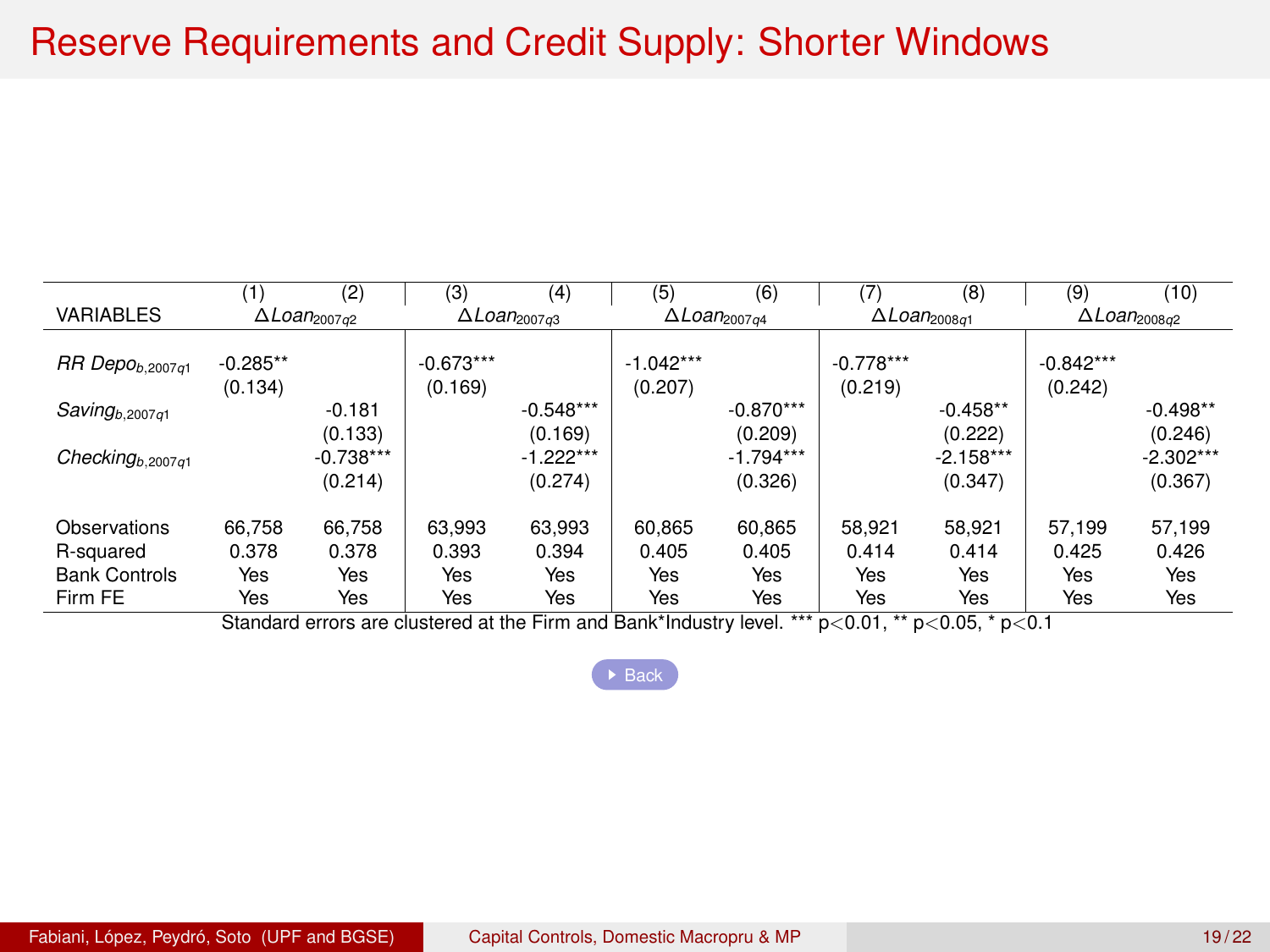# Reserve Requirements and Credit Supply: Placebo Test

<span id="page-45-0"></span>● Sample: 2005q1-2006q4

• Fake exposure as of 2005q4,  $P\tilde{o}st_t=1$  if year=2006

|                                        | (1)              | (2)                                                                                            |
|----------------------------------------|------------------|------------------------------------------------------------------------------------------------|
| <b>VARIABLES</b>                       |                  | $Loan_{f,b,yq}$                                                                                |
| $Post_t * RR$ Depo <sub>b,2005q4</sub> | 0.368<br>(0.256) |                                                                                                |
| $Post_t * Saving_{b,2005q4}$           |                  | $0.800***$                                                                                     |
|                                        |                  | (0.299)                                                                                        |
| $P\tilde{o}st_t * Checking_{b,2005q4}$ |                  | 0.313                                                                                          |
|                                        |                  | (0.255)                                                                                        |
| Observations                           | 486,201          | 486,201                                                                                        |
| R-squared                              | 0.903            | 0.903                                                                                          |
| Bank Controls*Post                     | Yes              | Yes                                                                                            |
| Firm*Bank                              | Yes              | Yes                                                                                            |
| Firm*Year:Quarter                      | Yes              | Yes                                                                                            |
|                                        |                  | S.e. are clustered at the Firm and Bank*Industry level. *** $p<0.01$ , ** $p<0.05$ , * $p<0.1$ |

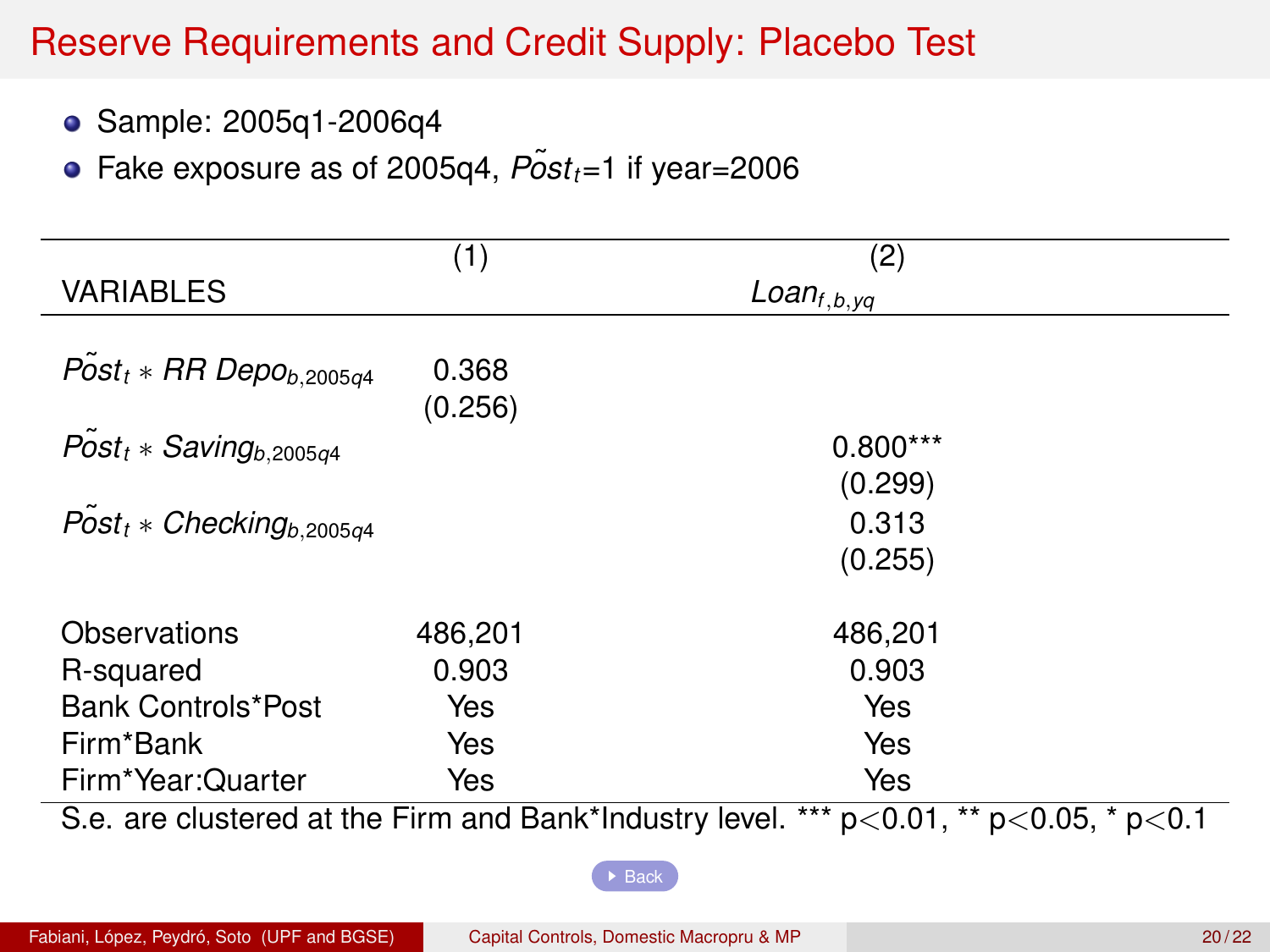### Reserve Requirements and Credit Supply: Alternative Models

<span id="page-46-0"></span>

|                                                                                  | (1)         | (2)         | (3)         | (4)         | (5)              | (6)                            | (7)      | (8)       | (9)        |
|----------------------------------------------------------------------------------|-------------|-------------|-------------|-------------|------------------|--------------------------------|----------|-----------|------------|
| <b>VARIABLES</b>                                                                 |             |             |             |             | $Loan_{f,b, yq}$ |                                |          |           |            |
| $Post_{va} * RR$ Depo <sub>b.2007a1</sub>                                        | $-0.675***$ | $-0.647***$ | $-0.612***$ | $-0.844***$ | $-0.871***$      | $-0.994***$                    | $-0.697$ | $-0.697*$ | $-0.697**$ |
| Observations                                                                     | 640.136     | 742.950     | 640.136     | 1.219.366   | 1.219.366        | 1.049.099                      | 742.950  | 742.950   | 742.950    |
| R-squared                                                                        | 0.908       | 0.900       | 0.911       | 0.851       | 0.862            | 0.877                          | 0.897    | 0.897     | 0.897      |
| Loan-Size Weighted                                                               | No          | Yes         | Yes         | <b>No</b>   | Yes              | Yes                            | No       | No        | No         |
| Firm*Bank FE                                                                     | Yes         | Yes         | Yes         | Yes         | Yes              | Yes                            | Yes      | Yes       | Yes        |
| FX-Funds*Macro Controls*Post                                                     | Yes         | Yes         | Yes         | Yes         | Yes              | Yes                            | Yes      | Yes       | Yes        |
| Industry*Year:Quarter                                                            | Yes         | Yes         | Yes         | Yes         | Yes              | Yes                            | ٠        | ٠         | ٠          |
| Firm*Year:Quarter                                                                | No          | No          | No          | No          | No               | No                             | Yes      | Yes       | Yes        |
| Bank Controls*Int Rate*Post                                                      | Yes         | Yes         | Yes         | Yes         | Yes              | Yes                            | Yes      | Yes       | Yes        |
| Provision*MP-spread*Post                                                         | Yes         | No          | Yes         | No          | No               | Yes                            | No       | No        |            |
| Provision*Post                                                                   | Yes         | No          | Yes         | No          | No               | Yes                            | No       | No        | No         |
| Standard errors are double-clustered at the Bank*Industry and at the Firm level. |             |             |             |             |                  | *** p<0.01, ** p<0.05, * p<0.1 |          |           |            |

 $\rightarrow$  [Back](#page-22-0)